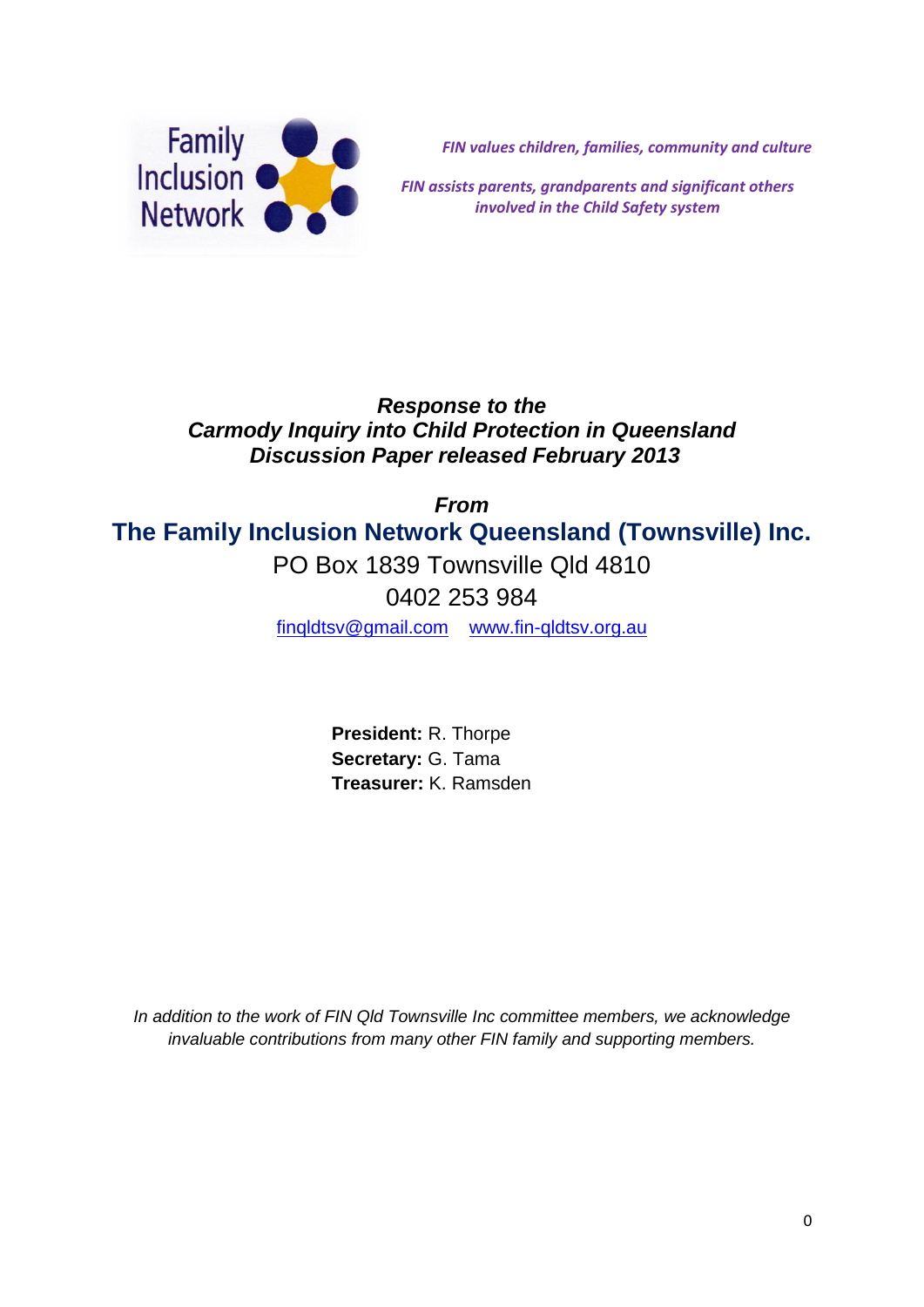The Family Inclusion Network, Queensland (Townsville) Inc [FIN in Townsville] is very pleased to have the opportunity to respond to the Carmody Discussion paper.

Our Response begins by explaining who we are as this is important to understanding our perspectives. We then make some general comments on the Discussion paper as a whole and in doing so we identify some ideas for changes not canvassed in the Discussion paper. This is in response to the final question of the Discussion paper (Q 47). We then proceed to respond to all of the Key Questions raised in the Discussion paper.

*Please NOTE that this submission is based on consistently expressed views, experiences and concerns of parents and grandparents caught up with the child protection system, and has been approved by parent members and their supporters from the FIN QLD Townsville Inc committee as a true representation of the opinions of parents, grandparents and significant others.*

#### **Introduction**

FIN in Townsville is an incorporated service users' organisation which is a registered charity, as yet unfunded. Our aim is to assist **parents, grandparents and significant others who are involved in the child protection system.** FIN (Townsville) operates with active involvement from other people, including professionals and academics, who support our Objectives. However, FIN (Townsville) is not an organisation run only or mainly by professionals; rather it is "parents" action by parents, for parents, with the help of supportive others".

FIN in Townsville firmly asserts that parents are the most important stakeholders in a child's life, including in the lives of children in care. We are convinced that children in care – short or long term - need knowledge and understanding of, and contact with, their parents' as real people with strengths as well as weaknesses, and with the capacity to change. Thus, in FIN Townsville we aim to support **ALL** parents in their interactions now and in the future with Child Safety. In this way FIN is an inclusive organisation and we do not judge parents as "deserving" or "undeserving". Regardless, FIN upholds and respects the human dignity and worth of all parents, even though we recognise that for a few parents their involvement in their children's lives in care may, at times, need to be constrained.

In FIN we provide a safe space for the "voice" of parents who, as stakeholders, are invariably devalued to be expressed and heard by those who are willing to listen without judgement. This safe space is an essential part of our healing process from trauma and loss in our lives, leading to hope, growth, personal change and, in time, collective action - such as this, our Response to the Carmody Discussion paper

#### **General comments on the Discussion paper leading to responses to Q47:** *What other changes might improve the Effectiveness of the Qld CP system?*

**47.1** We have felt a need to state our values and philosophy in the Introduction as we are dismayed to read no such clear exposition of the value and importance of parents in the Discussion paper. We heard the Commissioner, Tim Carmody say in an ABC radio interview on  $19<sup>th</sup>$  February 2013 that the Inquiry is about "our children; their future", presumably meaning our Queensland community's children. We value the community's commitment to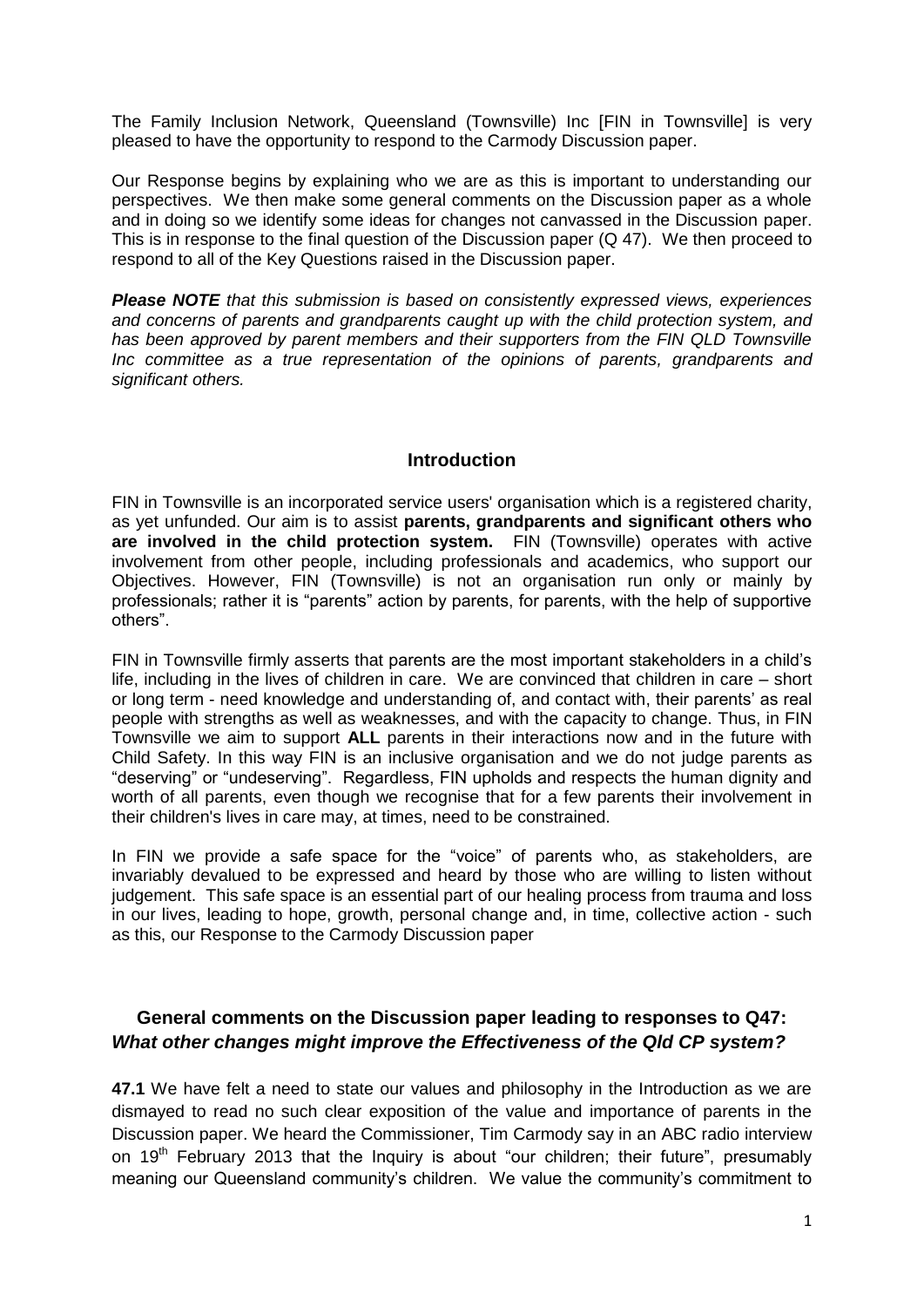our children but, as parents and grandparents caught up with the child protection system, we wish to ask that you recognise that the Inquiry is about OUR children, OUR flesh and blood, and that we are OUR children's original family and want to be their "family for life", from womb to tomb. Many of us may need support at times to fulfil our parental role in "good enough" ways (some of us for longer periods during our children's childhoods), but **the significance of our place as the biological/natural family of our children in the Australian culture should, we believe, be articulated explicitly in the final Recommendations** of the Carmody Inquiry. Many young people gravitate back to their biological families when they exit care. This works best when they have been able to have good ongoing relationships with family members during their time in care.

**47.2** Having espoused this principle, we argue that endorsement of the central importance of parents and family in the lives of children and young people should be reflected in a profound cultural change across the child protection system in Queensland, whereby the stereotyping of parents as "the Baddies" by Child Safety personnel should be outlawed, and **respect for our dignity and worth should be endorsed**. We should always be perceived as important even at times when we may have fallen short of society's standards of "good enough" care for our children.

**47.3** Thirdly, following the lead taken in Mental Health Services, the Family Inclusion Network Queensland (Townsville) Inc considers that consumer representation of service users should be built in to all levels of policy development, program planning and practice implementation in the Queensland child protection system. This principle, we believe, should also apply to children and young people in care. However, since our focus in FIN is for the voice of families  $-$  parents, grandparents and significant others  $-$  to be heard, we wish to emphasise the importance of **direct parent and wider family participation**, and not simply mediated through the involvement of supportive professionals and agencies, as hitherto has happened in the Department of Child Safety. We are adult citizens of Queensland; we vote; we are concerned for the well-being of OUR children; we should have a voice; and our parent representatives should sit at the table with professionals as equals. Ours is an invaluable perspective of which most professionals do not have "lived experience" as parents with children in care – some not even as parents. Ideally, this requirement for parents' participation as service users should be included in legislation.

**47.4** Related to the proposal in 47.3 above, it is clear that there is a need for there to be a **network of Family Inclusion Network groups/organisations across the state**. This would facilitate the involvement of parent/grandparent representatives in every region's planning and coordination structures. At present FIN parent/grandparent reps could be found immediately in Townsville, Mackay, the Gold Coast, Toowoomba, and Brisbane, leaving large regions of the state in which FIN needs to be developed as a matter of urgency. Outside of Brisbane, Family Inclusion Network groups are run largely with committed but volunteer labour. While Brisbane FIN has received some funding spasmodically from Child Safety, parents and grandparent members in FIN Queensland (Townsville) Inc have not sought and do not wish to receive funding from Child Safety, fearing that this would constrain the exercise of our support and advocacy activities. Nonetheless, the issue of funding for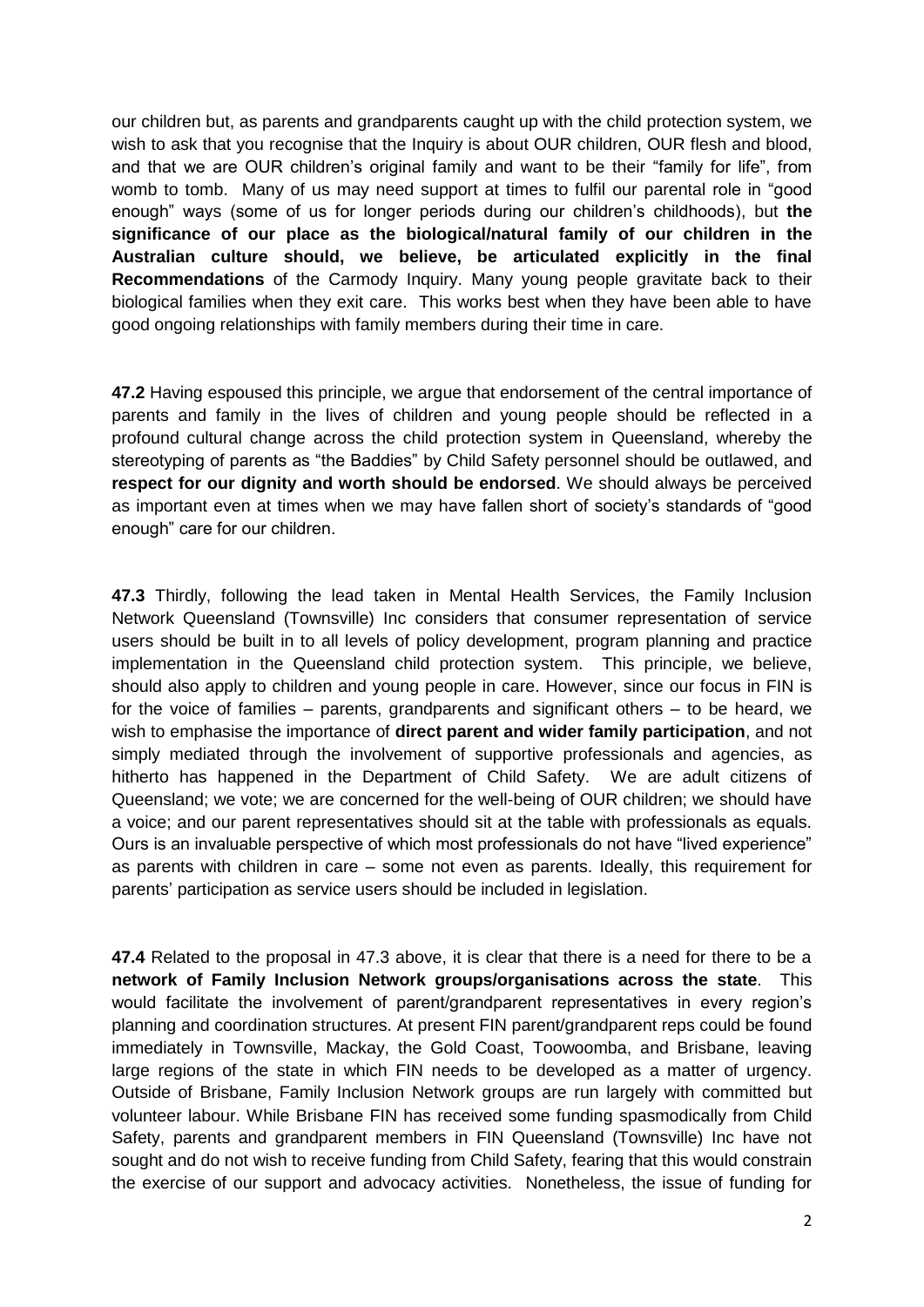FINs around the state is one which should be given serious consideration particularly in relation to our Recommendation outlined in 47.5 below.

**47.5** In the experience of FIN in Townsville, parents and grandparents benefit enormously from the availability of **support with court proceedings** (when legal representation is not possible) **and in meetings with Child Safety staff**, including at FGMs. Without this support many of us feel disempowered to the point of giving up or becoming unhelpfully angry. In Townsville we have FIN volunteers who introduce themselves and offer support to parents waiting to appear in the Children's Court each Wednesday morning. This is greatly appreciated by us parents/grandparents, especially when we have been unable to obtain legal representation. We strongly believe that Legal Aid resources for child protection matters should be more readily accessible but, meanwhile, we affirm that FIN court support is an effective way of supporting families caught up in the child protection system. In our view, FIN type volunteers should be available outside every Children's court in the state and allowed into the court by Magistrates in order to support parents (emotionally and by reminding them of matters they wish to raise) in what is experienced by us parents as a formidably unfamiliar environment. We suggest that funding for provision of this service could be sought from the Department of Justice.

**47.6** Our sixth recommendation for change to improve child protection in Queensland relates to our disappointment that the Inquiry Discussion paper falls short of fully addressing the principles of the National Framework for protecting children in Australia. This is evident particularly in relation to there being no recommendations to increase the provision of more services and resources at the primary level of prevention. FIN in Townsville would like to suggest that the establishment of **neighbourhood family centres**, open to all families, would be a welcome inclusion in the sort of "services" to be considered at the local/regional level of planning and coordination, particularly in neighbourhoods with a high number of vulnerable families. Moreover, from our experience of **using community development models** of grass roots processes within FIN Townsville, we would like to recommend that, rather than being top-down service provision with control very much in the hands of professionals, the work at neighbourhood family centres could more effectively utilise models of community development which involve power sharing with local families, and which gradually build confidence in previously down-trodden people. FIN in Townsville is becoming recognised as an example of good community development practice, and we parent and family members are increasingly taking-on action roles in the organisation. Indeed, we know from our own personal experience that it **is** empowering and strengthening when "*nonparents/professionals are prepared to vacate the role of gatekeepers and sit with us at the*  table as equals" [adapted from Lorraine Muller 2010<sup>1</sup>]. Some of us parents in FIN in Townsville are moving on to train for and obtain work in the Human Services as a result of the healing and growth we have experienced in FIN. We believe that our own experience of adversity (appropriately self-managed in learned professional ways) will be a great asset in our future work.

**47.7** The seventh general comment from FIN Qld Townsville is directed at the need for a reformed child protection system to **re-shape the focus of public discourse**.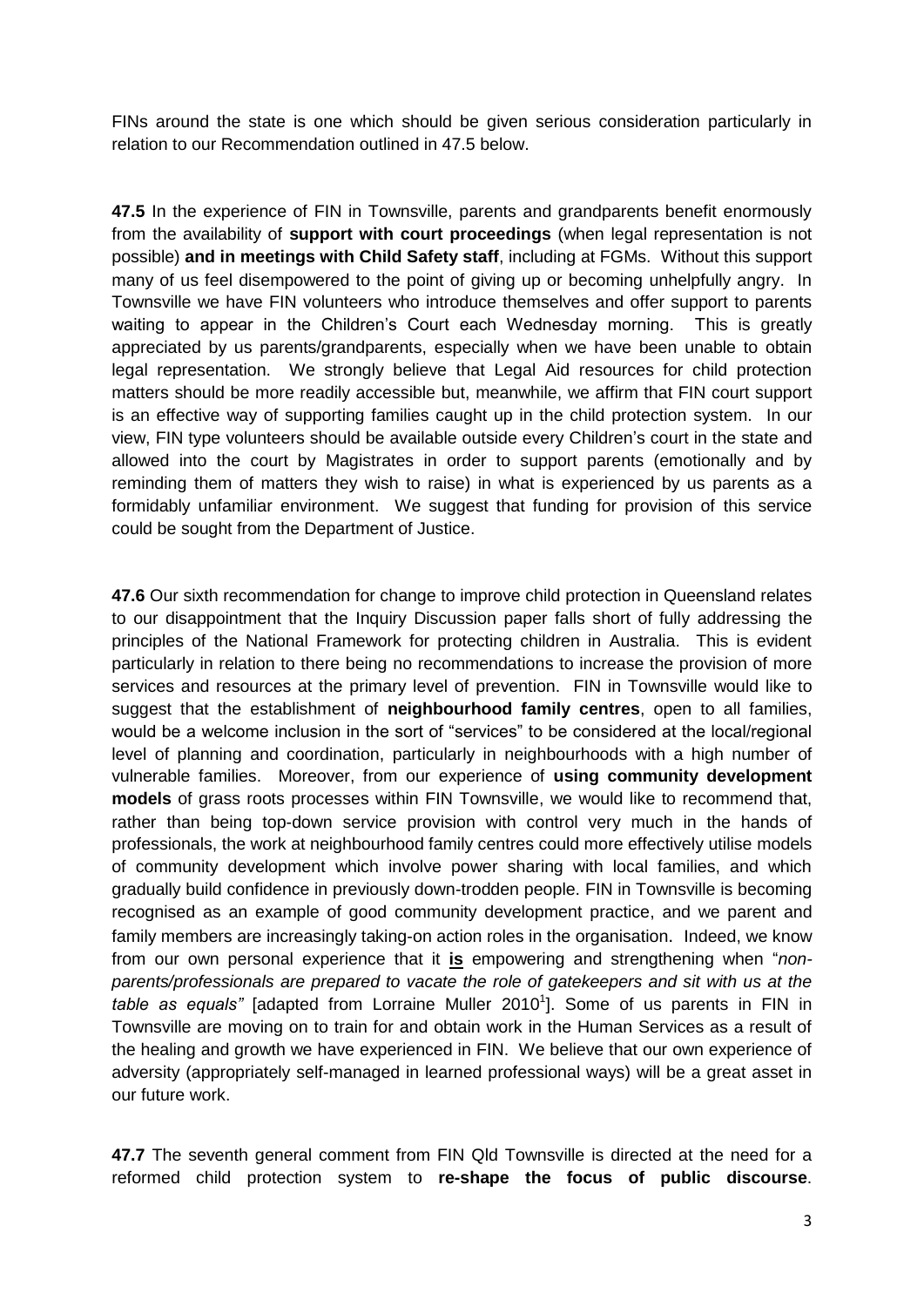Sensationalist attention in the media to extreme cases of child maltreatment create a climate in which the majority of families who simply need a helping hand from time to time are stigmatised and deemed unworthy of compassion and support. This is harmful, especially to the children and young people in such families, who have to then struggle with the effects of shame on their sometimes already vulnerable sense of well-being. Most often the best way to help children is to support their families, not to denigrate them.

**47.8** Finally, at the level of general comments on the Discussion paper, we have to express our disappointment that the proposed changes fall short of a truly radical transformation of the Queensland child safety system. Our preference would be for the Queensland system to resemble more the "welfare of the child in the family" systems in Scandinavian and continental European countries (excluding the UK) - both in substance and through a name change more attuned with promoting family wellbeing rather than an essentially narrow focus on child safety. Such a less forensic approach is much more compatible with the UN *Convention on the Rights of the Child* (especially Articles 5, 8, 9, and 10)<sup>2</sup>. It is also far more humane.

Instead, we find the proposals are focussed on what one of our members has called "tinkering" with the present system, albeit along lines which we parents in FIN welcome as significant improvements, particularly in terms of honouring more faithfully the spirit and intentions of the 1999 Child Protection Act. FIN Qld Townsville also supports the recommendation for an increased investment in research in the child protection field in order to enhance evidence-based/research-informed service provision and practice and, in doing so, to ensure greater cost effectiveness in government expenditures.

We will proceed now to comment on the remaining 46 questions about the changes proposed in the Discussion paper.

# **Chapter 3. Reducing Demand on the tertiary system: expanding the secondary family support and early intervention system**

The Family Inclusion Network Qld (Townsville) endorses the direction of the recommendations in chapter 3 and supports the growth in secondary services, with "hump" funding, over the next 5-10 years. FIN Townsville supports expansion of both intensive services and of early *support* (our preferred alternative term to *intervention*) for vulnerable families (the language used is very telling! Please consider referring to us as "vulnerable" rather than "dysfunctional"). In our view, multiple access pathways, including selfreferral/voluntary involvement is essential. There is a place for community development approaches (as mentioned in 47.6 above) and there needs to be some re-thinking about always insisting on professionals completing "disciplined case plans and pre and post assessments". Families could be involved in developing their own plans and in selfevaluation and assessment. This means that in family support services there is a need for professionals to work alongside families and to share power. This would be an essential part of the therapeutic accomplishments in family support services.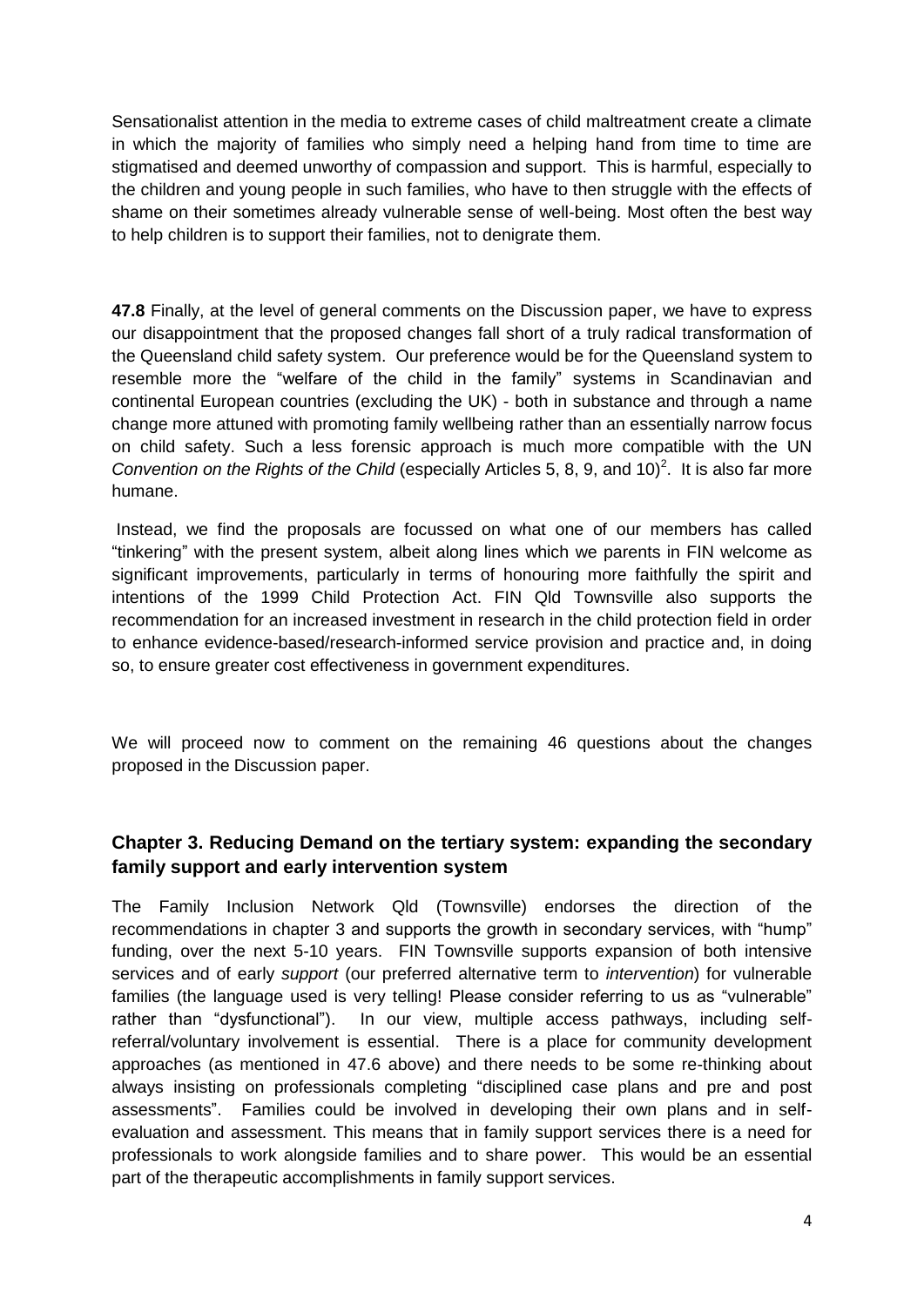### **Q 1.** *What is the best way to get agencies working together to plan for secondary child protection services?*

1.1 Clearly the application of "competition policy", which at times in the last decade or so has led to creating barriers against NGOs working together to plan service development, needs to be re-thought in the human and community services field. Cooperation and coordination should be the new (old) order in the community services sector.

1.2 As foreshadowed in 47.3 FIN in Townsville argues strongly for the inclusion of parent/family representation in planning forums for secondary services. Professionals and service providers don't always know best, and insights from the lived experience of families would be invaluable. Moreover, it is OUR children who are the object of concern so it is only right that our voice is heard at the planning table. Please work *with* us rather than imposing on us services which may be less than best in responding to our needs.

### **Q 2.** *What is the best way to get agencies working together to deliver secondary services in the most cost effective ways?*

2.1. The emphasis here, in the view of FIN Townsville, should be on the word *effective***.**  Cost cutting should not lead to planning which sells short the investment in secondary services and down the track leads to increased costs at the tertiary level. As Tomison (2001) argues, for every dollar spent on prevention, \$7 is saved in intervention<sup>3</sup>. Again, community development approaches can be extremely cost effective in terms of building the strengths of parents, families, and of informal community support networks which, as Tim Carmody has commented, may have declined in recent times with the (neo-liberal) ascent of "individualism". In FIN Townsville supporting members play roles of "resourceful friends" and actively engage in "fostering families", building community within what we refer to as the "FIN family". This works well.

#### **Q 3.** *Which intake and referral model is best suited to Queensland?*

FIN Qld Townsville strongly supports the establishment of a regional community based nongovernment intake and referral service and, on balance, would prefer a dual referral pathway since our primary concern is for a system which might encourage self-referral without fear of automatic child safety involvement, and without stigma. The disadvantage of a single referral pathway is that such a service would receive referrals for 'all' and may be experienced by families and the community generally as the same as what already exists.

The Department's past and present track record has not been conducive to parents' requests for help – *I asked for help and ended up losing my children.* Because the Department's reputation is viewed as punitive, parents would never ask help from the Department in fear of having their children removed. Once a trust has been broken it is difficult to trust the same person who broke it. It may take a long time for the Department's reputation to fade in the victims' minds and to be replaced with a positive culture.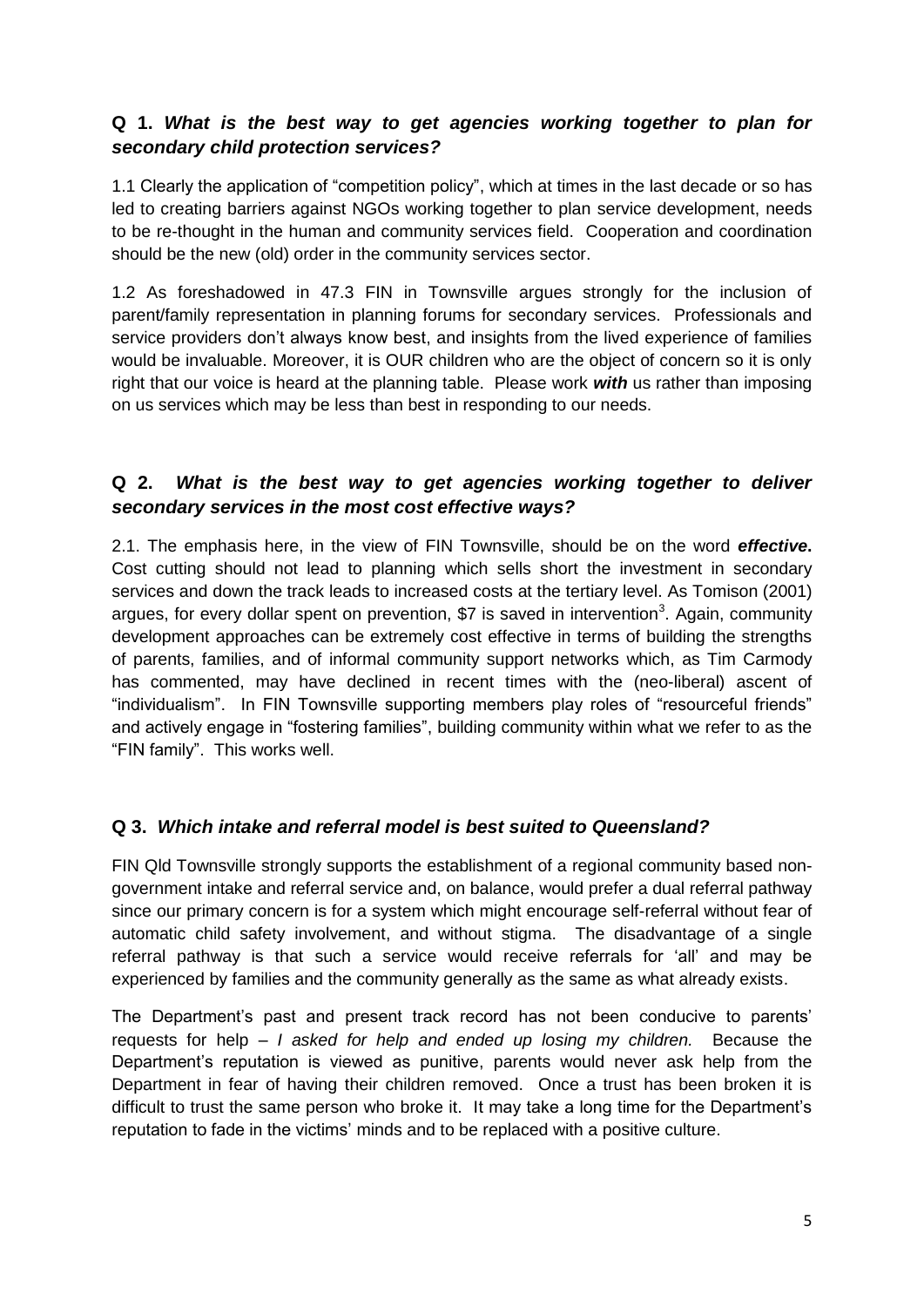## **Q 4.** *What mechanisms and tools should be used to assist professionals in deciding when to report concerns about children? Should there be uniform criteria and key concepts*

FIN Qld Townsville supports the use of any mechanism and tools which prevent the unnecessary drawing attention of families to the tertiary system and which reduce the possibility of families being labelled inappropriately as "frequently encountered" while, of course, ensuring the needs of vulnerable and "at risk" children are addressed appropriately and effectively.

Any new system of Mandatory Notification, should focus on *evidence* of possible harm, not just suspicion of possible harm, as is the case in other states of Australia and other countries around the world.

#### **Chapter 4. Investigating and assessing child protection reports**

#### **Q 5.** *What role should SCAN play in a reformed CP system?*

To be honest, to us parents and grandparents, SCAN is a largely unknown entity. We are never told that our family situation has been discussed at a SCAN meeting. We don't have a clue what it is, what it does, who is present at meetings, and what power SCAN has. None of us has ever been given a copy of the information leaflet about SCAN which we have only discovered now, in researching our response to this question.

SCAN is shrouded in secret, like a *Star Chamber<sup>4</sup>* , and we're not directly informed of the decisions and outcomes about OUR children. We only get to learn these things if/when we access our records under RTI, and even then only partially and long after the event. The only way we can get to see the full records from SCAN, including the department's plans for OUR child and the tactics they intend to pursue, is if/when our lawyers subpoena the records for the court. So much for transparency!

At the moment it feels as though SCAN Teams are accountable to nobody, and they cannot be called to appear before a Court. This does not sit well with our supposedly democratic society where all elected and appointed officials are ultimately accountable. Nor, by excluding parents, does it sit well as a process whose intention should be in the best interests of the children involved. Parents are *the* key stakeholders in our children's lives.

Supporting members of FIN Qld Townsville who have attended SCAN meetings (as professionals) describe the proceedings as sometimes amounting to a "witch hunt", with some participants demonstrating a lack of good understanding of the impact of structural disadvantage on families and a tendency to focus on narrow personal pathology explanations, speaking of parents in bigoted and derogatory ways.

We understand that in Scotland they have a somewhat similar system: a team or panel of local 'experts' (paediatricians, social workers, etc) who are given cases and recommendations from the Department to endorse. However, we understand that in Scotland parents are entitled to appear before the panel (with a solicitor or support person)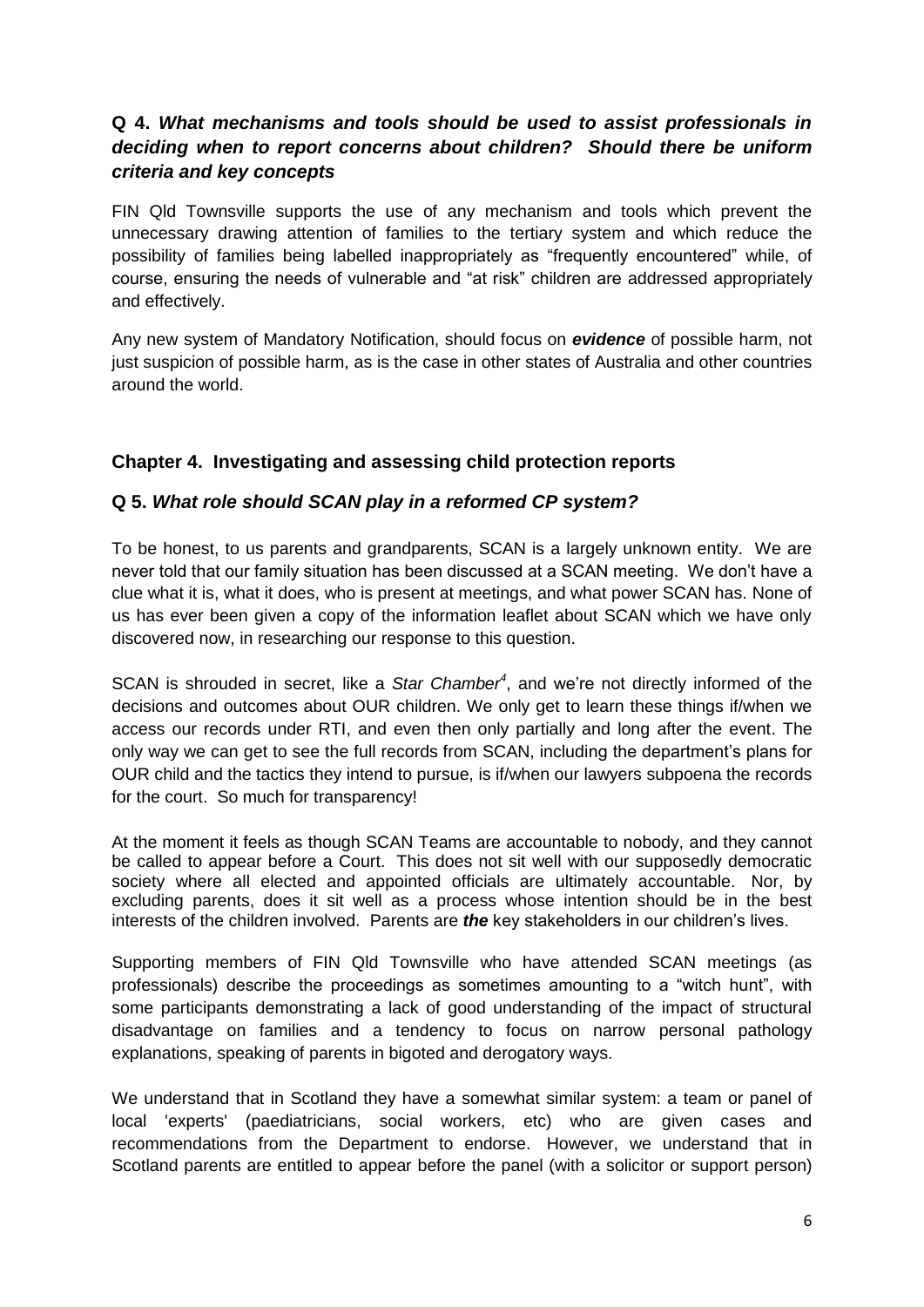and be subjected to questioning by them and the panel is likewise able to be questioned by the parent(s). A panel "hearing" we understand replaces the Children's court.

We parents in FIN Townsville would urge that any review of the SCAN system should give serious consideration to family involvement in SCAN meetings, with the attendance and participation also of a parent support person or supporting solicitor and, perhaps, run more along the lines of the New Zealand Family Group Conferencing with far more power-sharing with the family in identifying workable solutions.

On reflection we realise that this would make SCAN meetings more like FGMs (but with a broader purpose) and this could make the whole SCAN process redundant. Indeed, in our view SCAN is a potential area to axe and save money, as at present it involves many well paid professionals looking at paperwork and making decisions without the beneficial presence of parents or child/parent advocates.

In any replacement for SCAN, decision-making must be transparent, open to the possibility of challenge, and accountable. The Courts provide the venue for challenge. SCAN Teams should no longer be allowed to operate like a secret decision-making panel or 'Star Chamber'.

# **Q.6.** *How could we improve the system's response to frequently encountered families?*

Some families may need support throughout their children's childhood, and some at irregular or occasional times of parental ill-health or crisis. This should not be seen as sufficient reason for removal of children into care. The family is where children belong and, if the children are not being harmed in a very serious way, then keeping them at home is far more cost effective.

No negative judgements should be made about this. Interdependency is what all humans need and, where some families cannot access wider family support, then support from community services should be available to take on this role, for short or longer time periods.

The Hackney model which consists of a multi-disciplinary team approach, already cited by FIN in their 10 key Issues submission (pp  $51-52$ )<sup>5</sup>, would encourage families to make plans, meet goals and achieve them. There should be no time limit on how much assistance a family requires, as all families are unique, and where some families need less assistance others may need more. The theories created when working with families is invaluable knowledge which informs practice. For example: personal (intuition, common sense, cultural knowledges); empirical (research, data, documents); procedural (organisational, legislative and policy); professional (theory, research and experience guiding practice); and practice wisdom (knowledge from cases or similar issues that can be used in current situations) (Chenoweth, L. & McAuliffe, D $(2005)^6$ .

The most important thing to note when working with families is that they are the ones who make the decisions and should be allowed to critically reflect on what has worked and what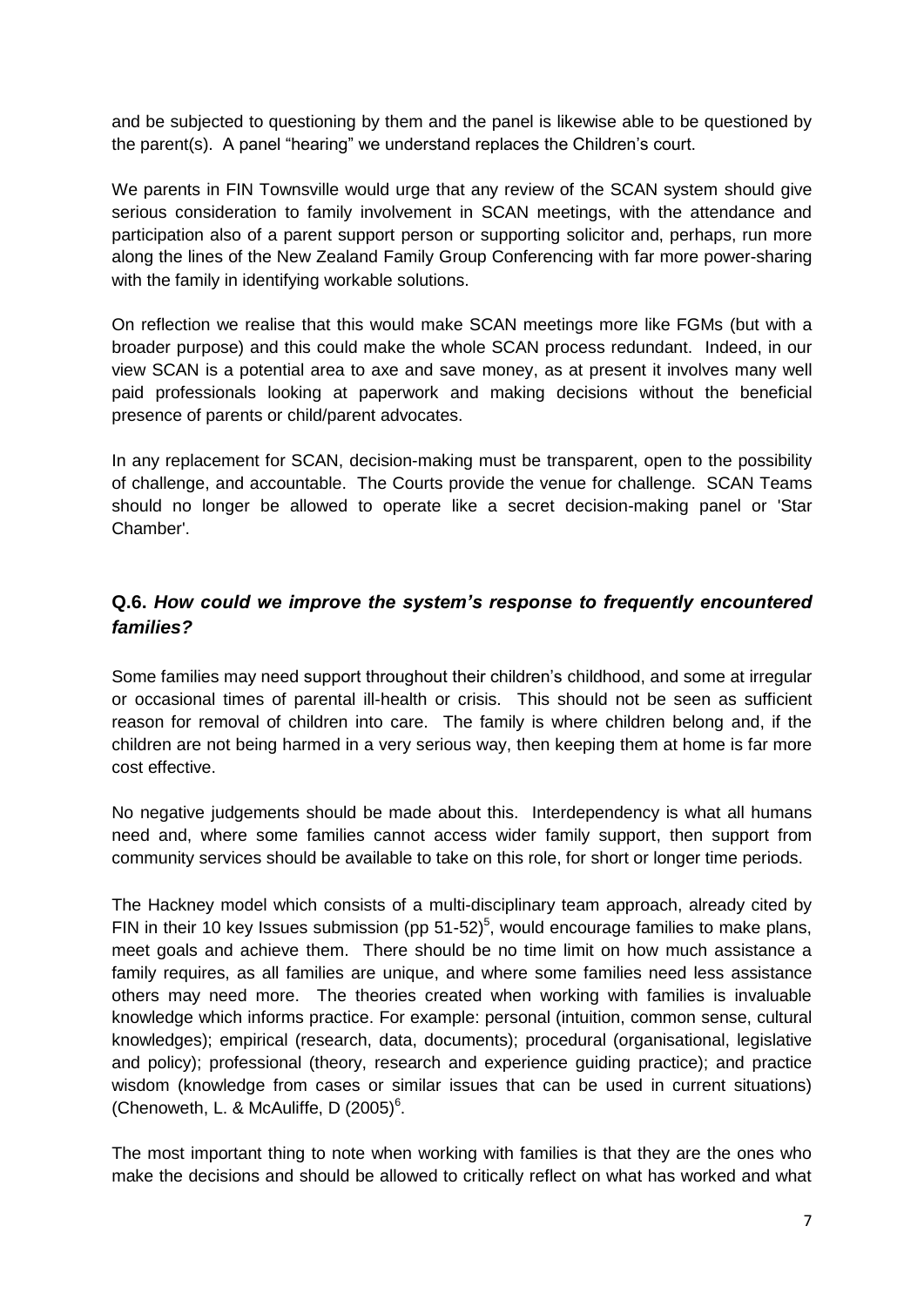has not. Families should also be encouraged to celebrate achievement of their goals. These families' journeys, experiences and results would be the pinnacle for future families to emulate and improve. Some of these family members would understand fairly well the predicaments of other families, and should be encouraged to remain within the multidisciplinary team or their Policy and Planning Board. In essence the multi-disciplinary team's goals are to discover why it is that they frequently encounter families and what needs to be done to ensure the families are given the assistance they need to be able to help themselves.

## **Q 7.** *Is there any scope for uncooperative or repeat users of tertiary services to be compelled to attend a support program as a precondition for keeping their child at home?*

7.1 See response to Q6 in relation to "repeat users" of tertiary services. A multi-disciplinary approach may assist in turning around uncooperative or repeat users of tertiary services.

7.2 In regard to so-called "uncooperative" users of tertiary services, FIN Townsville wishes to make two points:

- 7.2.1 The onus is on professional staff to use advanced professional skills as outlined in Key Issue 7 of the FIN Townsville Submission<sup>5</sup> to the Carmody Inquiry  $-$  to establish quality relationships with so-called "uncooperative" parents and families; relationships which facilitate working together to resolve issues.
- 7.2.2 Compulsion to attend a support program as a pre-condition for keeping a child at home is already standard practice in Child Safety and, in FIN's view, there is no need to make this an inflexible legislated requirement. Instead, there is a need to ensure that the support programs which parents are required to attend are relevant and will be beneficial, rather than simply a means for exercising power and control over parents and making them demonstrate compliance. We think more work needs to be done by the Department to look beyond what they identify as "the issue" and they need to ask parents what they think the issues are, what they think needs to change and how the future might look if things were different. FIN asks:
	- why make parents attend budgeting classes just because they exist when their budgeting in poverty is actually rather better than most professionals could manage?
	- Why say to a parent "and when you've completed this course we'll think of something else we'll require you to do"? Surely this is an outrageous delaying tactic with no clear therapeutic value?
	- Why insist a parent attend a DV perpetrators' course when (1) they have not had a partner for many years, (2) have no intention of gaining a new partner, (3) the DV which occurred many years ago was reciprocal rather than onesided, and (4) what they really need is a course on parenting without using physical punishment?
	- How is it that when there is a transfer to a new CSO parents can be compelled to redo programs they have already done with no reasons given?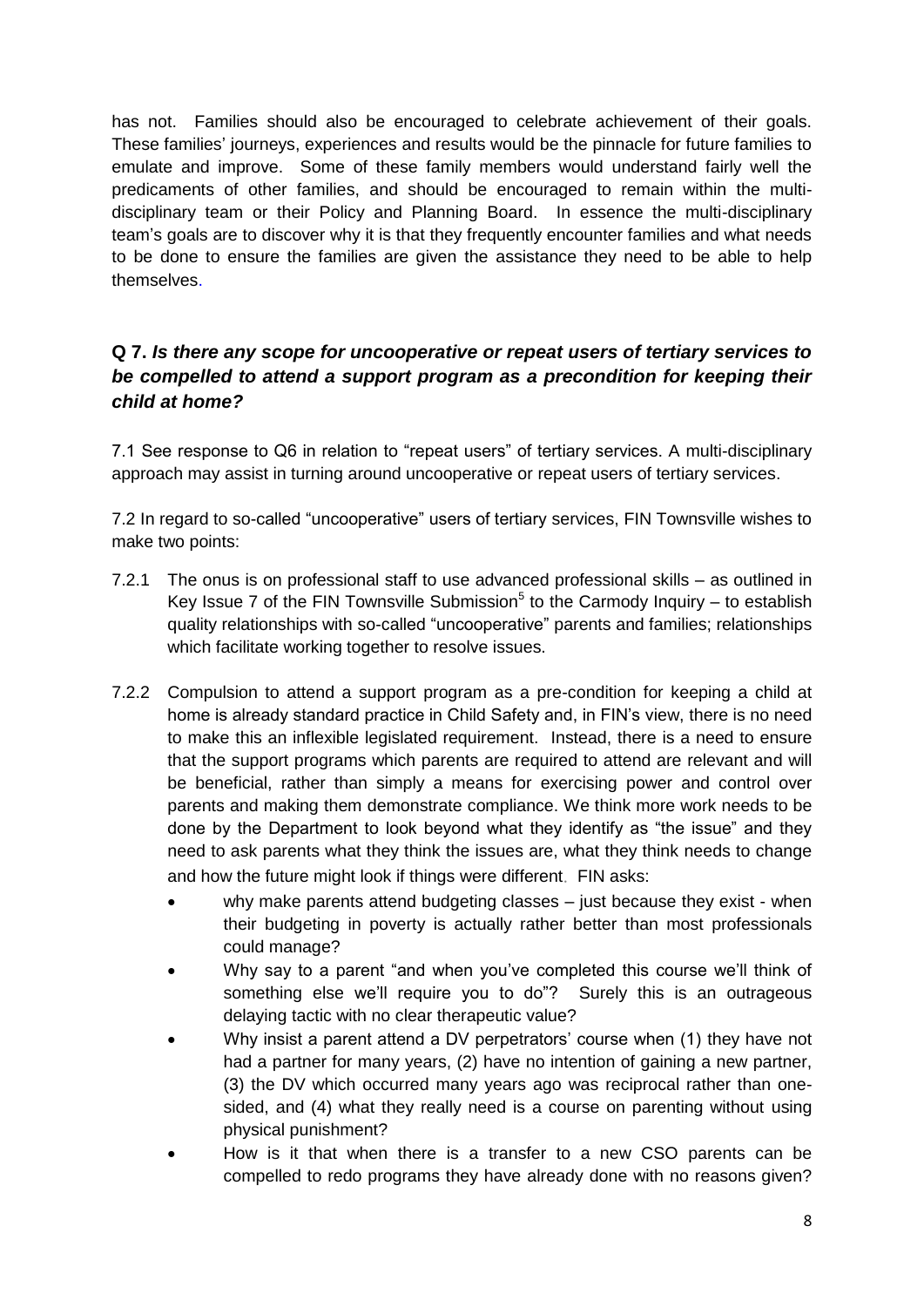This capricious changing of the CSO mind about goals and requirements brings Child Safety decision making into disrepute - and messes with our minds as parents striving to get our children rehabilitated into our care.

## **Q 8.** *What changes, if any, should be made to the SDM tools to ensure they work effectively?*

Structural decision making (SDM) is classificatory **not** predictive, and classifies cases as low, medium and high risk. Given this fact, children should neither be removed from nor returned to parental care based on an SDM reading. Indeed, reliance on a tool like SDM is likely to result in too many 'false positives' i.e. child removal when the child should have remained in parental care. Given the harm that removal from the family is known to do, this is not a decision that should be taken lightly

FIN Townsville is convinced that the *Signs of Safety* tools MUST be integrated into use of the SDM. This would encourage an assessment of the strengths in any family situation, mitigating against risk of harm and giving an indication of the sorts of supports which need to be put in place to reinforce the strengths.

One supporting member of FIN has written **"***I agree wholeheartedly with incorporating Signs of Safety into child protection work. I have done training with Andrew Turnell and whilst a team leader in the Department I would use some of the SOS tools to make sure workers were identifying strengths and weaknesses/challenges in families. Using this approach we managed to keep a baby who had suffered broken bones at home with family and supported by a strong network for over 12 months until he was of an age where the risks were reduced and then the Department involvement ceased. No orders were ever applied for and at no time was removal of the child from his parents contemplated. Family, community and department workers developed a strong working partnership and it was a fabulous outcome for all involved.*"

Even with the use of *Signs of Safety* FIN Townsville also is strongly of the view that there MUST be recognition that any tools are used to assist, and NOT to determine, the assessment processes, and that the use of communication and interpersonal skills in relationship with parents must form the basis of practice wisdom.

Additionally an Intake Officer's initial decision making needs to be supervised, critically reflected upon and reviewed before a decision is made to intrude into a family's life. Reflective practice should be encouraged in CSOs through independent professional supervision.

## **Q 9.** *Should the Department have an alternative response to notifications other than investigation and assessment (for example a differential response model)? If so what should the alternatives be?*

In our view some alternative responses will follow naturally if a dual referral pathway is introduced. In addition we like the proposed four-pronged model of different responses for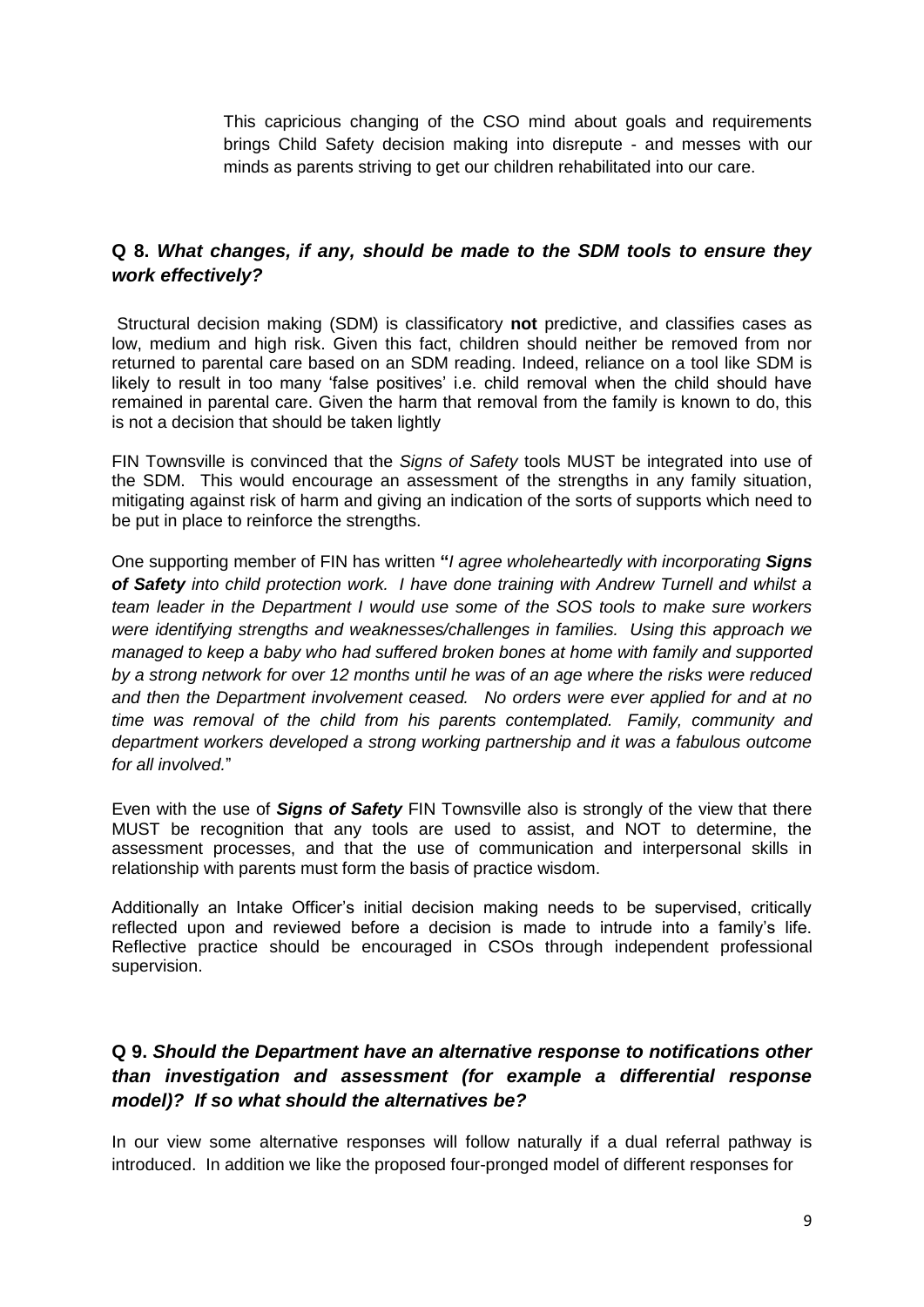- 1. Family Violence
- 2. Forensic investigation (presumably of physical and sexual abuse)
- 3. Strengths based intervention Family services assessment (presumably re emotional abuse)
- 4. Child welfare response to immediate needs and ongoing support (presumably in cases of neglect)

These four alternatives are, in our view, far better than the less discriminating two pronged versions trialled in both Qld and NSW. However, we must insist that *Strengths* based approaches should be used in ALL response modes. When the *Signs of Safety* model is incorporated into use with the SDM then *Strengths* based approaches would become integral to all modes of response.

FIN Qld Townsville would like to identify that the key issues which often underlie a parent's difficulties may be related to poverty, mental ill health, problematic substance use, and/or domestic and family violence. And for children and young people the key concerns typically will relate to the effects of trauma, attachment issues, and child development.

FIN Townsville is also interested to learn more about the pros and cons of establishing forensic investigation teams located in Child Advocacy Centres or something similar (page 97), and the creation of a separate entity to undertake legal proceedings (page 98).

At present FIN is uncertain whether these would improve the situation for parents and families and is concerned they might increase, rather than decrease, risk-averse decision making, with a concomitant increase in the number of child protection Orders taken out unnecessarily.

Against this, however, one FIN Townsville member writes:

*Child Advocacy Centres would be appropriate when dealing with children and assisting them in telling their story. It is imperative that all team members are trained appropriately to deal with these children, including further academic study and attending workshops. The prompt attention by Child Advocacy Centres when interviewing children would greatly assist in discovering if the child has been harmed or not, and if the child has not been harmed, to be returned to the parents who are willing and able to protect the child.*

Overall, FIN Townsville strongly advocates that if these initiatives are trialled in Queensland then families subject to investigation should have access to supportive advocacy and should have a right to participate, with support, in SCAN or whatever might replace SCAN.

Above all FIN Townsville recommends a non-judgemental, non-combative, concerned, inquiring conversation with the family, offering support instead of criticism, not just as part of an "alternative referral pathway", but as part of the "mainstream referral policy".

See also FIN's response to Q 15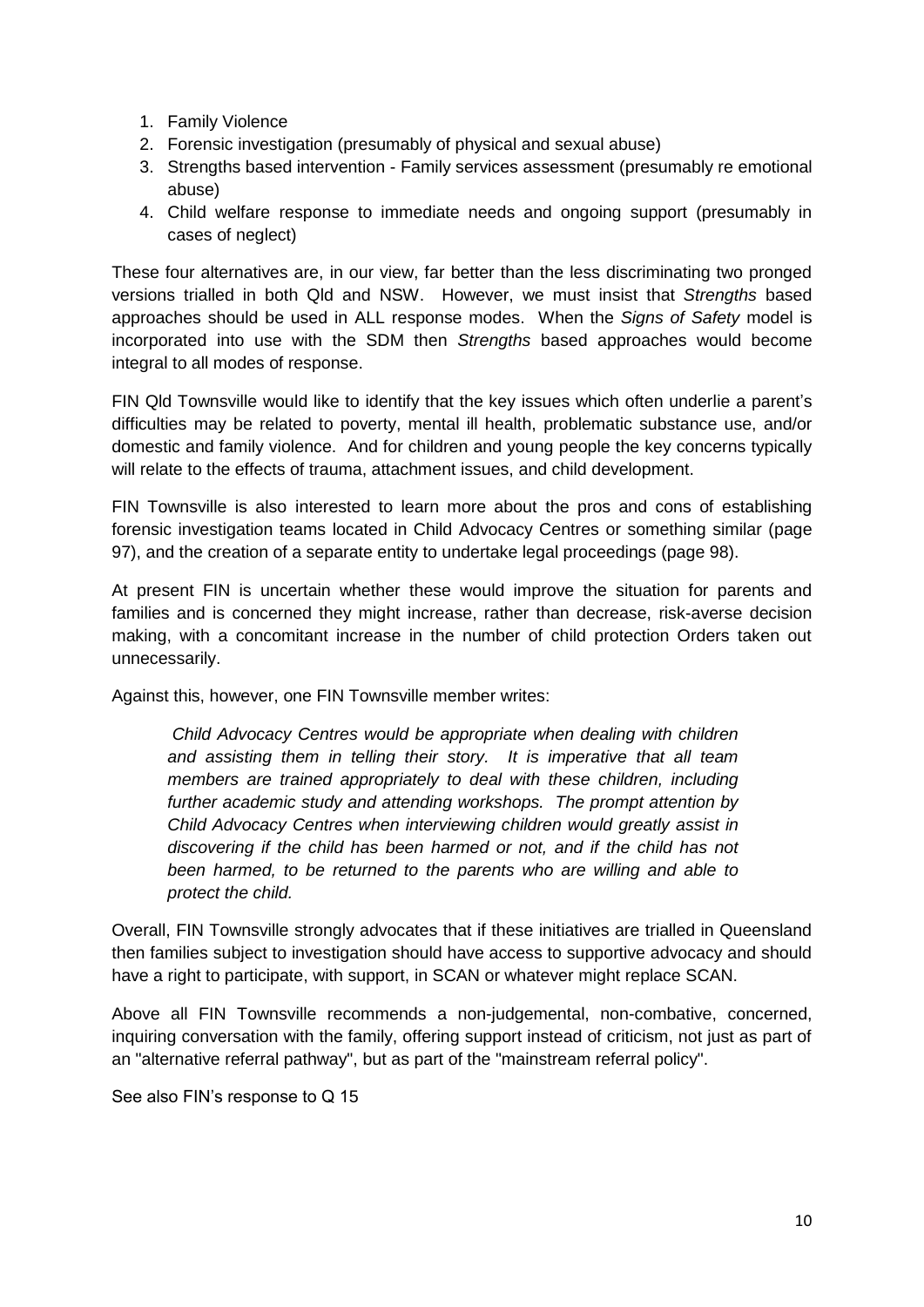#### **Chapter 5. Working with Children in Care**

#### **Q 10.** *At what point should the focus shift from family rehabilitation and family preservation as the preferred goal, to the placement of the child in a stable alternative placement?*

The view of FIN Townsville is that family preservation and rehabilitation should remain the stated and practical goal throughout. If a child must be removed then 1, 3, and 6 month orders should be used with a view to rapid rehabilitation and family reunification ASAP.

Indeed, FIN Townsville asserts strongly that the focus on family rehabilitation should NOT shift until **strenuous** efforts, fully documented, have been made to facilitate rehabilitation. At present, in our experience, two year orders are made with a view to working towards rehabilitation but nothing much happens and after two years Child Safety move to take out long term orders. This is NOT good enough. As one supporting member of FIN has commented "*This (2 year order) is merely a timeframe which they hold where they believe they can return to court and state that nothing has changed in a situation and therefore a more intensive and long term order is needed. Workers do not attempt to engage with families/parents in this time – parents are told what to do and left to their own devices at times to make sure this happens. The Department's stance is that the child is their client and parents need to make changes on their own to show their commitment to their children."*

There is plenty of research evidence about what works well in achieving rehabilitation, and teams working with children on short term custody orders **should be required to energetically seek to achieve rehabilitation**. Perhaps one year orders in the first instance might concentrate the focus and ensure more purposive work towards rehabilitation.

FIN is of the view that if the department cannot demonstrate to the court what efforts to achieve rehabilitation have been implemented then long term orders should not be made. Additionally FIN Townsville is of the view that long term orders should be made only on the death or long term incarceration of all available family members.

Even if/when a long term order is made, there is a place for concurrent planning – achieving a stable placement while, at the same time, continuing to work towards rehabilitation. Concurrent planning is a good step which provides stability for the children, while not denying the rights of the family.

There is scope to recruit, train and support foster carers to practise "shared care" and "fostering families" with a view to children/young people spending increasing time back with their natural family. Research by Heather Lovatt has demonstrated the willingness of many current foster carers to take on this role. Carers in the research study spoke of difficulties encountered by them, parents and children with 'one size fits all' foster placements. The opportunity for flexible and shared care arrangements they saw as offering better planned, collaborative arrangements which "*would be good; the kids could have the best of both worlds without feeling there's a tug of war – we'd all win because it would suit everyone if it*  was a 'tailor made' arrangement" (Lovatt in preparation).<sup>7</sup>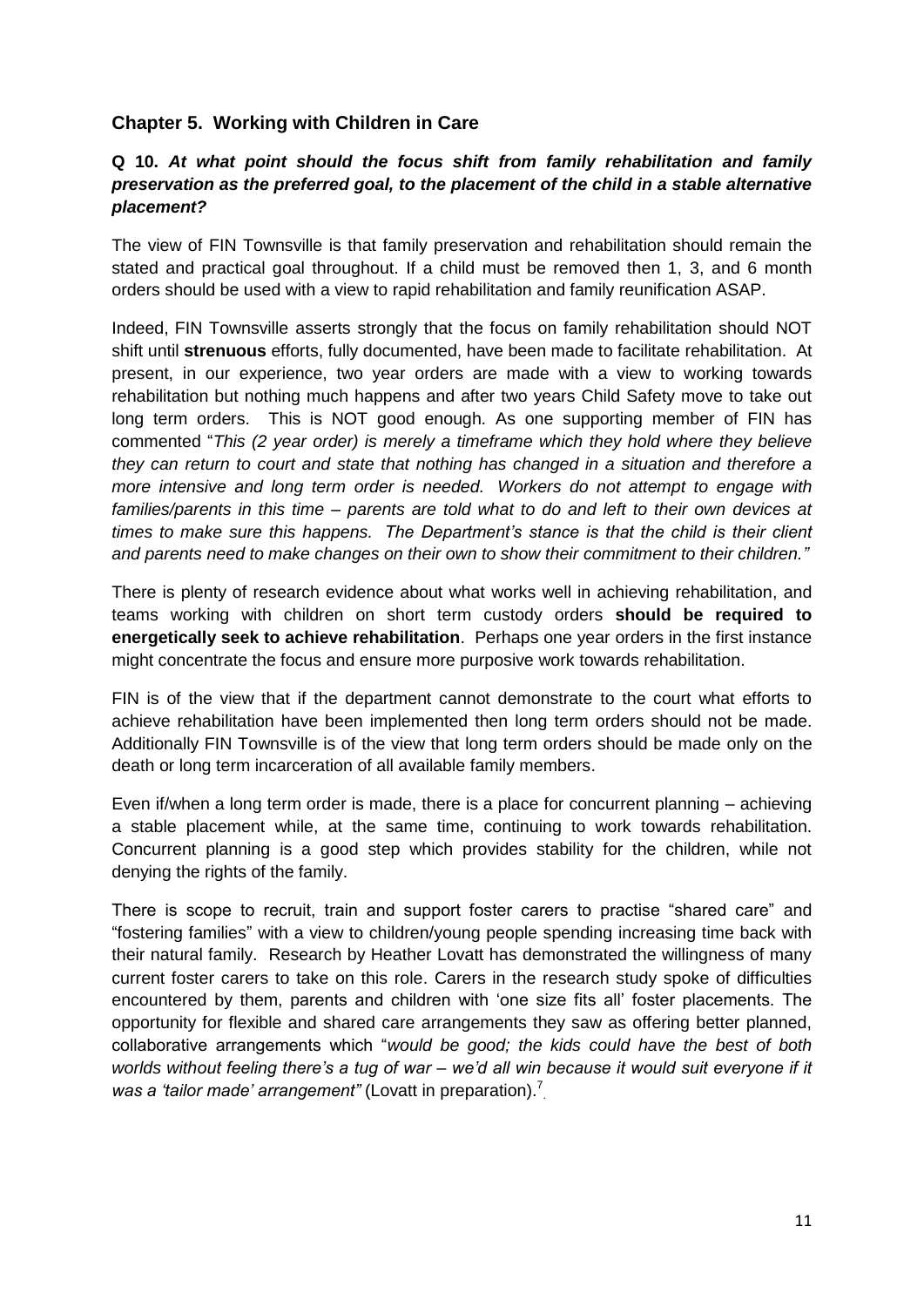# **Q 11** *Should the Child Protection Act be amended to include new provisions prescribing the services to be provided to a family by the Chief executive before moving to longer-term alternative placements*?

FIN supports this recommendation but in a broad sense only, in that it would be good if the Child Protection Act is amended to include a requirement that vigorous efforts are made to achieve rehabilitation.

It is crucial that the suggested range of possible services is not prescribed in an absolute fashion but allows for professional discretionary decision making in discussion with each family as to what might work best in their unique situation and context. Families are unique and this uniqueness should be respected at all costs.

# **Q 12.** *What are the barriers to granting of long term Guardianship to people other than the chief executive?*

FIN is concerned that when long term Guardianship Orders are made the reduced involvement by the Department can mean that arrangements for continuing contact with natural parents and extended family may lapse, whether gradually or precipitously. Grandparents as well as parents, and indeed any significant others in a child or young person's life, are equally concerned about ill effects of any move to Guardianship to people other than the chief executive.

FIN is of the view that children and young people in care benefit from having a wide support network to take into adult life. Long term guardianship may or may not lead to enduring support for life; the natural family of a child/young person in care has, in many cases, good potential to be and become a *family for life.*

Like adoption, LTGs to individuals, (or the CE), work best with the cooperation of the birth family. Proposed Guardians should be willing to sign an agreement that guarantees family members will continue to have access and input into the child's life. To not do so will not only harm the child and their family, but also the child's relationship with the guardian family.

Legislation should be amended so that carers and parents know their rights and responsibilities. It would be beneficial also to incorporate an appropriate appeals process for parents to have their concerns adjudicated. In FIN Townsville's view this could be the Children's Court rather than QCAT, as raised in Question 44.

## **Q 13.** *Should adoption or some other permanent placement option, be more readily available to enhance placement stability for children in Long Term care*?

13.1 FIN Townsville is totally opposed to both closed adoption and to the forced termination of parental rights with a view to securing adoption.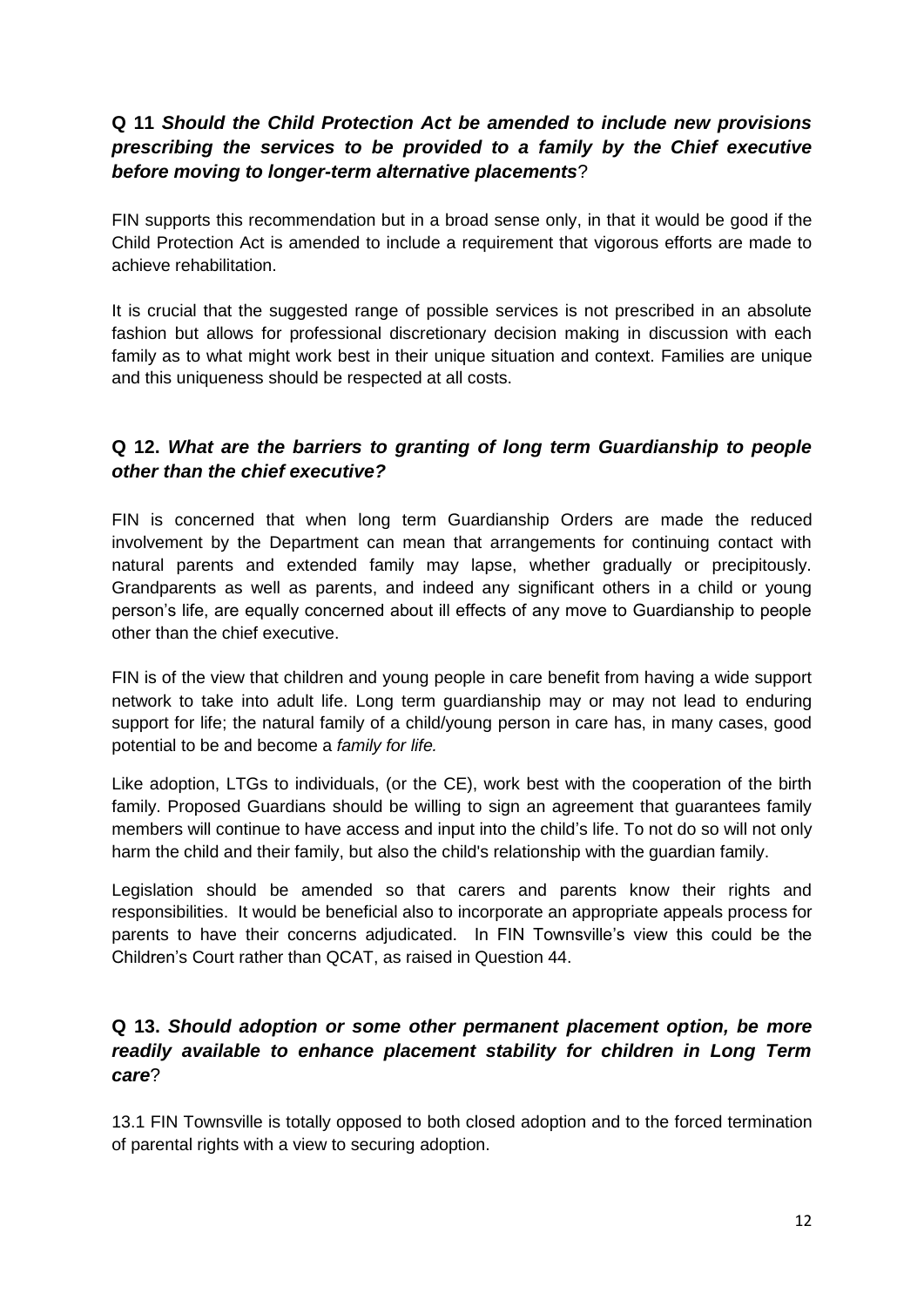13.2 Furthermore, FIN Townsville is opposed to the use of open adoption except in circumstances when it is the birth parents' first preference, when their parental consent is given freely, and when grandparents' support is also forthcoming. Adoption only works well if it is truly "voluntary".

13.3 In the FIN *10 Key Issues* submission to the Inquiry<sup>5</sup> we outline the long term harmful effects of removal of children into care for parents and families. These harmful effects are similar to those experienced in the past by women who were forced to relinquish their children for adoption, for which the Queensland government made a formal apology in November 2012. FIN Townsville is concerned that if the Commission recommends increased use of adoption, it is highly likely demands for another apology will gather momentum over the coming years.

13.4 FIN Townsville is not necessarily opposed to the introduction of an alternative permanent placement for those children in care who need a stable long term placement. However, FIN Townsville is adamant that this should always be a culturally appropriate, open arrangement with ongoing contact with parents, extended family, community, culture and country. Furthermore, FIN Townsville is concerned that those who advocate for adoptive style arrangements are proposing a solution they wish to impose on the majority based on their knowledge only of the needs of the minority – at most 10% - of extreme cases. Amongst the vast majority of children and young people currently in care, many should not have been taken into care in the first place and many others could be rehabilitated home to their families if sufficient effort were put into making rehabilitation happen.

# **Q 14.** *What are the potential benefits or disadvantages of the proposed multidisciplinary casework team approach?*

Although FIN Townsville didn't explicitly refer to the multi-disciplinary teams in the Hackney model in its submissions, it did actually recommend the Hackney model in Key Issue Nine of its 10 key issues submission<sup>5</sup>. Thus it is incumbent on FIN Townsville to endorse the potential benefits of multi-disciplinary teamwork. However, FIN argues that this must be adequately resourced and supported and that such teams must embrace a commitment to (1) seeing a child's family in positive terms, (2) on using a strengths perspective, (3) a clear uniform and agreed goal of maintaining family unity where ever possible and reunification at the earliest opportunity, when removal is required, and (4) undertaking good professional practice as outlined in Issue Seven of the FIN 10 Key Issues submission $5$ .

An acceptable working environment within a multi-disciplinary casework team would be dictated by a uniform Code of Conduct, organisational policies and procedures. Regardless of this, positives and negatives may occur at intervals.

Disadvantages are:

- a. Confidentiality issues
- b. Professionals' power gets in the way
- c. Professionals at war with each other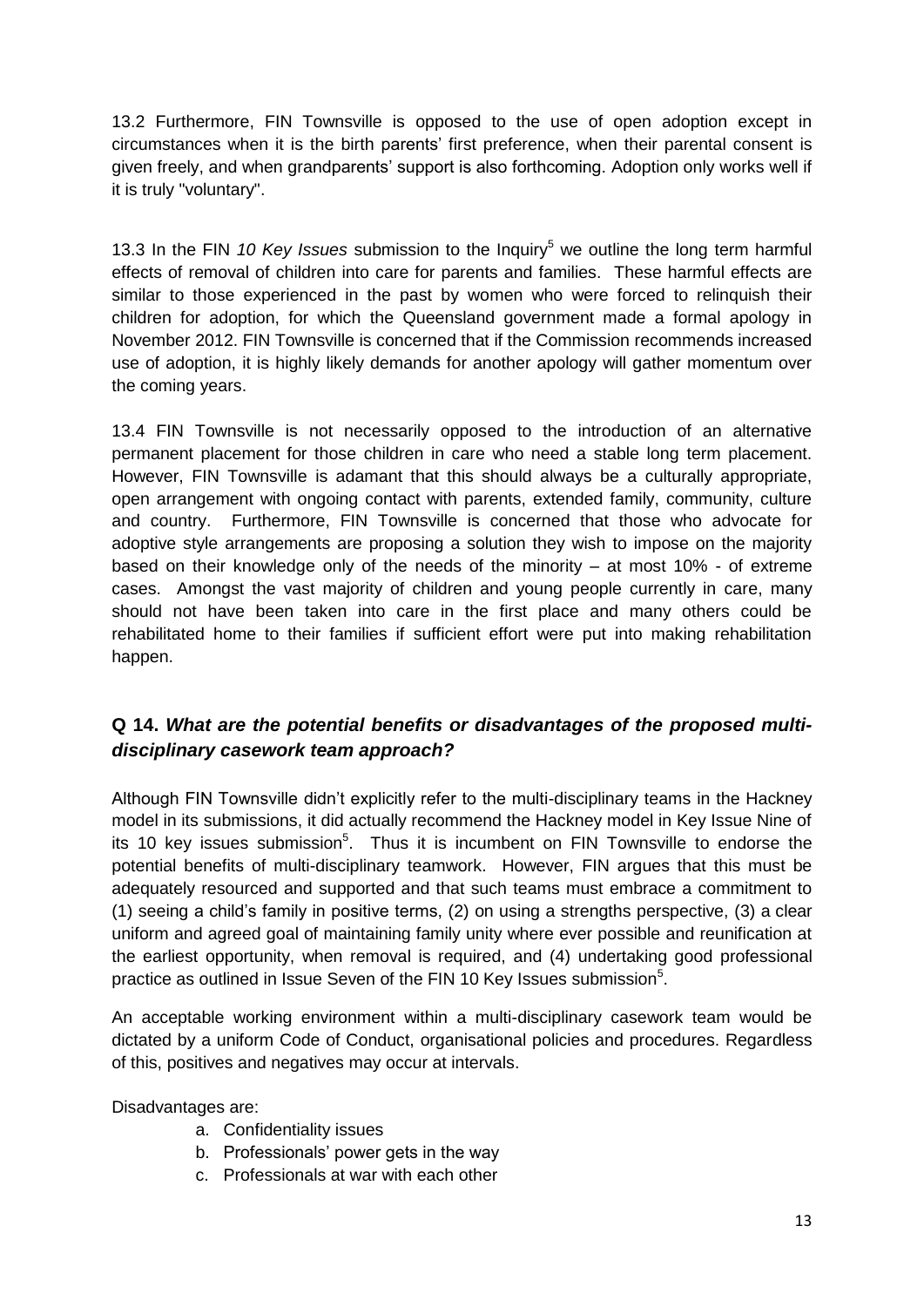d. Unacceptable professional conduct affects the families they work with

Benefits include:

- Many professionals working for the same cause
- Understanding each other's professional values and principles and respecting same
- Understanding the problems they are faced with and work collectively to achieve the best result
- **If Identifying the problems and implementing referral as needed**
- Working in a happy and respectful environment is conducive to positive outcomes for the families they support and work with

# **Q 15.** *Would a separation of investigative teams from casework teams facilitate improvement in case work? If so, how can this separation be implemented in a cost effective way?*

**15.1** FIN Townsville thinks our answer to the first part of the question is "probably yes", although we have expressed some concerns in our response to Q 9. These are:

*uncertainty whether the proposed measures would improve the situation for parents and families or whether they might increase, rather than decrease, risk-averse decision making, with a concomitant increase in the number of child protection Orders taken out unnecessarily.*

FIN is aware that it is a great challenge for parents to have to work with the same person who has removed their child and that the separating of these functions is conducive to better working relationships and better outcomes for children and families. FIN has experience of many families whose children have remained in care much longer than necessary because of the difficulties in the working relationship between the CSO and parents. A value cannot be placed on the importance of meaningful relationships in practice and we are hopeful that the inquiry will find a way to enable this to happen.

**15.2** FIN Townsville is not confident we have the expertise to make a comment on the second part of this question apart from querying whether this separation would cost anything further, given these roles are already undertaken currently.

# **Q 16.** *How could caseworkers be supported to implement the child placement principle in a more systematic way***?**

FIN Qld Townsville is deeply concerned at the relatively low number of culturally appropriate placements in Queensland and is dismayed to hear that Child Safety staff are not regularly consulting with the Recognised Entity in identifying appropriate placements.

There is a sense that child safety staff, including team leaders and Service Centre managers as well as CSOs, are not adequately trained, have power and authority beyond their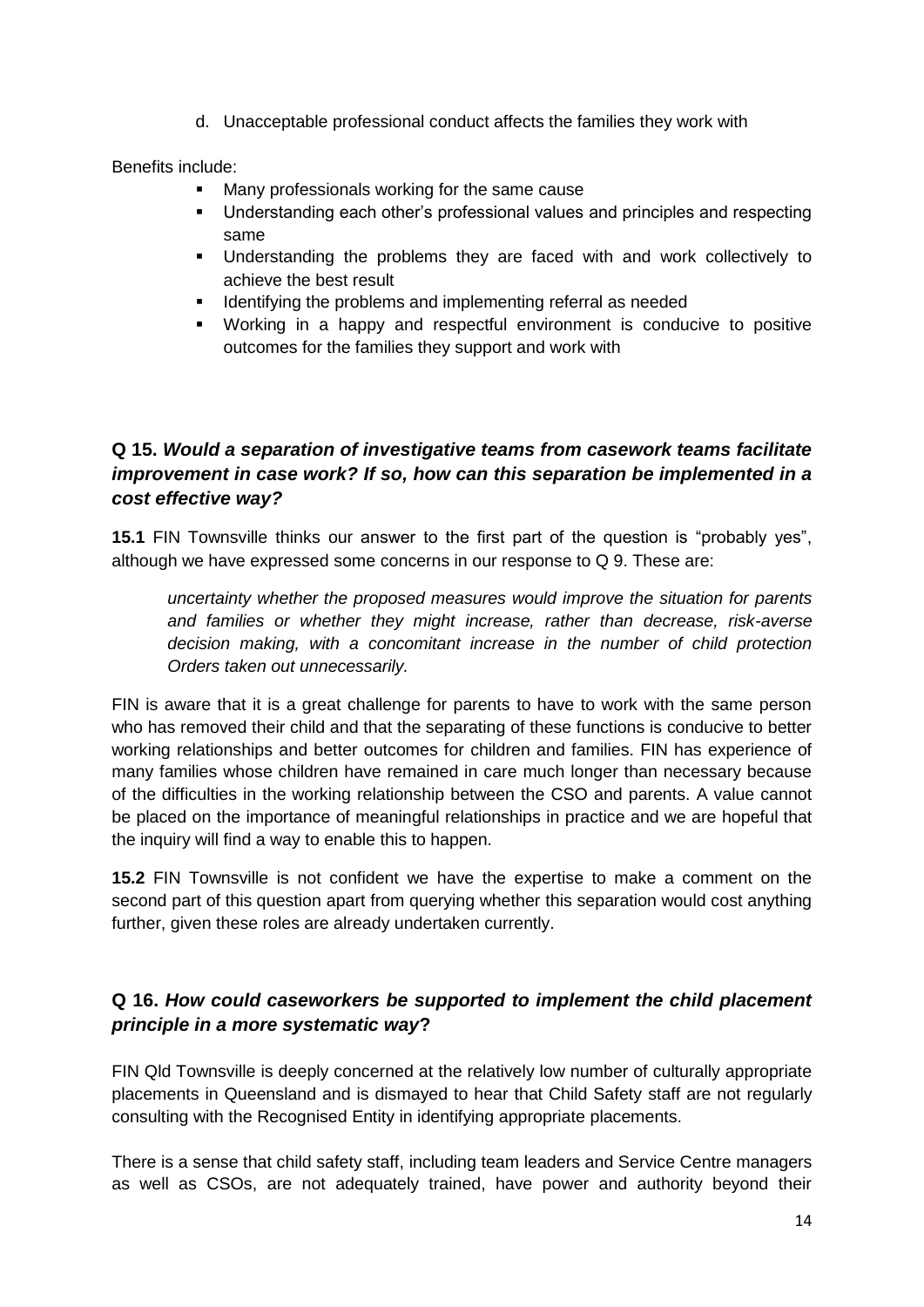experience and expertise, and do not have a good knowledge of the legislation. Additionally, senior practitioners with child protection expertise are thin on the ground.

Burnout and staff turnover are significant problems and an office culture of working WITH the Recognised Entity in Placement Services has either not been established or is regularly dissipated.

There needs to be committed leadership at all levels in the Department to adhere to and implement the Child Placement Principle.

# **Q 17.** *What alternative out of home care models could be considered for older children with complex and high needs?*

*The Family Inclusion Network Qld Townsville* (FIN) supports an expanded role for residential care (linked with intensive support services) on the continuum of Out Of Home Care options (OOHC).

A number of factors are driving demand for residential care and group care to meet rising demand for services that can't be met in the foster/kinship care systems that go beyond simply meeting accommodation and housing needs of high-needs children.

This compels the need to move to an integrated national framework for OOHC to develop an evidence base for best practice in models of residential care to meet the demand for improved therapeutic and social outcomes that are also cost effective.

FIN Townsville is convinced that this issue is serious in the current Queensland context and thus we have prepared a longer analysis which is included as **Attachment One** to this submission (see pages 32-37).

#### **Chapter 6. Young People Leaving care**

#### **Q 18** *To what extent should young people continue to be offered support on leaving the care system?*

Full support should be given to help them connect with their birth family where ever possible. Also ongoing support should be available to them for some years (at least until 21, preferably 25) particularly in regard to health care, housing, education, employment and of cause any involvement with the Justice system. There needs to be a sense of responsibility to and for these young people who have so often been let down by the system that was supposed to care for them.

#### **Q 19.** *In an environment of competing fiscal demands on all government agencies, how can support to young people leaving care be improved?*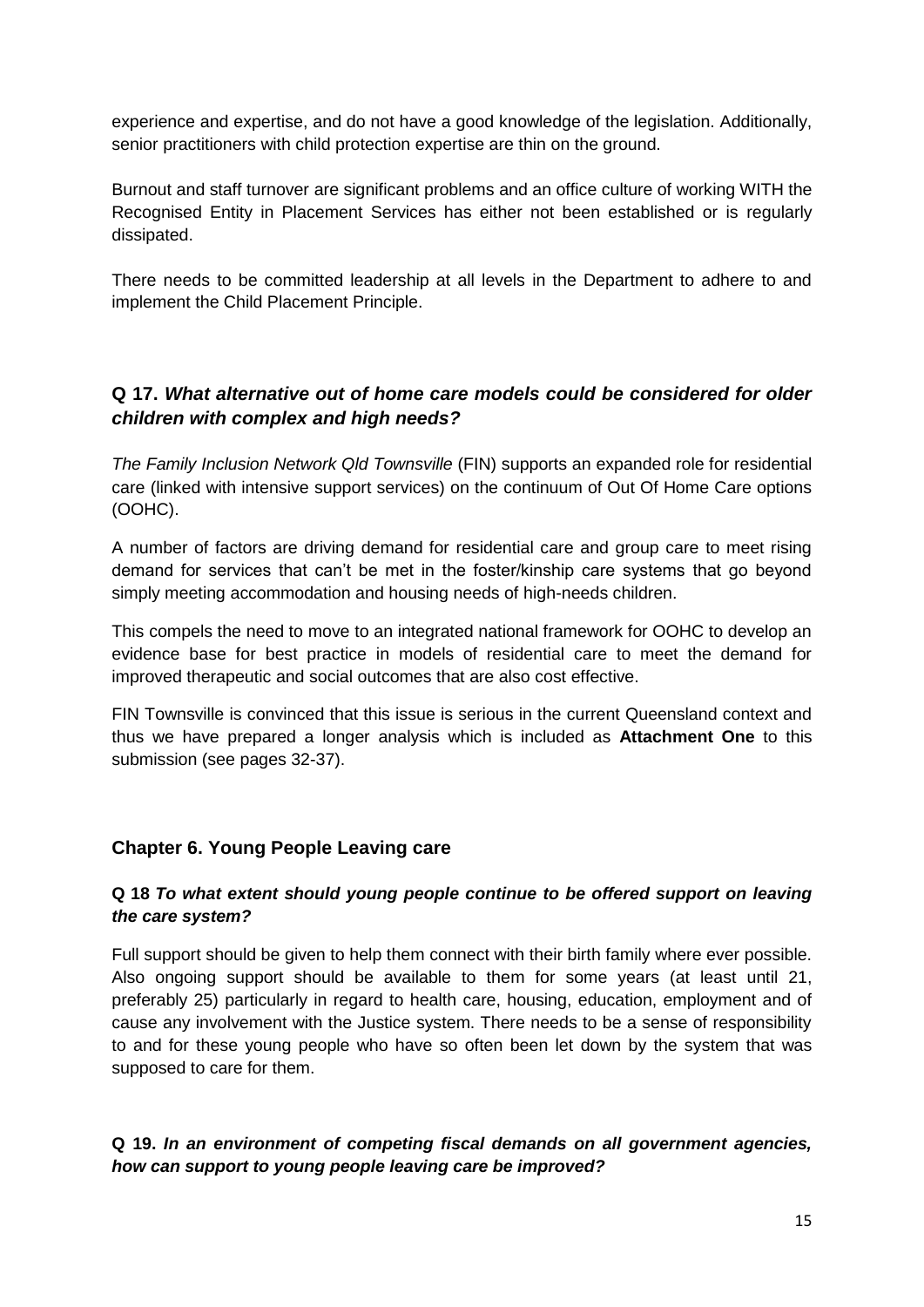Firstly, by recognizing that the money saved in the short term, will be much less than the money spent in the long term to overcome the problems experienced by these young people.

Secondly, by involving the young people themselves, well before they actually leave care.

#### **Q 20.** *Does Queensland have the capacity for the non-government sector to provide transition to from care planning?*

Absolutely, but it needs to grow, possibly with the help and input of those young adults who have recently left the system, who could be formally trained to assist other young people to avoid some of the pitfalls and make a smoother transition than usually occurs at present.

# **Chapter 7. Addressing the overrepresentation of Aboriginal and Torres Strait Islander Children**

FIN Qld Townsville Inc is pleased to read and endorse the intentions articulated in Chapter 7.

In some ways FIN Townsville is of the view that it would be most appropriate to leave responses to questions in Chapter 7 to Aboriginal and Torres Strait Islander agencies and communities. However, after conferring with some local Aboriginal and Torres Strait Islander organisations, FIN Townsville is happy to make some comments on each of the questions,

# *Q 21. What would be the most efficient and cost effective way to develop Aboriginal and Torres Strait Islander child and family wellbeing services across Queensland?*

The obvious response to this question is to make use of, and strengthen, existing wellestablished Aboriginal and Torres Strait Islander organisations rather than to establish new agencies, with all the associated establishment costs.

# *Q 22. Could Aboriginal and Torres Strait Islander child and family wellbeing services be built into existing service structure, such as Aboriginal and Torres Strait Islander Medical Services*

The simple response in FIN's view is: Yes

#### *Q 23 How would an expanded PEAK body be structured and what functions should it have?*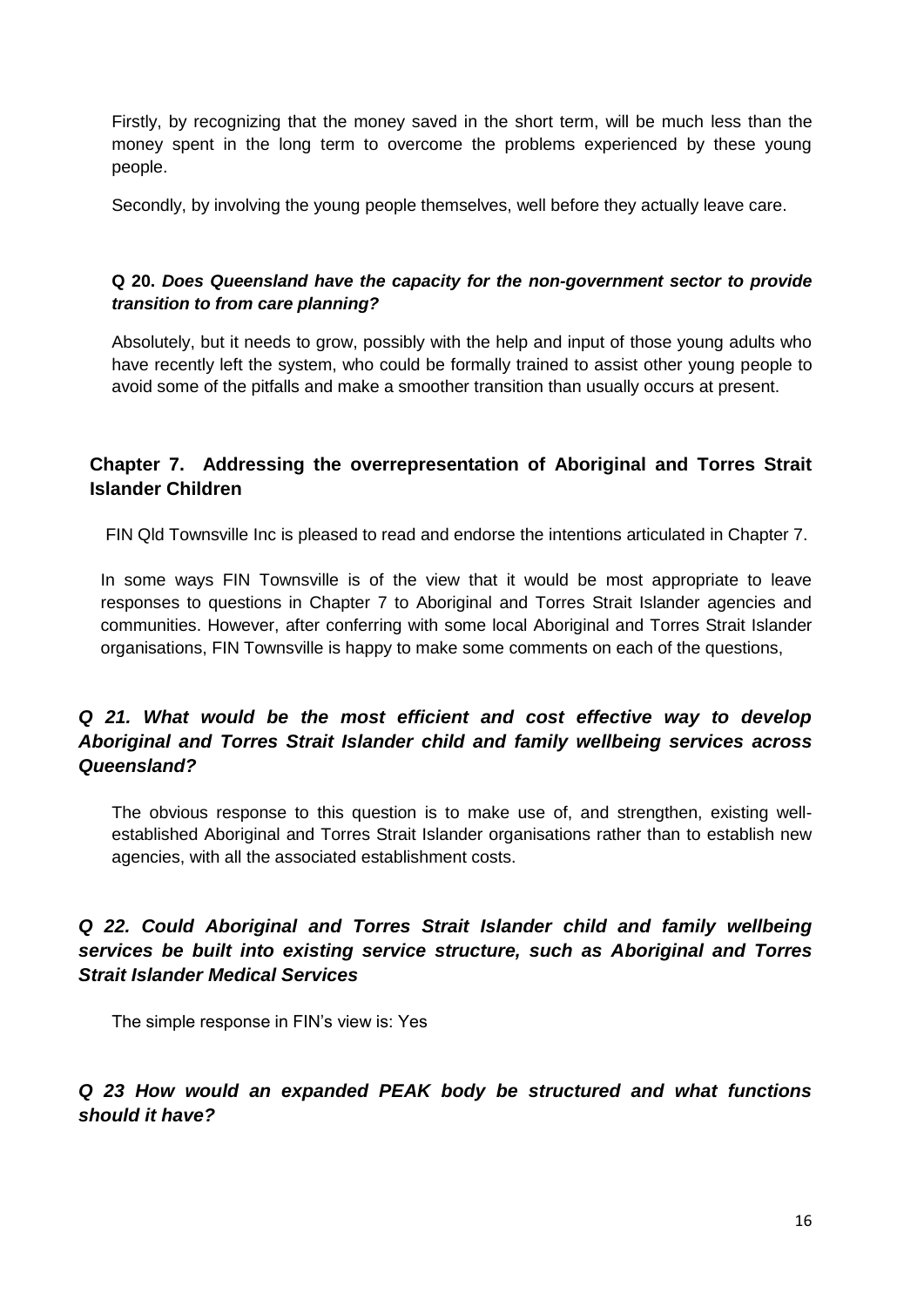It has been suggested to FIN Townsville that there should be Regional Peak bodies, since north and far north Queensland feel not well represented by Brisbane-based Peak bodies.

Such Peak bodies could advise with the development of family well-being services across the region and with the transfer of child protection responsibilities to Aboriginal and Torres Strait Islander organisations.

Peak bodies would also play an important role in facilitating training not only for Aboriginal and Torres Strait Island staff but also for Child Safety and NGO staff and for foster carers, in some cases compulsorily so. This is essential in order to ensure the child placement principle is adhered to fully and also to underpin a real, rather than token, commitment to indepth cultural understanding and a commitment to reducing the over-representation of Aboriginal and Torres Strait Islander children in care.

#### *Q 24. What statutory Child Protection functions should be included in a trial of a delegation of functions to Aboriginal and Torres Strait Islander agencies?*

Over time FIN can see no reason why all of the child protection roles could not be included in a trialled delegation of functions to Aboriginal and Torres Strait Islander organisations. This said, however, if separate investigation teams and separate legal proceedings teams are established there might be a case for these remaining universal unless (heaven forbid!) they develop in excessively risk-averse ways.

Certainly there is a need for casework roles to be carried out within Aboriginal and Torres Strait Islander organisations as, at present, the Recognised Entity has a sorely limited role. The RE workers need greater independence from the Department of Child Safety, and need greater power to advocate for the child and the family. At present RE workers can only support parents if they are "allowed" to do so by the Department and, even worse they may actively side with the Department. As one FIN grandparent writes, *"From what I observed, our RE seemed to be very much "in bed" with the CSO. She didn't seem supportive of the children's mother (my daughter) at all and made ill-informed and judgemental statements about her in her reports. I wondered if this was a way of ensuring that she kept her job*".

The RE workers need to have the power to give **independent** support and advice to parents, in a way similar to that we use in FIN Townsville. Similarly, the Recognised Entity workers need to have more power in court. At present, when the RE actually is on side with parents, the Department's views can over-ride those of the RE. This defeats the whole purpose of having the Recognised Entity.

# *Q 25 What processes should be used for accrediting Aboriginal and Torres Strait Islander agencies to take on statutory Child Protection functions and how would the quality of those services be monitored?*

As with any similar organization, with good management practices and positive outcome data, ie children remaining within their own "supported" family environment, and any removal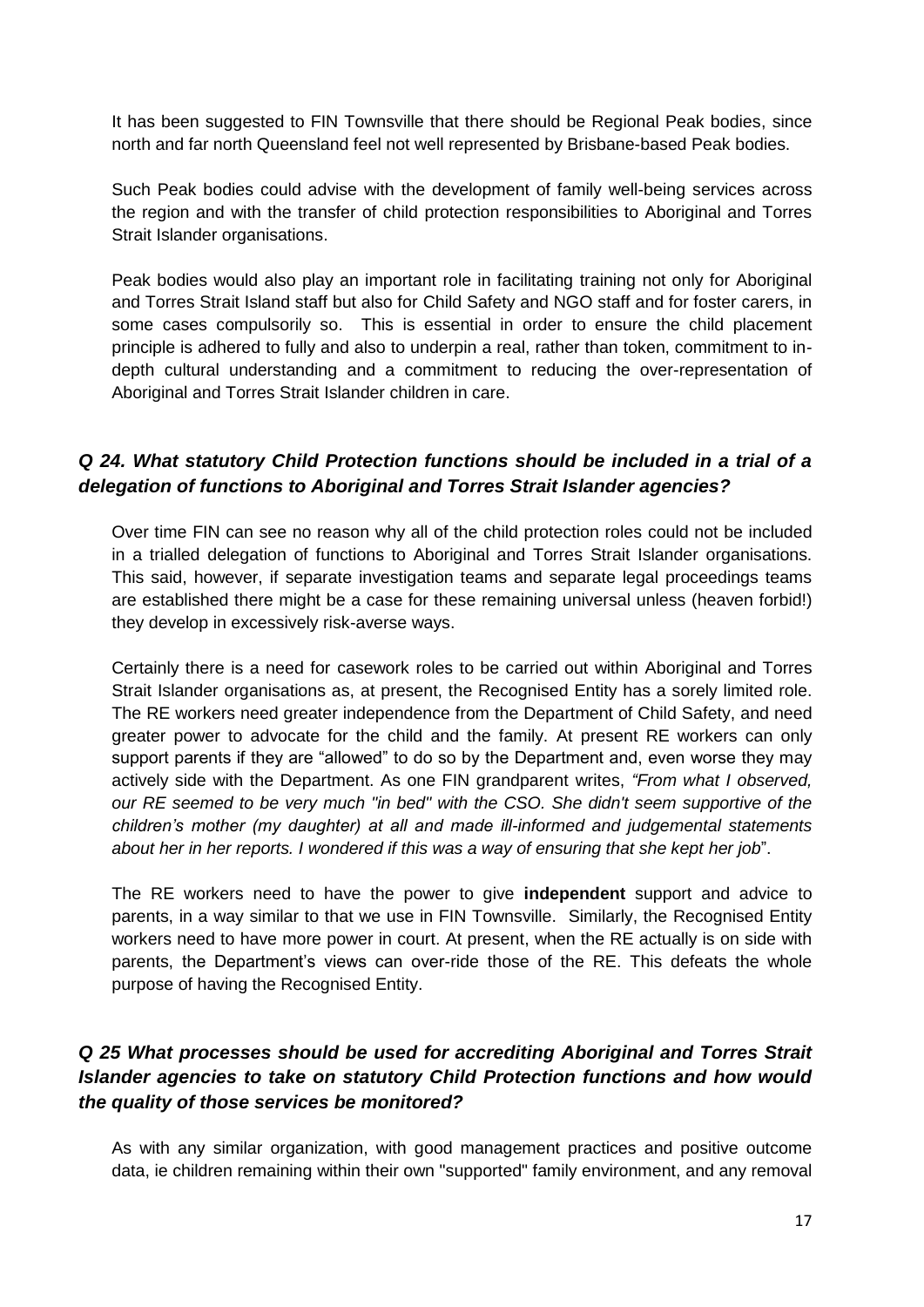being short lived with ongoing family involvement. This should be (but at present is not) the standard of success or failure of any organization working with families in child protection.

#### **Chapter 8. Workforce Development**

#### *Q 26. Should Child Safety officers be required to hold tertiary qualifications in social work or psychology or human services?*

A child safety officer holding tertiary qualifications is essential. Whilst the lived experience of many workers assists in their workload (the value of personal parenting and caring experience should never be ignored), nonetheless it is deeper involvement of theoretical practice and the understanding of systems that give greater insight into the work at hand.

Tertiary qualifications in social work or human services are the most desirable on account of the integrated knowledge of societal as well as individual perspectives. However, there would be a place in multi-disciplinary casework teams for workers with Psychology degrees, since understanding the effects of trauma, attachment disruptions and mental ill-health may be crucial in working effectively with children, young people, and their parents.

It has to be said, however, that ensuring that a Child Safety Officer has tertiary qualifications does not necessarily mean that they will do the best job. As one supporting FIN member has commented

"*it is not merely a matter of holding a tertiary qualification, it is also about a person's values and beliefs system, ability to think for themselves and more than anything their interpersonal skills to be able to engage and work with families in a respectful way that recognises the importance of parents/families in a child's life. Training for new CSOs needs to be more than just procedures and policies – they need to do training around things such as engaging with parents, engaging with children, understanding the impact of issues such as mental health, substance misuse and disabilities on parenting. Whilst I certainly believe that social work and psychology degrees are a good grounding for workers, there are other issues to consider. At the moment I believe that as long as workers are able to follow the steps outlined in procedure manuals they are deemed good workers (from within) but the issue of their ability to engage with families, work alongside them and treat them with respect never enters into the equation. It is still sad that the number of parents who are able to state they felt listened to by department workers is an extremely low minority."*

Examples readily spring to mind of two students studying at university, doing the same subjects yet entering the workforce with different sets of values and principles. One may find it easy to work with families and the other does not. Supervising and mentoring Child Safety Officers' conduct is important for positive outcomes. It may be that second Child Safety Officer is not suitable to working with families and needs to find employment elsewhere. A performance agreement may also be of value.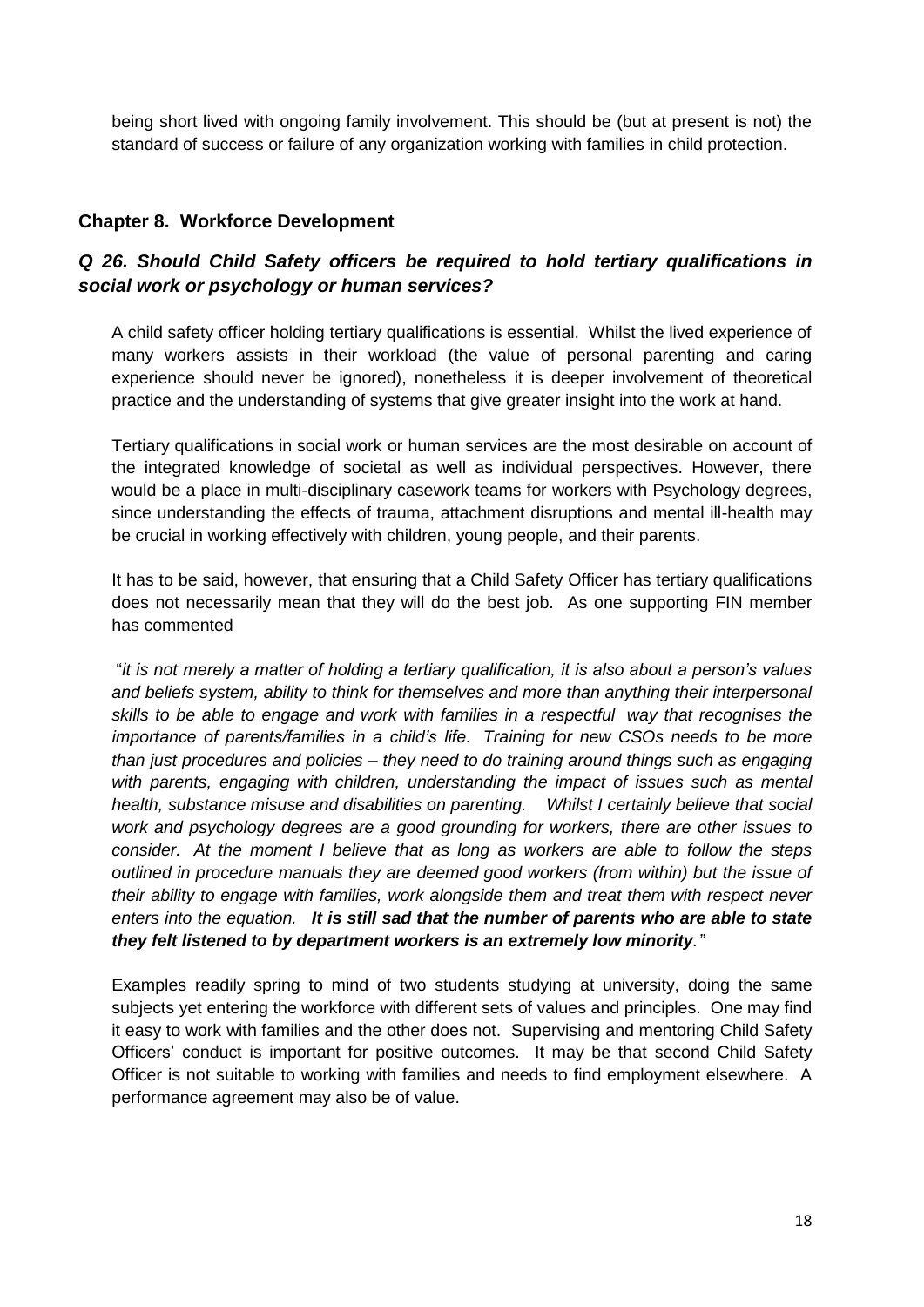# *Q 27. Should there be an alternative vocational Education and training pathway for Aboriginal and Torres Strait Islander workers to progress towards a CSO to increase the number of Aboriginal and Torres Strait Islander CSOs in the workforce? Or should this pathway be available to all workers?*

FIN Qld Townsville considers it to be vital that there is an alternative pathway For Aboriginal and Torres Strait Islander workers to progress towards becoming a CSO. We are not convinced that this pathway should be available to all workers, provided sufficient numbers of professionally educated staff can be attracted to work in the reformed child protection system in Queensland.

This said, however, there is no doubt that if non-Indigenous prospective workers were trained alongside Aboriginal and Torres Strait Islander workers they might emerge with a stronger commitment to working in culturally appropriate ways and implementing the Child Placement Principle more vigorously.

In the best interest of equity any alternate learning pathway, and the possible advantages it could provide, must be made available to all those who might benefit from this opportunity and at present could not aspire to degree level study. It should be remembered that many non-indigenous people have experienced similar disadvantage in their lives and, despite having limited education opportunities, and/or mild intellectual impairment/learning difficulties, they would make great CSOs.

#### *Q 28. Are there specific areas of practice where training could be improved?*

As well as having appropriate qualifications in place, a person who works with families will need to have ongoing training in their practice. Specific tools, such as the FIN DVD gives a great insight into the feelings and trauma that parents have experienced at the hands of past and present CSO's. The Department's past and present thinking style may take a long time to turn around, but with good processes of training and professional supervision in place this can be achievable. Child Safety Officers need to be committed to wanting to make a change in the lives of the people they work with.

In FIN Townsville's view there is a need for basic and ongoing training for workers in the following areas:

- The true spirit of the 1999 Child Protection Act
- Humanitarian values
- Emotional intelligence
- Basic and advanced interpersonal communication skills, used with respect
- awareness of POWER dynamics in working relationships
- working with domestic and family violence
- mental illness
- problematic substance use
- in-depth cross cultural understanding
- the challenges of working with some men
- working with angry service users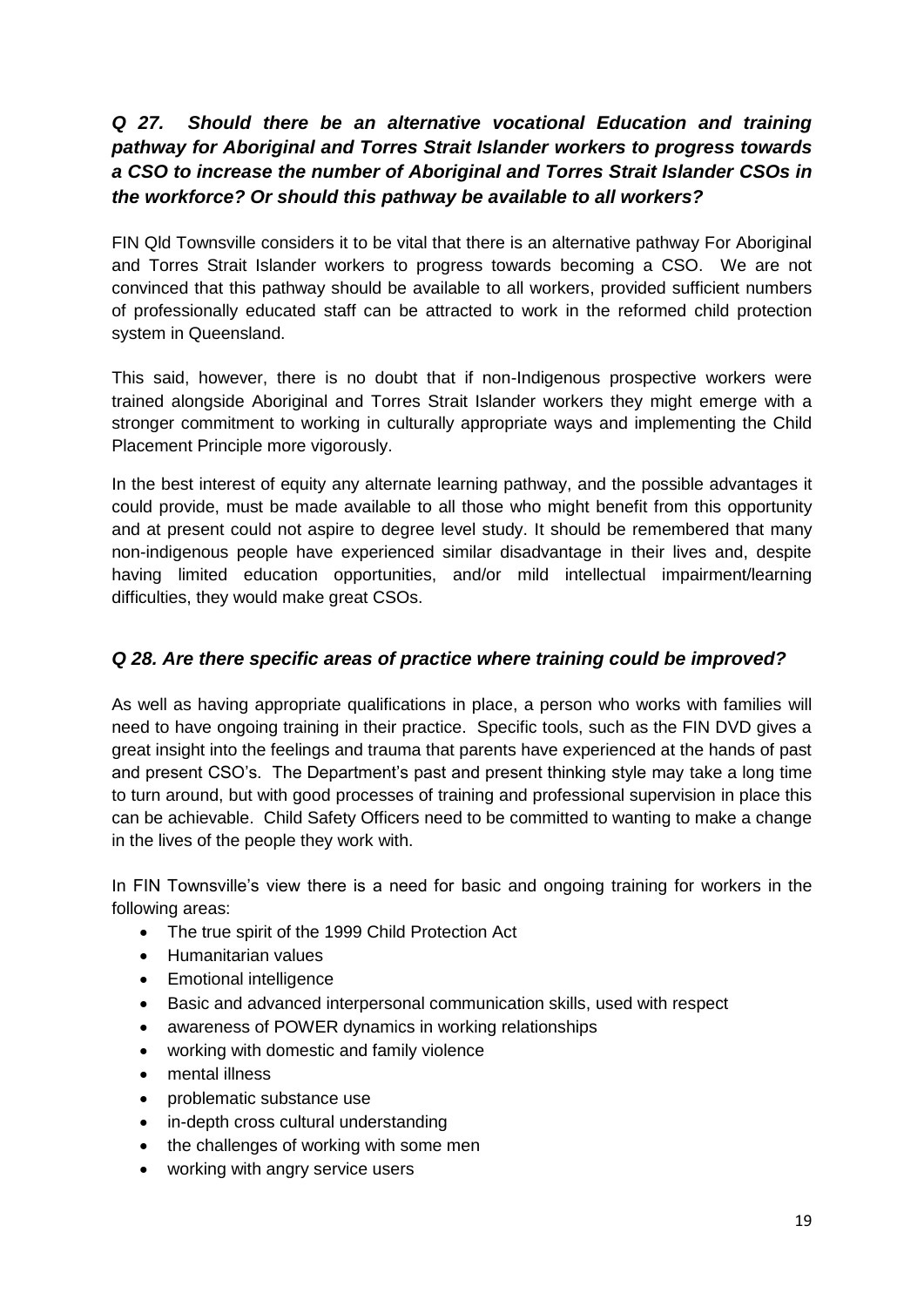- the lived experiences of families living in poverty
- working with parents with limited literacy
- child aware understanding
- child development
- attachment theory
- the harm caused by the disruption of removal into care
- the effects of trauma, including the trauma of removal
- strengths based and empowerment work as the tendency to slip into deficit practice may be entrenched and hard to resist.
- Critical reflexivity
- Using professional supervision to develop and strengthen advanced professional practice

# *Q 29. Would the introduction of regional backfilling be effective in reducing workload demands on CSOs? If not, what other alternatives should be considered?*

FIN Queensland Townsville is not best placed to express a view on this matter apart from commenting that any moves to reduce workload should (we would hope) lead to improved quality of work, greater success in working towards rehabilitation and/or maintaining stable placements for children/young people in long term care. These improvements in the quality of work would result in greater cost benefit effectiveness across child safety services.

# *Q30. How can child safety improve the support for staff working directly with clients and communities with complex needs?*

 Professional supervision separated from operational supervision. As one supporting member of FIN has said

*"In my experience supervision in the Department is all about checking to make sure things are done rather than allowing workers to talk about what they are doing, how they are intervening with families and what could be done differently. In fact, workers aren't encouraged to believe there is more than one way to work with children and families. I currently provide external supervision to a worker from the Department, where this person is able to talk openly about the challenges to personal and professional frameworks when working in the Department and to be challenged on alternative ways of working with families. This worker has to pay for their own supervision though and I'm not even sure if the worker has felt able to let the Department know this is happening. If the Department is committed to ensuring they support their workers fully they need to pay for external supervision as I think even if they tried to separate the professional and operational roles in-house due to time constraints and workload issues they will always focus on operational more than professional."*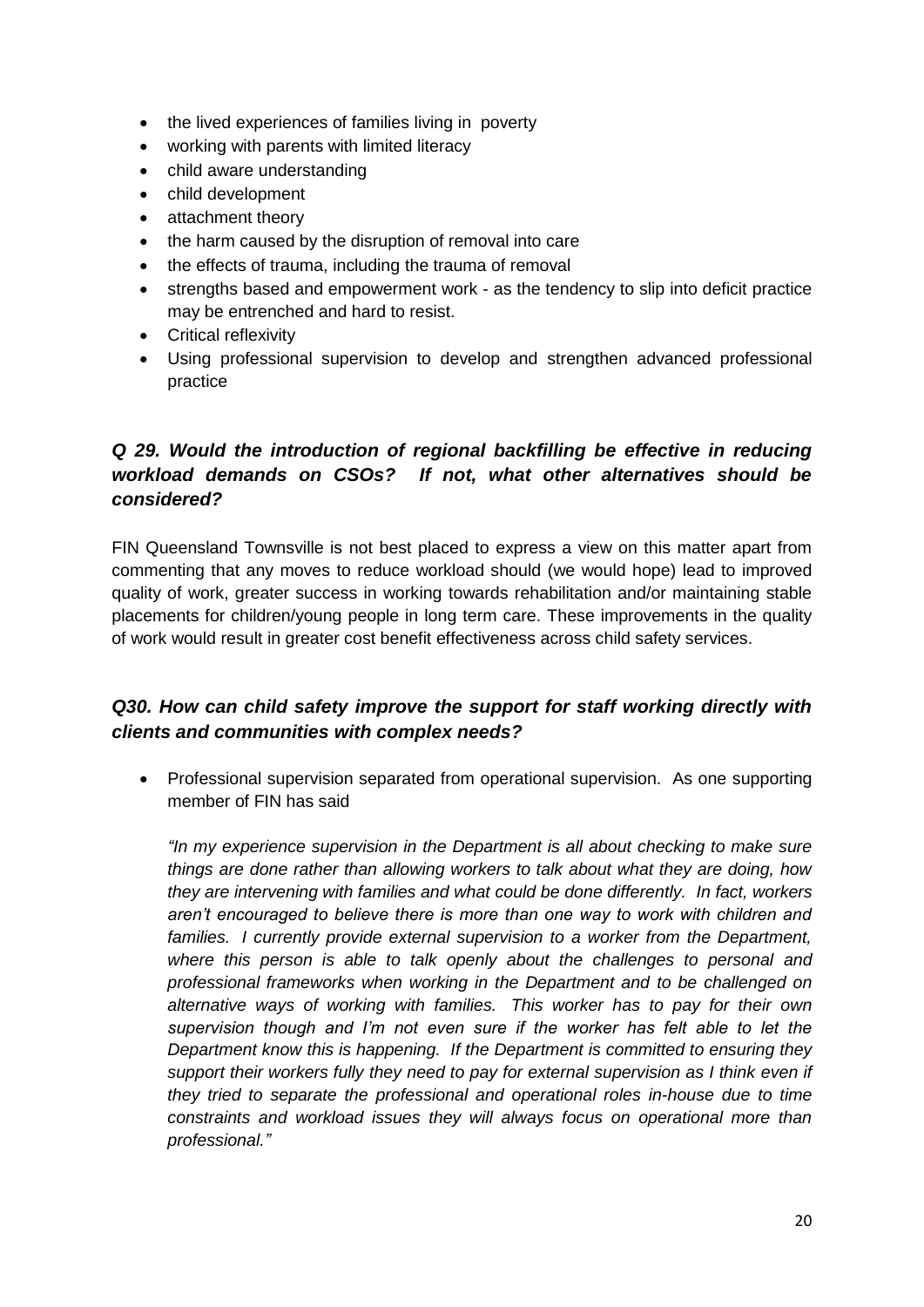- Team building and building a culture of mutual support
- Validating strengths
- Reduction in the Blame culture in service centre offices
- Celebrating successes eg rehabilitation of children home from care

# *Q 31. In line with other jurisdictions in Australia and Closing the gap initiatives should there be an increase in Aboriginal and Torres Strait Islander employment targets within the Qld CP sector?*

FIN Qld Townsville endorses this proposal strongly.

#### **Chapter 9. Oversight and Complaints Mechanisms**

### **Q 32.** *Are the Department's oversight mechanisms sufficient and robust to provide accountability and public confidence? If not, why not?*

We parents in FIN Qld Townsville experience a good deal of frustration and dissatisfaction in regard to the internal consideration of any complaints which we might make. We feel that at whatever level the complaint is dealt with, the matter is considered internally and there is a built-in tendency for the actions of the departmental workers to be supported*.* Self-interest and self-preservation seem to be the order of the day. *"They investigate themselves"* is a frequent comment and we parents would dearly like our issues to be considered by an independent, neutral external panel with sound attention to principles of Natural Justice and a concerted attempt to "*walk in our shoes*" and to see the world through our eyes. If there is truly nothing to hide then this should not be seen as an intrusion or an inconvenience of any kind.

The Department has become very one eyed in its focus on the interests of the child so that an ability to look at *the welfare of the child in the family* is not on the agenda of most CSOs and team leaders. This does not engender public confidence in the Department and many of us parents now resignedly expect to not be treated with respect, to be "told" what to do, to be talked over, and generally to emerge from meetings with Departmental staff feeling we've been given a dressing down by a school principal or even a prison officer. We also do not like the fact that our support people are also spoken to in a controlling way and told to be silent. This is against the 1999 Act which states that support people can attend *and participate.*

In light of our comments in the paragraph above, we believe that the **power** dynamics of working relations between CSOs and families need to be scrutinised constantly. This needs to be developed as part of departmental culture and professional supervision, as current oversight mechanisms aren't designed to deal with issues at this micro level, yet they have an important impact on the effectiveness of the work of the Department.

At a broader level, FIN in Townsville would like to urge that **records** are kept and are reported publically on the number of children and young people who are rehabilitated home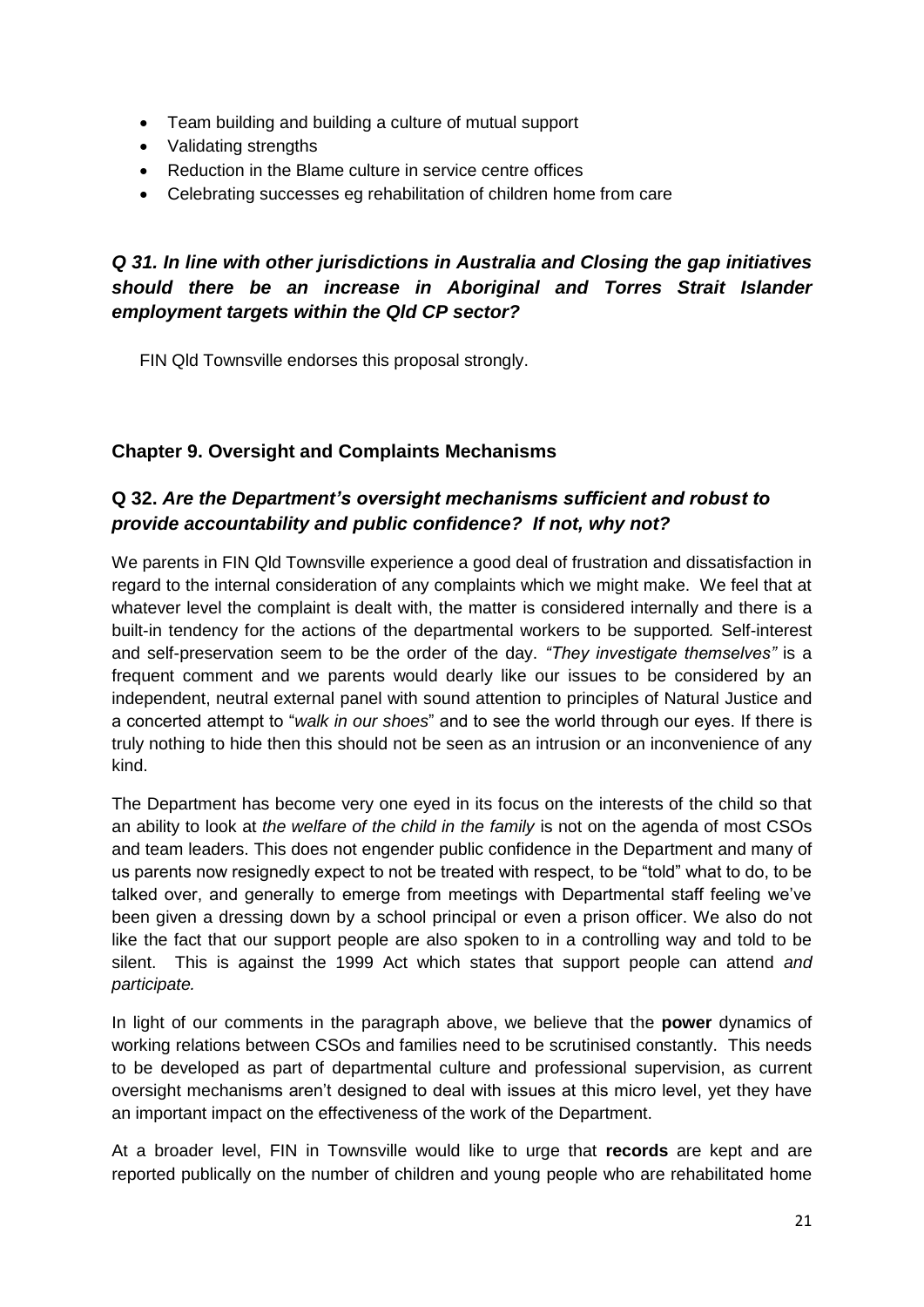to their families. It is astonishing that this information is not currently available. As members of the public, parents and families would be reassured to know that the Department takes this responsibility seriously and collection of this data might just focus the attention of departmental staff on the fact that working to achieve rehabilitation is a core responsibility.

One further issue re R**eporting**, concerns the way no data is collected on whether or not actual harm has occurred or whether action is taken by the Department solely on an estimation of a risk of future harm. As outlined in the FIN Townsville 10 Key Issues submission<sup>5</sup>, this matter is of serious concern to parents and families, who experience a sense of grave injustice when they are treated by the department, and regarded by the public at large, as having actually harmed their child/ren. In this regard justice needs to be seen to be done, and the collation and publication of differentiated statistics would not only educate the public but also be of great value to researchers in the child protection field.

Parents and children who come into contact with the Department need to be given appropriate **information** in the form of a manual to help them navigate the Department's system. For some parents this may be difficult because of limited literacy skills and it would be beneficial if Departmental workers were trained to deliver this information to parents and to revisit this information giving in an ongoing manner, as it is difficult to take in the volume of information particularly during times of emotional distress. Regularly checking in with parents to see if they understand and are clear about their rights and responsibilities is a fundamental aspect of a good working relationship

All parents' rights and responsibilities, as depicted in The Child Protection Act 1999, complaints processes and others should be detailed in full in a **Parent Manual.** This manual would greatly enhance parent autonomy and parents would be in a position to know what to do and how to do it, for example, in a complaints process, which will save time and money in the long run, if something is dealt with speedily rather than the case dragging on for a number of years and causing unnecessary stress to the family concerned. This may be viewed by families as the beginning to the start of a newly reformed Department which works **with** people and not against them.

## **Q33.** *Do the quality standards and legislated licensing requirements, with independent external assessment, provide the right level of external checks on the standard of care provided by non-government organisations?*

FIN Townsville is not confident we have sufficient knowledge to make well informed comments on this question although one FIN member has commented that **"***This is another area in which a degree of oversight and monitoring by an independent organization like the UN or Red Cross could be invaluable*".

# **Q34.** *Are external oversight mechanisms operating effectively? If not what changes would be appropriate?*

With regard to **child deaths**, the death of any child, whether in care or not, is a huge grievance. For some parents who have lost their child to the Department this is experienced as the first death, and if the child dies in care this then is a second death for them. A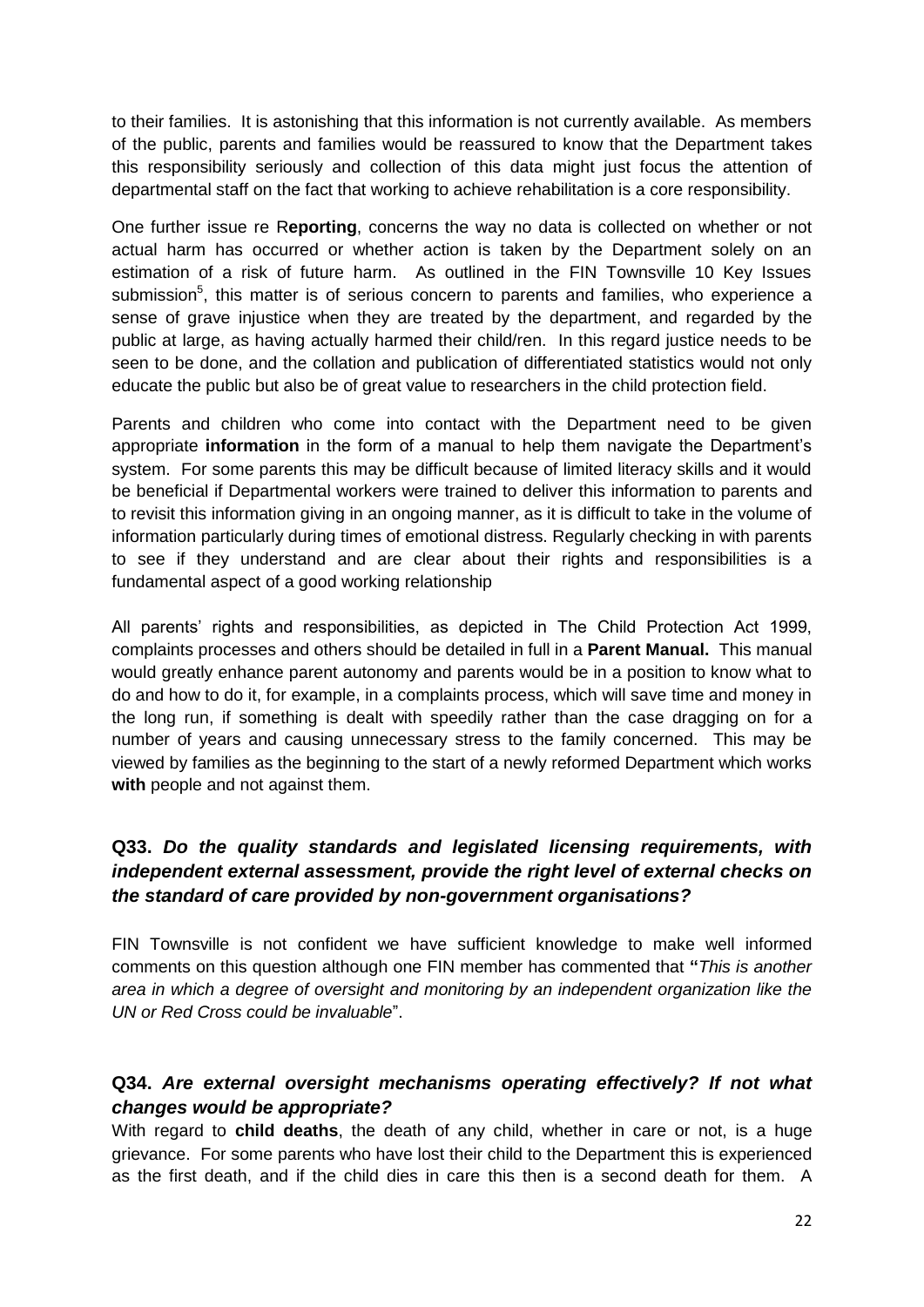parent's animosity may be exacerbated by the fact that their calls for help were ignored when they attempted to make complaints concerning the care of their child whilst in the care of the Department, as discussed in FIN Submission 2 (2012, pp 11-13) $^8$ . . Given that aggrieved parents would be inconsolable at the loss of their child, it would be inappropriate for the Tier 1 reviews to be conducted by the Child Death Case Review Unit on account of a parent's understandable mistrust of the Department. Any investigation done by Child Safety would be perceived as unjust, unethical, biased, and not done with the accountability that is expected in the public interest.

When a child dies in foster care, all investigation thereafter should be headed by the Commissioner for Children and Young People and Child Guardian. And if the child died, despite the Commissioner for Children and Young People and Child Guardian's provision of the 5 oversights of the child protection system (as listed in the Discussion Paper on page 232-3), this may mean that these provisions are not working as well as they should. It would be in the interest of the public and the Department's accountability that the same mistakes would not be allowed to be repeated. If mistakes are repeated then criminal charges should be laid.

## **Q 35.** *Does the collection of oversight mechanisms of the child protection system provide accountability and transparency to generate public confidence?*

By the nature of child protection work the system is open to public criticism both for not removing children soon enough and returning them to families, OR the opposite: far too ready removals and far too slow rehabilitation. This tension will never be solved by oversight mechanisms as it is based on conflicting understandings of the nature of problematic child and family situations and the best way to improve them.

Attention needs to turn, rather, to transforming the public discourse about child protection matters and, in particular, countering sensationalist media accounts of the harmful effects of child safety inaction or action.

Attention also needs to be focussed on transforming the child safety departmental culture away from the current overly narrow focus on the child in isolation from the family, to a more supportive objective of supporting the well-being of the child *in the family* and engaging parents and extended family as partners in family support work – as strengths and resources to be strengthened, rather than dismissed as the "baddies".

**Q 36.** *Do the current oversight mechanisms provide the right balance of scrutiny without unduly affecting the expertise and resources of those government and non-government service providers which offer child protection services?*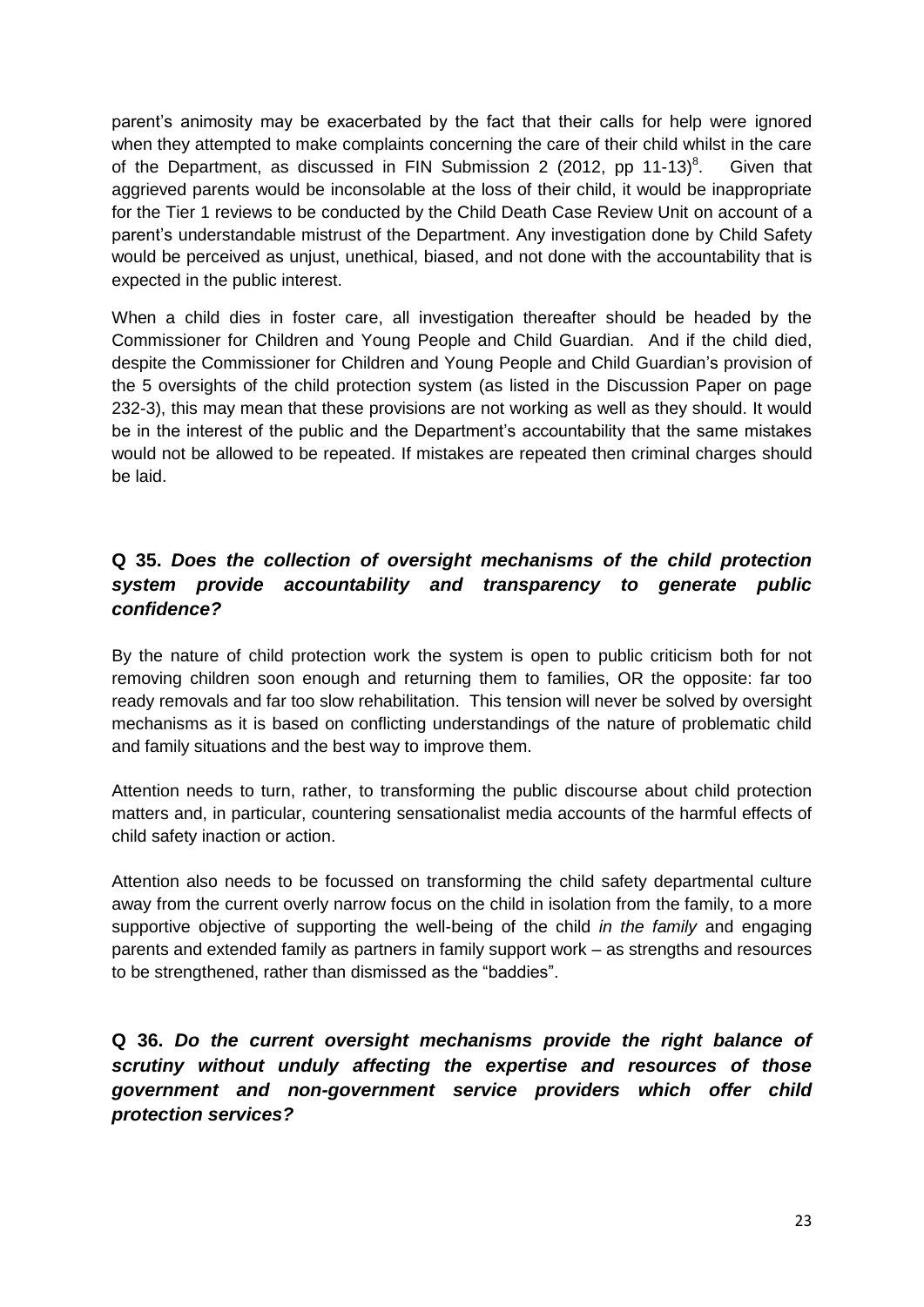All of these agencies have a degree of self-interest, and self-preservation which means they are not truly neutral and independent. There needs to be a separate Appeals and Advocacy organisation that can balance and monitor any discrepancies and complaints.

Overall, however, FIN Townsville thinks that most new efforts should be on cultural change and energising the system rather than getting it bogged down in more red tape.

### **Chapter 10. Courts and Tribunals**

# **Q 37.** *Should a judge led case management process be established for child protection proceedings? If so what would be the key features of such a regime?*

In FIN's view this would be a positive move. There should be scope for parents to speak directly with the judge/magistrate, particularly if they have not secured legal representation, but additionally also when they do have legal representation. In the experience of FIN Townsville parents, Legal Aid lawyers often do not allow parents themselves to speak in court yet do not put energetic effort into representing their clients. We sense that the amount they are paid by Legal Aid is quite small and discourages vigorous action on behalf of parents, with Legal Aid Lawyers often encouraging parents to accept what Child safety is proposing when parents actually wish to contest it.

This seems contradictory. Why spend Legal Aid money if the lawyer is not going to act on the parent's instructions? Token representation is actually more detrimental to parents than none at all

In our view the best legal representation comes from the various Aboriginal and Torres Strait Islander Legal Services where lawyers are salaried and committed. For non-Indigenous parents FIN Townsville would like to recommend that a child protection specialist lawyer position is created at community legal services, as per the south west Brisbane CLS.

# **Q 38.** *Should the number of dedicated children's court magistrates be increased? If so where should they be located?*

FIN Townsville parents are inclined to think that this would be a good development. In the Family Court arena it is recognised that expertise and experience is required in Family Court judges as they are dealing with issues pertaining to families and children. The same should apply in the children's court arena.

FIN Townsville also thinks that those appointed should be provided in the areas of greatest need, with the least amount of travel and expense being imposed on families. If families must travel to attend court a reimbursement of travel and accommodation costs should be available as it is when patients must travel to receive health care not available in their local area.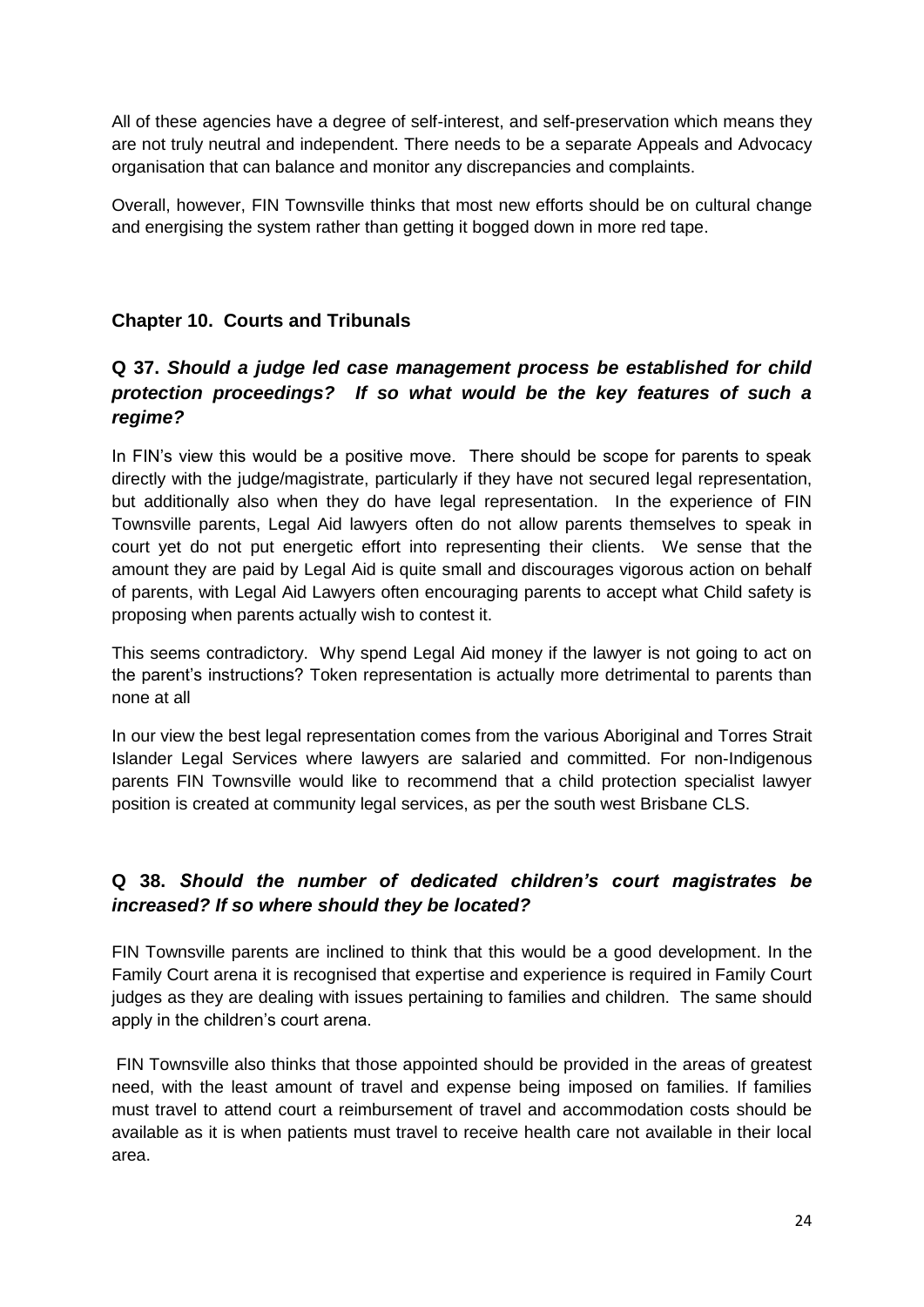#### **Q 39.** *What sort of expert advice should the children's court have access to, and in what kind of decisions should the court be seeking advice?*

The Children's Court should be notified well in advance when parents do not have legal representation or legal aid has been denied them. This instantly puts the parents in a disadvantaged state. All efforts should be made by the Children's Court to assist these parents to be properly represented. The reality that parents may be fearful of their situation, especially having never been inside a court room should be acknowledged.

The Family Inclusion Network (Queensland) Townsville Inc. offers court support to parents in a volunteer capacity. Children's Court magistrates should be made aware of this organisation and allow their presence in court to assist parents in dealing with the court process. FIN supporters work alongside and with parents as much as possible. FIN supporters should be allowed to speak in the children's court, when parents are unable to do so. An appropriate protocol of Children's Court proceedings may be made available to FIN so that they understand the court language and be able to assist parents to help themselves and learn through role modelling. This conduct would be far more acceptable to the Children's Court magistrate, than having an emotional or mute parent who is unable to speak in the court, and which may be in breach of The Child Protection Act 1999.

FIN in Townsville has recently started assisting us parents who don't have Legal Aid to write our own Affidavits to the court. We believe this is an empowering process and enables us to tell our story to the court and respond to claims made in the Department's Affidavits, which often are a misinterpretation of our circumstances, motivations and behaviour. We parents believe that help for parents in compiling Affidavits would be an invaluable service to be more widely available throughout the state.

In Queensland, it would be preferable to have a Children's Court Judge in residence to oversee the process of child protection matters. There may be a need to have more of these specialist judges installed to make informed decisions concerning children and parent's futures. Prompt assessments and deliberations should be the order of these courts, as children and families suffer greatly during this process. As already discussed under Question 9, a separate and unbiased entity may greatly enhance the decision making prior to the court proceedings.

A multi-disciplinary team attached to the court which is versed in drug and alcohol issues may also be of benefit. The Family Drug and Alcohol Court pilot programme has had tremendous success in helping to support many families to stop misusing drugs/alcohol and work towards rehabilitation of their children home

FIN Townsville also thinks that all children should be represented in child protection matters if they are of an age and developmental level where their views can be considered. We know that Separate Representatives are appointed in some matters but these are usually ones where the Department has been involved for a lengthy period of time and usually pertains to situations where long term orders are being sought. Separate Reps rarely actually meet with children, they get social workers or psychologists to undertake social assessment reports for them, but it would be appropriate also for them to meet the child, talk to them about the court processes and also ensure they understand fully what is going on. A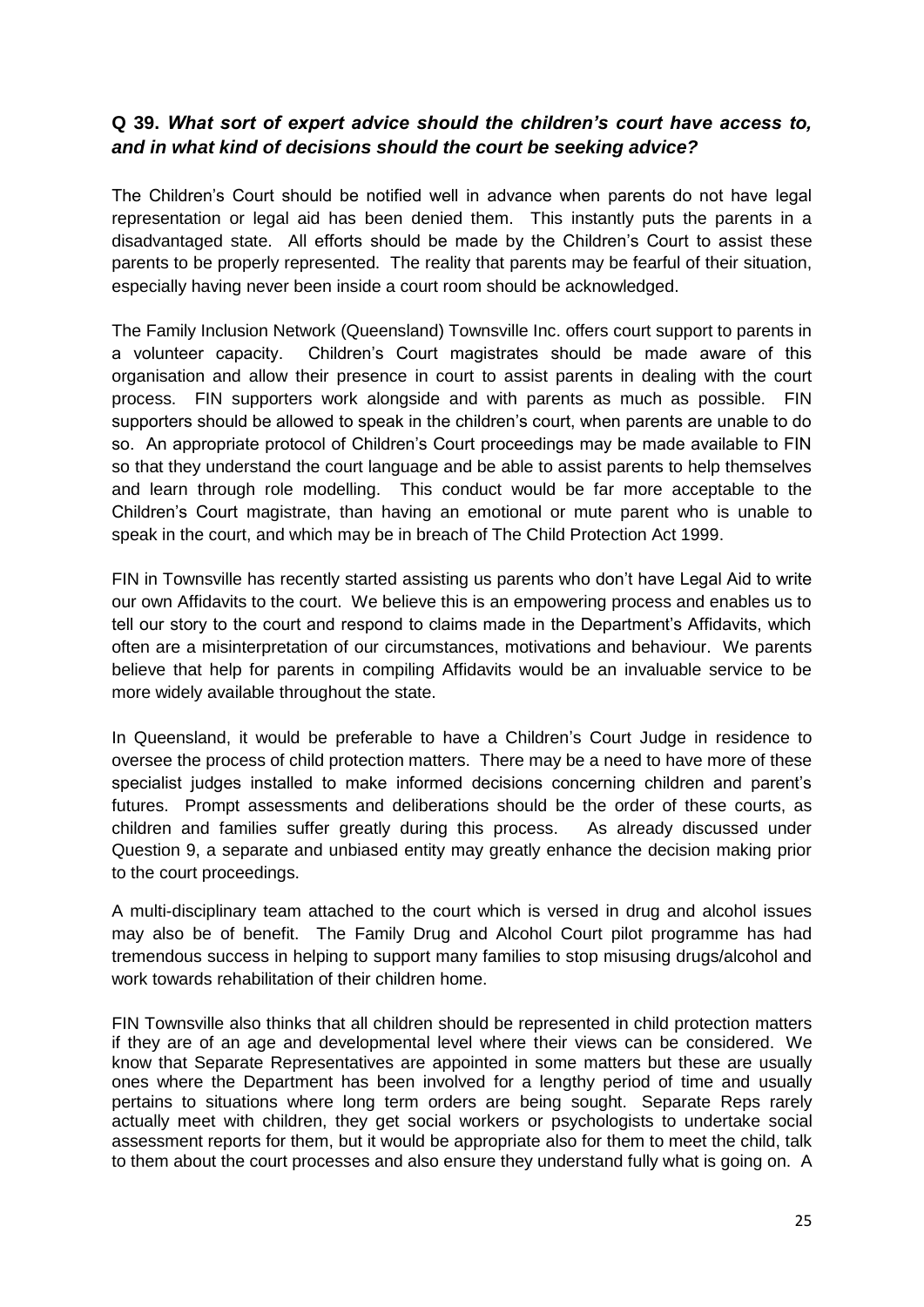system where there is a duty list for solicitors to be appointed when matters first go to court to represent children would be a wonderful move forward.

## **Q 40.** *Should certain applications for child protection Orders (such as those seeking Guardianship or, at the very least, Long Term Guardianship until a child is 18) be elevated for consideration by a children's court judge or a Justice of the Supreme Court of Qld?*

Parents in FIN Townsville agree strongly with this proposition. We feel such decisions, which have such far reaching consequences for a family, should be taken to the highest level.

It is without a doubt that a Justice of the Supreme Court of Queensland would look at child protection Orders, such as Guardianship or Long Term Guardianship with fresh eyes. Having had extensive knowledge, experience and practice in most areas of law, they would be best suited to make decisions concerning such Orders. If a Justice of the Supreme Court of Queensland is not available, perhaps a Family Court Judge may be considered

## **Q 41.** *What, if any, changes should be made to the FGM process to ensure that it is an effective mechanism for encouraging children, young people, and families to participate in decision making?*

Parents in FIN Townsville think that Family Group Meetings should be conducted in the way they were intended – with a spirit of inclusion. Many people who could, and often would, offer support to parents at FGMs are deliberately excluded, for example Family Doctors, Foster Carers, the Clergy and Employers.

Moreover, in reality in our experience as parents, workers are time poor, **power** hungry, and manipulate us into agreeing with things we would rather not agree to. We feel powerless because Child Safety have our child.

However, although we do find that an FGM works better when there is a truly independent chairperson, nonetheless we feel strongly that our FIN support workers should be allowed to speak in FGM's. There is presently no appropriate explanation why this is not allowed to occur, especially given that in the Act it clearly says that support people can attend and participate.. For example, a FIN support person recently wrote that

*"In a recent FGM meeting as a support person, my voice was silenced at the very beginning of the meeting by the convenor. I am not sure if the convenor was a Departmental worker or not. Throughout the course of the meeting much discussion generated around pick and drop off points for the children involved. Because I was silenced at the beginning of the meeting I could not voice my volunteering to do this task for the parties involved. The only time that I could actually do this was when we were off speaker phone,*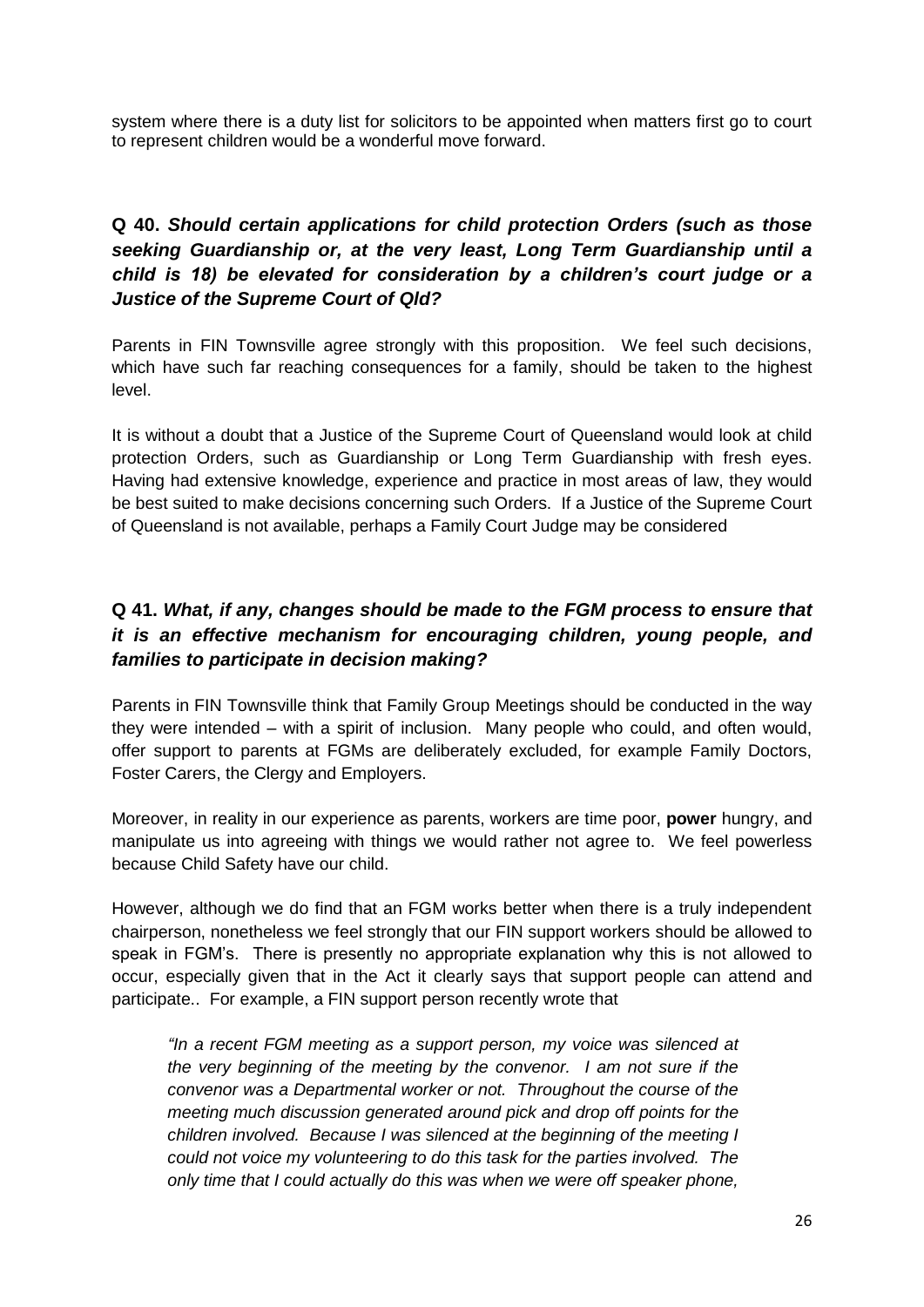*which was then relayed to the meeting by the spokesperson in our group. When the convenor thanked me for volunteering to do this, again I could not respond. I found this to be very demeaning as a professional person, and I thought that all of my qualifications count for nothing in an FGM."*

It is essential that the protocols of FGM are followed correctly and that parents, children and their families be given the opportunity to voice their concerns. The power imbalance that has been allowed to thrive in past FGM's needs to be outlawed forthwith.

Parents would greatly benefit from having FGM protocol booklet given to them when coming into contact with the Department. Parents need to have information about FGMs i.e. their purpose, their role; and their right to have a support person present who can "attend AND participate" as specified in the Act,

Additionally, as the FGM is focussed on case planning for the next 6 months for the child there is a desperate need for another meeting beforehand with parents to discuss the broader picture re orders, rehabilitation goals etc, focussing on casework with the parents in the interests of the child. It is exceedingly frustrating to be told these issues aren't for discussion at the FGM yet no other discussion time is made possible. Such a meeting could – in our view should - be an alternative to the current SCAN meetings.

# **Q 42.** *What, if any, changes should be made to the Court Ordered Conference to ensure it is an effective mechanism for discussing possible settlement in Child Protection litigation?*

Our experience as parents in FIN Townsville of Court Ordered Conferences is limited. However, we certainly think that court ordered conferences should be truly independent and that our FIN support people should be allowed to speak, provided they do it in a professional way - as, we are confident, support people in FIN Townsville would. We believe the attempt by Departmental staff to silence our support people is against the spirit of the 1999 Act

One way of achieving a truly independent mediator for a COC could be to involve a representative from an internationally recognized humanitarian organization like the UN or Red Cross.

# **Q43**. *What, if any, changes should be made to the compulsory conference process to ensure that it is an effective dispute resolution process in QCAT proceedings*

All that we have said about court ordered conferences and FGMs should apply to QCAT proceedings. Unfortunately most of us parents, grandparents and significant others in FIN Townsville are unable to comment in depth on this question since we are always advised, when we seek legal assistance, to drop our case as the department will find ways to wriggle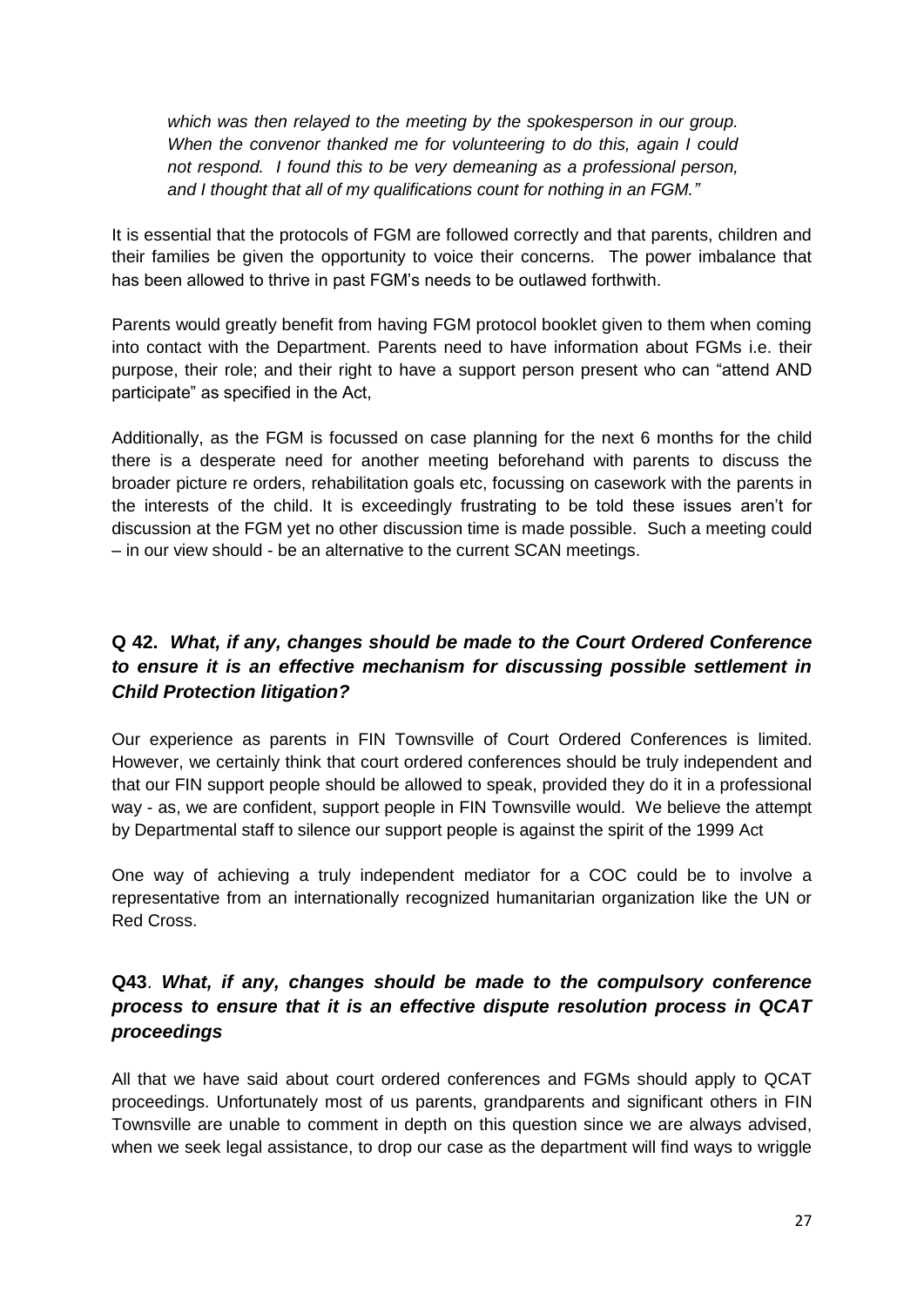out of addressing our concerns and shift the goal posts, and it will cost us a fortune which we will lose.

This in itself is an indictment of the way the dice are loaded in favour of the Department in every avenue for dispute resolution which is available to parents and families.

One FIN Townsville member adds the following comments:

*Firstly, these disputes need to be dealt with in a timely manner, and no Government department is or should be above the law, or able to control, intimidate, stagnate or manipulate the QCAT (or any other legal process) process in any way.*

*The clear intended objective of using the strategies of Delay, Deter and Deceive to overwhelm and render powerless any and all intending litigants must be exposed, challenged and brought to an end.*

*It should no longer be tolerated that any litigants, often with limited education, money, recourses and access to expert independent legal assistance can be defamed, vilified or in any other way disadvantaged by Departmental cover up and corruption.*

*The Symbiotic relationship between the Department, the QPS, the DPP, and the*  Legal Aid System must be stopped, with a policy of zero tolerance for any individual *or interdepartmental support for unjustified or inappropriate behaviour, or disparaging, critical or disrespectful language, actions or attitudes to the families and litigants in any dispute.*

*Full support in word and in action, must be offered and given to any employee of any government Department or NGO, with the courage and integrity to come forward and expose injustice or express their concerns with regard to fellow workers in this very important and sensitive area of our community.*

*All compulsory conferences should be preceded by a number of mediation or conciliation sessions, convened by specially trained Mediators/Conciliators, in order to properly identify the areas of dispute and/or agreement. As in all legal disputes, the litigants would have the right to demand and expect full disclosure of any and all evidence to support the accusations and concerns raised against them.*

*Fully funded Expert legal assistance must be made available to all litigants regardless of their personal and financial situation, so as to show and provide a full commitment to justice and equity for all concerned. As explained by Julian Burnside, QC, in his book, Watching Brief, page 218, "The reality is that only the very rich and the very poor can afford litigation".<sup>9</sup>As he points out in this chapter titled "Access to Justice", even he could not afford to employ someone like himself, to represent him should the need ever arrive.*

*Regardless of where these disputes arise, proper independent and unthreatening facilities must be made available for all compulsory conferences, in a neutral and welcoming environment, where litigants can be fully supported so as to feel safe and that their concerns will be taken seriously, in a professional, calm and unhurried manner.*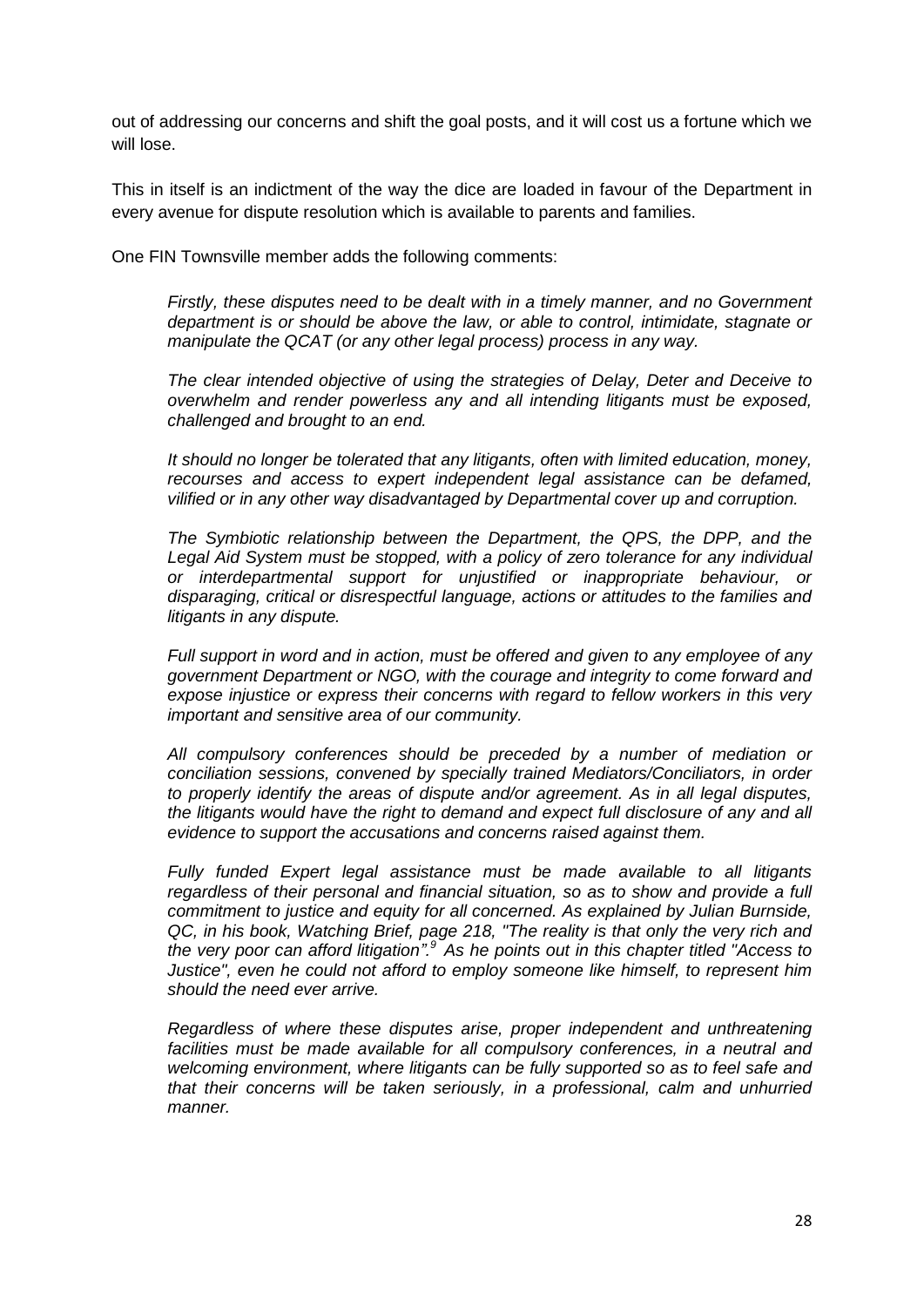# *Q 44. Should the children's court be empowered to deal with review applications about placement and contact instead of the QCAT, and without reference to the tribunal where there are ongoing proceedings in the Children's court to which the review decisions relates?*

The present culture of Queensland Civil and Administrative Tribunal proceedings is laced with oppression and intimidation for the parents involved. Parents should have legal representation when presenting at these Tribunals. If the parents are dissatisfied with the outcome, this should be made known to the Children's Court. The Discussion Paper on page 278 states that "…the Children's Court has the ability to appoint a person having specialist knowledge or skills pursuant to s 107 of the Act to replicate what happens at the Tribunal…" which usually consists of three people. A combination of QCAT and the Children's Court specialist may be in accordance with a more positive and just outcome being delivered.

While we FIN parents think that the Children's court might provide more speedy review of placement and contact issues, we are not convinced that it would be best to remove the possibility of applications to QCAT and just stick to the Children's Court Judge. We don't think that either is really sufficient on its own merits.

#### **Q 45**. *What other changes are needed to improve the effectiveness of the court and tribunal processes in child protection matters?*

As identified in the Discussion Paper on page 277, the present culture surrounding the Queensland Civil and Administrative Tribunal does not support the best interests of the parents, in that they are "...disadvantaged clients very little opportunity to consider what is often 'voluminous or complex material…" even though provision is made in s 158 of the QCAT Act that parents require 28 day notice before a conference is heard. It would appear from this that the QCAT needs to be taken to task, and the members of this Tribunal need to be well versed in the QCAT Act, The Child Protection Act 1999 and understand the correct protocol that is accorded to parents in the interests of natural justice and procedural fairness. If QCAT is not forthcoming in these improvements it may necessary to engage another separate entity or have the Children Court Specialist Judge deal with the matters at hand.

#### **Chapter 11 Funding for the CP system**

#### **Q 46.** *Where in the Child Protection system can savings or efficiencies be identified?*

We parents, grandparents and significant others in FIN Townsville have generated a substantial list of where we think efficiencies can be identified:

Giving families greater support at the time of need.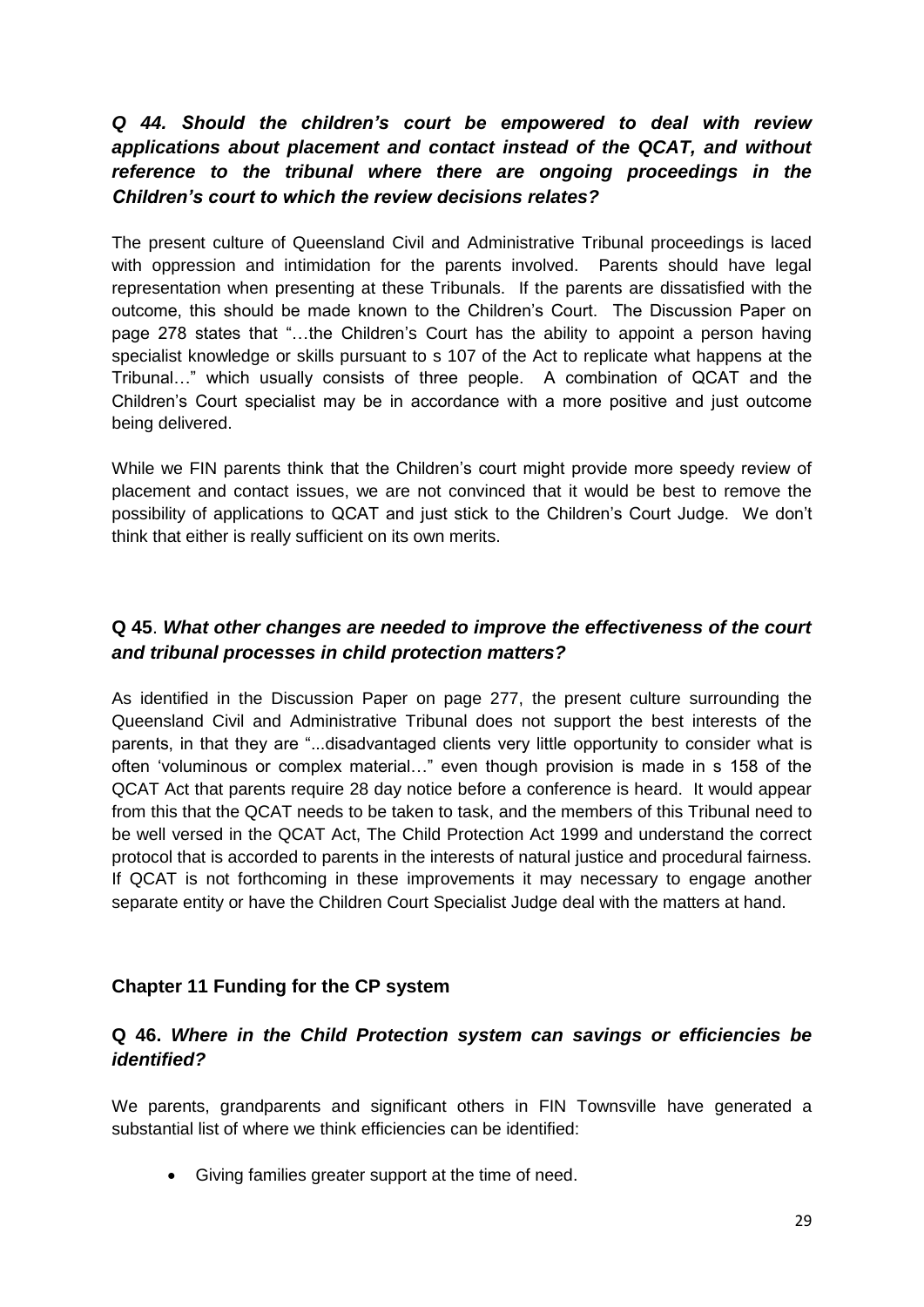- Equipping families with support for skills training
- Assisting families in need now will allow them to take control of their lives and save money in the long run
- Assisting families to take control of their lives assists in alleviating mental health issues and criminal activity
- not taking so many children into care unnecessarily
- dealing with neglect and emotional harm through means of family support not removal of children
- cutting back on investigations on perceived risk but no actual harm
- working more energetically, purposefully and supportively for reunification to be a reality so that children spend less time in care
- listening to the wishes of children and young people who long to return to their parents' care and supporting them to do so
- Abolishing SCAN and replacing it with a revised form of FGM type meeting, with a broader mandate, at which parents, children, family members, and their support people are present and can actively and genuinely participate
- Greater accountability re implementing the spirit of the Act would actually lead to savings, as better practice would lead to fewer placement breakdowns, fewer young people in care getting caught up in in the youth justice system, etc
- Meet the requirements of the Act by having approved volunteer contact supervisors other than CSSOs – eg family members, FIN representatives
- Allowing more unsupervised contact where there are no serious risks
- Listening to, and taking seriously, the concerns of Foster Carers may reduce long term harm and the cost of fixing it.
- Less mental and physical ill health of both children and parents would reduce the overall short and long term health costs.
- By being less combative and more compassionate, the system could be "Fixing" as opposed to "Fighting" the family, then we would save money on the need to have the children in out of home care, and the cost of trying to "Fix" the children later.
- Support after reunification in order to reduce the risk of re-entry into out-of-home care

#### **Chapter 12. Conclusions – next steps in the work of the Commission**

#### *Q 47. What other changes might improve the effectiveness of the Qld CP system?*

Please re-read the beginning of this FIN Townsville's submission for our responses to this final question (see pages 1-4). FIN Qld Townsville's eight responses to Q 47 may make even more sense after reading our responses to all the other questions. As T S Eliot wrote:

*We shall not cease from exploration, and the end of all our exploring will be to arrive where we started and know the place for the first time. T. S. Eliot [1943] Four Quartets*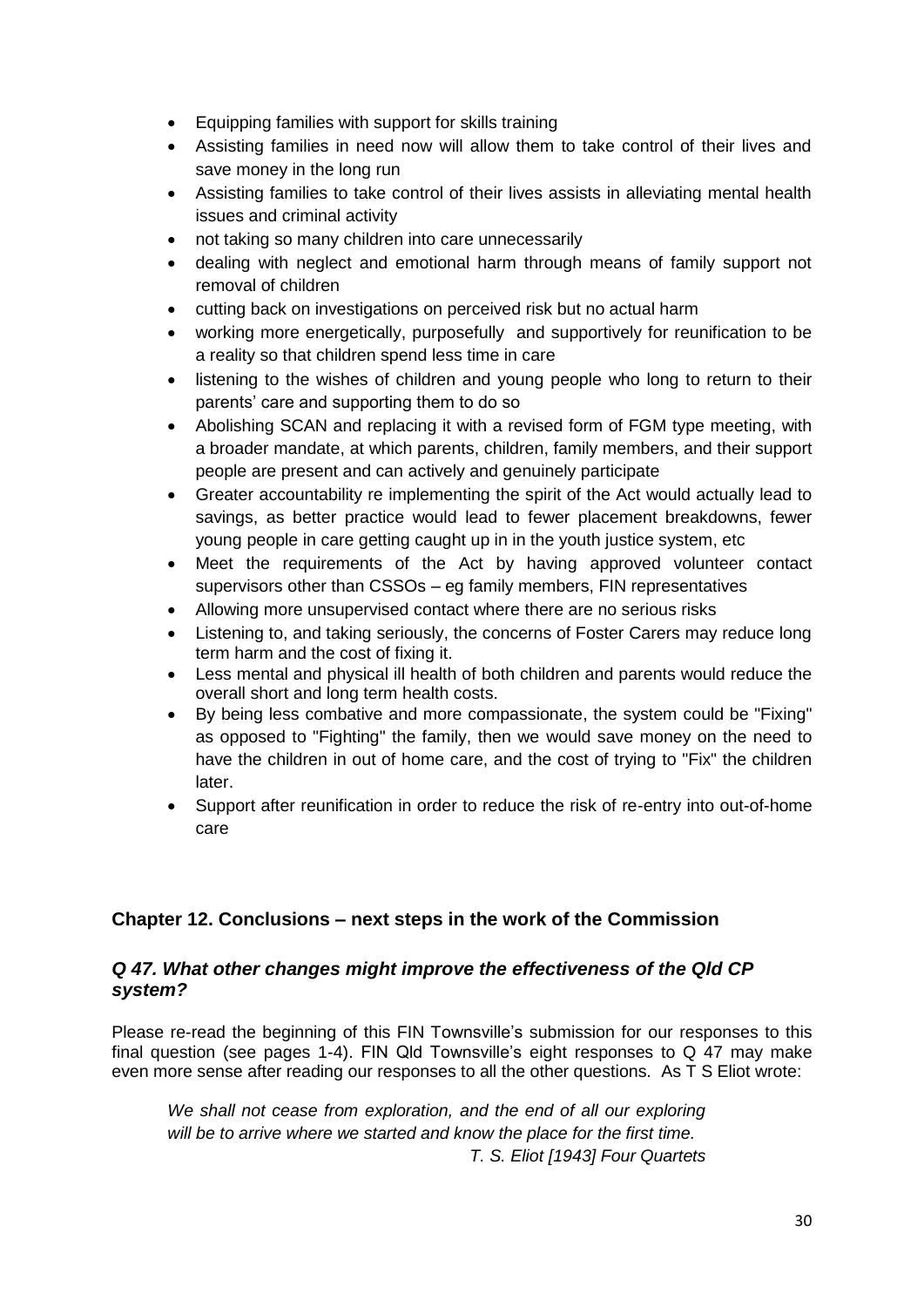#### **Notes**

- 1. Lorraine Muller (2010) *Indigenous Australian Social-Health Theory.* PhD thesis, School of Arts and Social Sciences, James Cook University
- 2. United Nations (1989) *Convention on the Rights of the Child* retrieved March 2013 from http://www.ohchr.org/EN/ProfessionalInterest/Pages/CRC.aspx
- 3. Tomison. A. (2001). A History of Child Protection: Back to the Future. *Family Matters*. No. 60, Spring/Summer. Australian Institute of Family Studies.
- 4. The **Star Chamber** was an [English](http://en.wikipedia.org/wiki/Kingdom_of_England) [court of law](http://en.wikipedia.org/wiki/Court_of_law) that sat at the royal [Palace of](http://en.wikipedia.org/wiki/Palace_of_Westminster)  [Westminster](http://en.wikipedia.org/wiki/Palace_of_Westminster) until 1641. Court sessions were held in [secret,](http://en.wikipedia.org/wiki/Secret_trial) with no [indictments,](http://en.wikipedia.org/wiki/Indictments) and no [witnesses.](http://en.wikipedia.org/wiki/Witness) Over time it was seen as a symbol of the misuse and abuse of power by the [English monarchy](http://en.wikipedia.org/wiki/English_monarchy) and courts. In modern usage, legal or administrative bodies with strict, arbitrary rulings and secretive proceedings are sometimes called, metaphorically or poetically, *star chambers*, casting doubt on the legitimacy of the proceedings [http://en.wikipedia.org/wiki/Star\_Chamber accessed on 2.3.13].
- 5. FIN Queensland Townsville Inc (2012) *10 Key Issues [http://www.childprotectioninquiry.qld.gov.au/\\_\\_data/assets/pdf\\_file/0020/163433/Fam](http://www.childprotectioninquiry.qld.gov.au/__data/assets/pdf_file/0020/163433/Family_Inclusion_Network_Qld_Townsville_Inc_Thorpe__Rosamund_1st_Submission.PDF) [ily\\_Inclusion\\_Network\\_Qld\\_Townsville\\_Inc\\_Thorpe\\_\\_Rosamund\\_1st\\_Submission.P](http://www.childprotectioninquiry.qld.gov.au/__data/assets/pdf_file/0020/163433/Family_Inclusion_Network_Qld_Townsville_Inc_Thorpe__Rosamund_1st_Submission.PDF) [DF](http://www.childprotectioninquiry.qld.gov.au/__data/assets/pdf_file/0020/163433/Family_Inclusion_Network_Qld_Townsville_Inc_Thorpe__Rosamund_1st_Submission.PDF)*
- 6. Chenoweth, L. & McAuliffe, D. (2005) *The Road to Social Work & Human Service Practice. An Introductory Text.* Thomson. Melbourne, Australia
- 7. Lovatt H. (in preparation) *Is Anyone Listening? Moving from foster caring to caring for children and families.* PhD thesis to be submitted in September 2013, School of Arts and Social Sciences, James Cook University
- 8. FIN Queensland Townsville Inc (2012) *Supporting Families and Stronger Futures* [http://www.childprotectioninquiry.qld.gov.au/\\_\\_data/assets/pdf\\_file/0003/163434/Fam](http://www.childprotectioninquiry.qld.gov.au/__data/assets/pdf_file/0003/163434/Family_Inclusion_Network_Qld_Townsville_Inc_Thorpe__Rosamund_2nd_Submission.PDF) [ily\\_Inclusion\\_Network\\_Qld\\_Townsville\\_Inc\\_Thorpe\\_\\_Rosamund\\_2nd\\_Submission.P](http://www.childprotectioninquiry.qld.gov.au/__data/assets/pdf_file/0003/163434/Family_Inclusion_Network_Qld_Townsville_Inc_Thorpe__Rosamund_2nd_Submission.PDF) [DF](http://www.childprotectioninquiry.qld.gov.au/__data/assets/pdf_file/0003/163434/Family_Inclusion_Network_Qld_Townsville_Inc_Thorpe__Rosamund_2nd_Submission.PDF)
- 9. Julian Burnside (2008) *Watching Brief: Reflections on Human Rights, Law and Justice.* Carlton, Victoria: Scribe Publications Pty Limited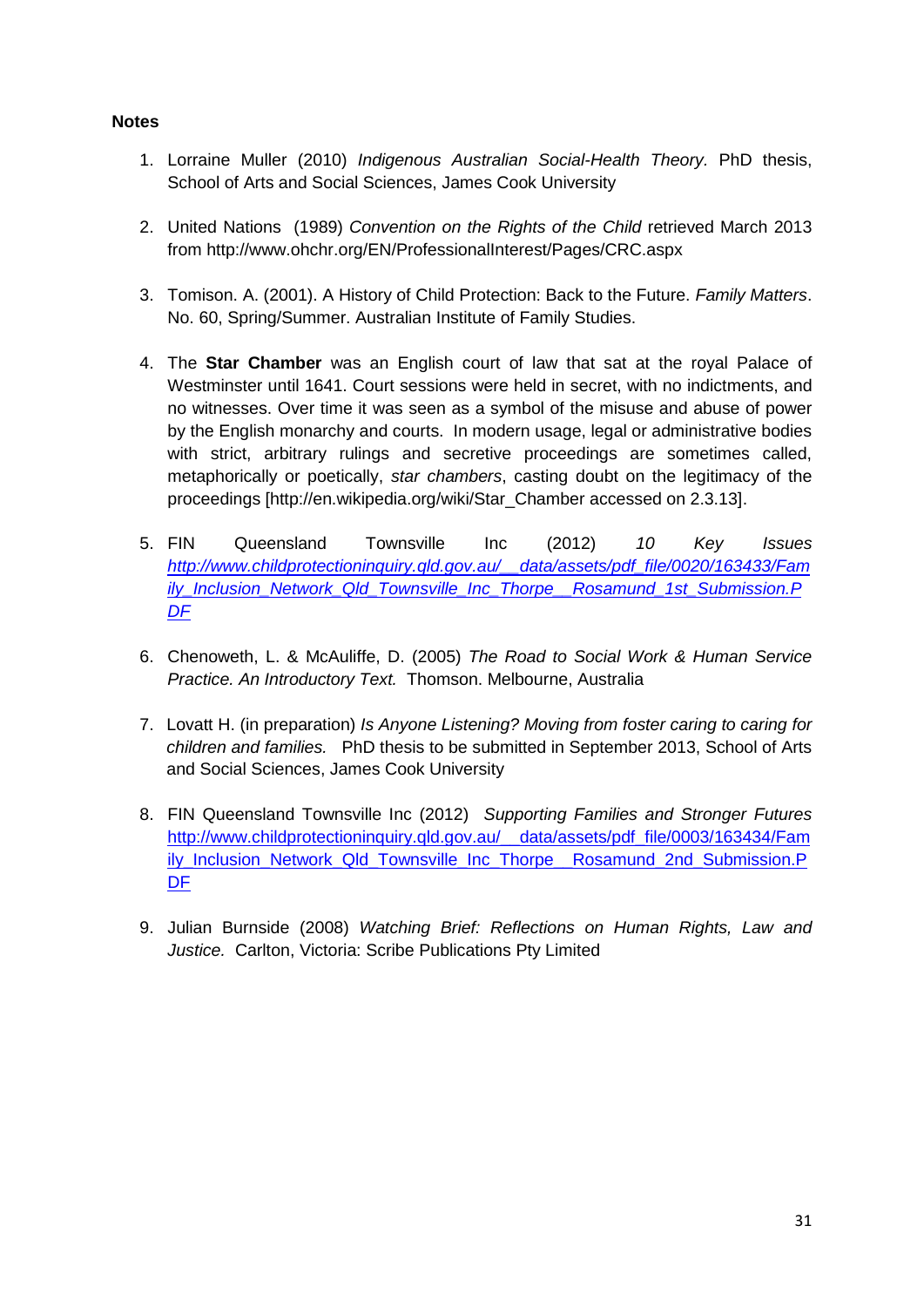#### **Attachment One**

#### **Extended response to Question 17.**

**Q17.** *The Family Inclusion Network* (FIN) supports an expanded role for residential care (linked with intensive support services) on the continuum of Out Of Home Care options (OOHC). In line with national trends and accompanying de-institutionalisation, the provision of residential care has declined, however, in the past couple of decades to about 8% of OOHC placements in Queensland (Carmody, 2013). A core belief prevails that foster care approximates biological family care and is preferable to residential care; but the research of Delfabro and Osborn (2005), Delfabro, Osborn and Barber (2005), Raymond and Heseltine, 2009), Flyn et al (2005) and Bath (2008) support the view that conventional home-based care is not suitable for some children with complex behavioural problems and high levels of placement instability.

At the same time demographic changes (ageing population), changes in the structure of families (more single parent families), social change (more women in paid work), organisational constraints (blue card impacts on kinship care for Indigenous families) have combined to reduce the capacity of the foster care and kinship care systems. Grandparents are virtually disregarded as an OOHC option.

Additionally, there is an increasing perception that untrained non-professional foster carers cannot meet the therapeutic and developmental needs of a significant proportion of OOHC children with complex needs and challenging behaviours. Bath (2008, p.5) suggest that the proportion of children with complex needs could be higher than 20% in the foster care system, while the proportion of young people in residential care with complex needs is close to 100% if mental health issues are included (2008, pp. 6 & 7). **Such factors are driving demand for residential care and group care to fill the gap and to meet rising demand for services that can't be met in the foster/kinship care systems that go beyond simply meeting accommodation and housing needs of high-needs children.** 

There is, however, a paucity of research in Australia on 'what works/what doesn't work' to guide the future development of residential models of care (Bromfield and Osborn, 2007) given the perceived weaknesses, failures, and high costs associated with residential care e.g. \$100,000-\$350.000 per child per annum, according to Carmody (2013, p. 133). **This compels the need to move to an integrated national framework for OOHC to develop an evidence base for best practice in models of residential care to meet the demand for improved therapeutic and social outcomes that are also cost effective.** 

#### **Historical considerations**

Historical social experiments do however provide evidence of **'what doesn't work'** in residential and group care. The large-scale institutional arrangements for rescuing abused and neglected children in the latter half of the  $19<sup>th</sup>$  and the first half of the  $20<sup>th</sup>$  centuries **(boarding schools, reform schools, dormitories, large group homes) have been thoroughly discredited because of pervasive human rights abuses. By their organisational nature, such hierarchical power arrangements are counter-therapeutic and harmful because they disempower and remove agency from young people on the cusp of becoming adults and exclude them from participating in decisions about their**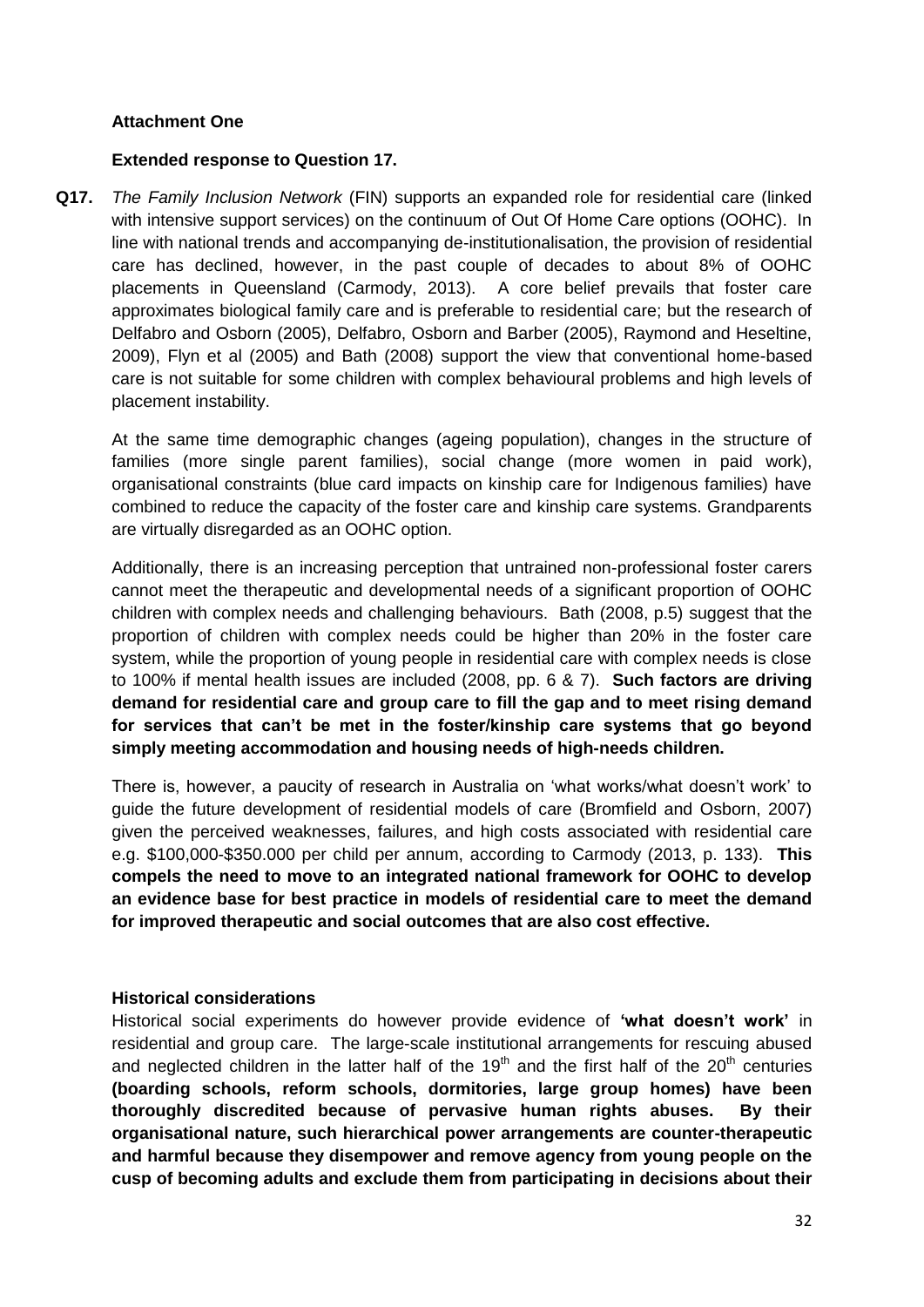**own lives.** Addressing such abuses underpinned the development on the United Nation's *Convention on the Rights of the Child.*

In the second half of the  $20<sup>th</sup>$  century, similar care arrangements and campus-style accommodation have been discredited by the lessons of the **Stolen Generations**. It is difficult to envision how cultural safety or the more general rights of a child under the *Convention* could ever be met by large-scale group-care arrangements, especially for children with complex needs. A parent member of FIN has disclosed being a victim of regular systematic sexual abuse of children living on a large-scale residential campus in Perth in the 1970's by high-profile privileged and powerful members of Perth society. **This FIN member described an amusement park atmosphere and fairground opportunities for sexual abuse of children and is understandably of the opinion that such campusstyle arrangements "don't work" and "won't work".**

In the  $21<sup>st</sup>$  Century, a number of Inquiries and Reports in a number of international jurisdictions reinforce the risk of abuse associated with large-scale institutional care e.g. the failure of institutions involved in the care of children to respond to allegations of sexual abuse (Rout, 2013; Beckett, 2011).

A return to large-scale institutional care would be a radical pendulum swing between child rescue and family support (Lamont and Bromfield, 2010; Tilbury et al, 2007). The historical evidence from such social experiments in large-scale institutional care reinforces Tomison's observations (2002, p. 19) that reform should be incremental rather than radical swings which risk repeating the mistakes of the past. The evidence is that a radical swing back to large-scale institutional care would be mistake.

#### **Current models of residential care and reform**

Researchers such as Tomison (2002, p. 4) and Scott (2006, p.9) argue for reform because **current statutory approaches to child protection are unsustainable, potentially harmful (Bruskas 2008) and that the forensic approach has "no realistic hope of meaningful treatment or family support" or preventing the occurrence and reoccurrence of child abuse and maltreatment**. Such remarks apply equally to potentially abusive residential care in Queensland, which is generally provided through small units of 4- 5 residents, but is run-down and struggling to cope (Bath, 2008).

A number of general frameworks for reform which reflect a strong consensus have been proposed (ACOSS, 2008; Bromfield and Holzer, 2008; Bromfield and Osborn, 2007; Crime and Misconduct Commission, 2004; FaHCSIA, 2008; Forde Inquiry, 2001; Lamont and Bromfield, 2010; Lonne, 2012; Tomison, 2002) and such frameworks for reform apply equally to the reform of **the general positioning, shape and focus of residential care.** Lonne (2012) proposes:

- **Structural arrangements for a Public Health approach** (Bromfield and Holzer, 2008) to primary, secondary and tertiary prevention e.g. a reduced role for tertiary intervention and surveillance in residential care and an enhanced emphasis on the role of the community sector.
- **Legislative, policy and procedural change** (Russ, Lonne, Darlington, 2009; Lonne Harries and Lantz, 2012) e.g. the principles of the United Nation's *Convention on the Rights*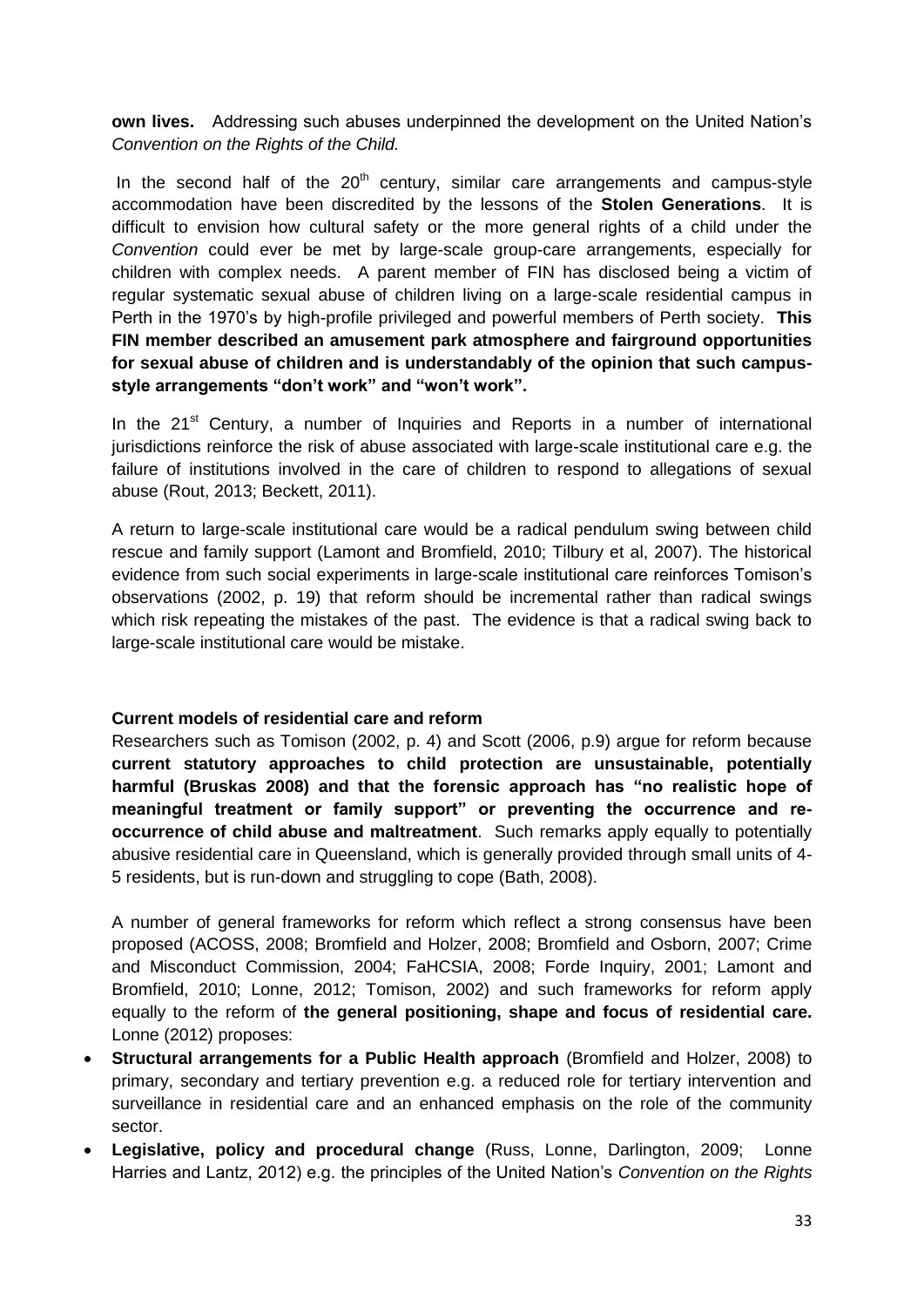*of the Child* need to be clearly articulated and implemented in residential care in a way that Lonne (2012, p. 12) advises "clearly locates children rights within a framework of family cultural and community heritage and responsibility, and does not in a dualistic way pit these against parental rights.

- **Incorporating relationships based practice and introducing an ethical framework** for practice e.g. workers need to be skilled in working in an empowering and respectful way with children and parents/extended family (FIN, 2008). Lonne concludes that respectful relationship-based work can be powerfully transformative for children and their families (2012, p. 13).
- **Indigenising the residential care workforce** e.g. this would help to re-align residential care for Indigenous children with the Indigenous Child Placement Principle. Bromfield and Osborn (2007, p. 27) warn that using [white] concepts such as bonding and attachment to assess the wellbeing of Aboriginal and Torres Strait Island children is inconsistent with Indigenous values of relatedness and childrearing practices. Given the over-representation of Indigenous children in OOHC, non-Indigenous workers need to be skilled in culturally safe and sensitive practice.
- **Enhanced accountability**. FIN's experience in supporting parents of children in residential care is that care provider agencies can be very defensive in their interactions with parents and are too dependent on the legalistic dictates of the Department of Child Safety. This is counter-therapeutic: stigma attached to the parent by workers disparaging parent participation shames the child and is inconsistent with the policy rhetoric of child and family participation and consumer participation/accountability discourses that are central to service delivery in the  $21<sup>st</sup>$  century.
- **Workforce development**. Lonne (2012, p. 17) claims that the oft-failed reforms of the past point to the false promises of straight-forward systemic, legislative and procedural reforms and point to the need for a properly trained work force with qualifications in human services, psychology and social work. An alternative pathway into the workforce should be provided for Indigenous residential workers.
- **Rebuilding strong communities**. Models of residential care can contribute to building strong communities by working in partnership with the parents and families of children in care, by active cross-sectoral collaboration, and multi-agency collaboration and partnerships which avoid duplication of support services and which encourage natural helping networks in the community, rather than replacing them. Community Development/Public Health approaches are vital here: these approaches can impact on micro decision-making as well, and have the potential to replicate in the residential care sector the impressive successes of the principles of **Harm Minimization** and **Harm Reduction** in the health and mental health sectors in Australia.

Bath (2008, p. 8) suggests that current models of residential care often fail to address the complex needs of young people. Services are generally provided by unskilled or semiskilled workers; conceptual and theoretical articulation is primitive; and policy development is based on traditional social welfare work models and values, and based on rights/ responsibilities, social inequality and political action.

New models of residential care need to **move beyond a legal/forensic approach** and somewhat **punitive behaviour-management approaches** for providing care, housing, and accommodation services to…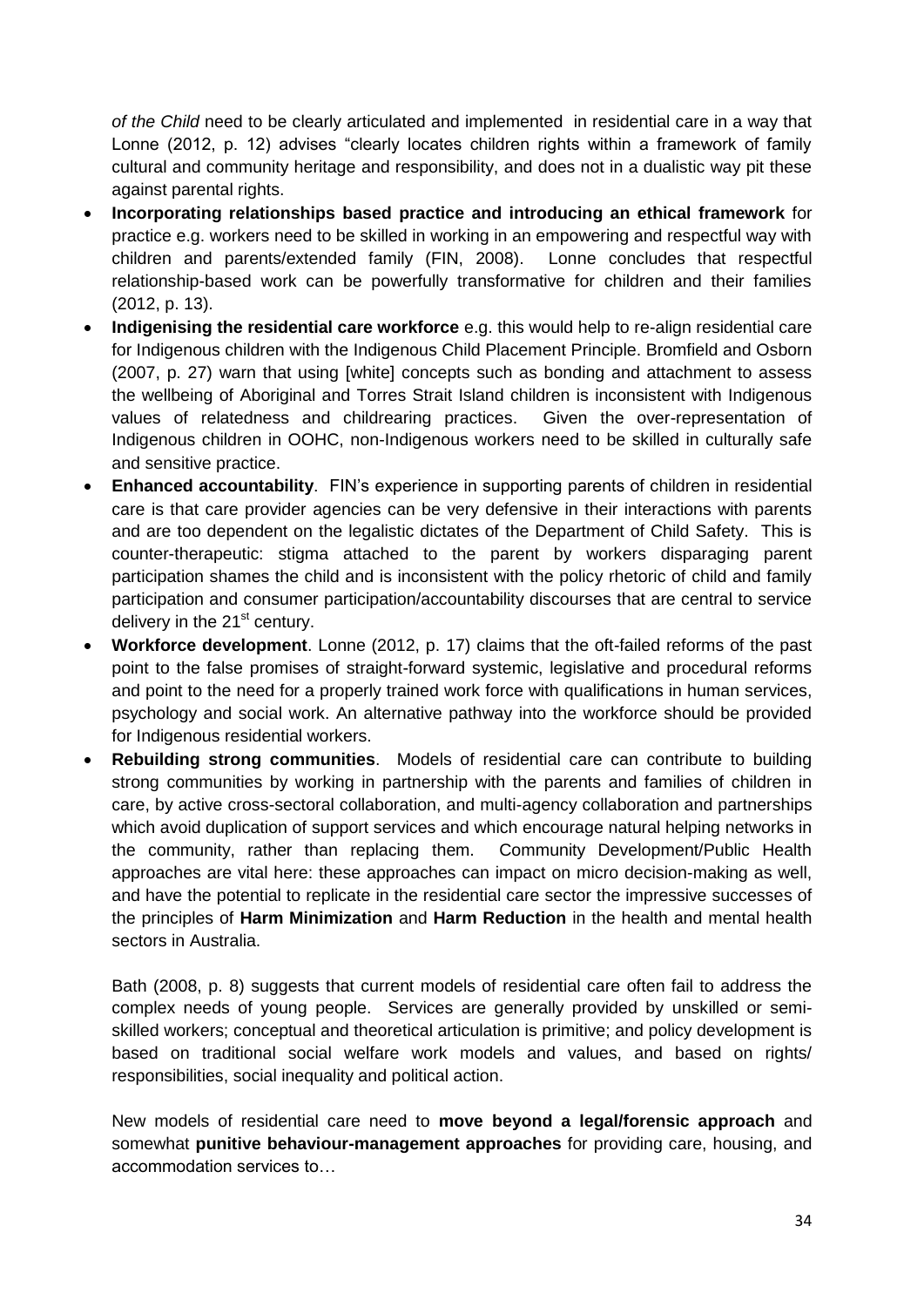- providing **therapeutic services** with a **treatment focus** based on the **needs** of the children.
- adopting treatment models that have an evidence base for **positive outcomes**.
- employ **staff trained and qualified** in identifying and treating **substance abuse, personality disorders, anti-social behaviours, and mental health problems** and **working with pain-based behaviours**.
- **collaborative** services that **integrate workers' perspectives from different professional backgrounds.**
- Services that are **goal directed, holistically planned, accountable**, and can **demonstrate positive outcomes.**

This FIN submission to the Inquiry has reflected on historical models of residential and group care and has rejected a radical pendulum swing back to large-scale residential and group care because of the historical risks of further harm and abuse. Current models of residential care have been assessed as not meeting the complex needs of young people in residential care. The submission has considered the positioning and place of residential care on the care continuum for protecting children who have experienced harm or abuse, and the future shape and focus of residential care. The submission concludes that further research into **key themes and issues** (Bath, 2008) and **internal transactional processes** (Raymond and Heseltine, 2009) is required to develop new models of care that meet the complex therapeutic and social needs of children in residential care in effective and cost efficient ways.

#### **References**

ACOSS. (2008). Submission to the Department of Families, Housing, Community Services and Indigenous Affairs Response to *Australia's Children: Safe and Well, A national framework for protecting Australia's children.* Accessed 10 Mar 2013 from: [http://acoss.org.au/images/uploads/ACOSS\\_Submission\\_to\\_child\\_protection\\_framework\\_fin](http://acoss.org.au/images/uploads/ACOSS_Submission_to_child_protection_framework_final.pdf) [al.pdf](http://acoss.org.au/images/uploads/ACOSS_Submission_to_child_protection_framework_final.pdf)

Bath, H. (2003). Residential Care In Australia. *Children Australia.* Vol. 33 No. 2. Accessed 10 March March 2013 from: [http://www.berrystreet.org.au/Assets/608/1/ResidentialCareInAustraliabyHowardBath2008.p](http://www.berrystreet.org.au/Assets/608/1/ResidentialCareInAustraliabyHowardBath2008.pdf) [df](http://www.berrystreet.org.au/Assets/608/1/ResidentialCareInAustraliabyHowardBath2008.pdf)

Beckett, H. (2011). '*Not a world away': The sexual exploitation of children and young people in Northern Ireland.* Belfast: NI. Barnardo's, Northern Ireland. Accessed 10 Mar 2013 from: [http://www.barnardos.org.uk/13932\\_not\\_a\\_world\\_away\\_full\\_report.pdf](http://www.barnardos.org.uk/13932_not_a_world_away_full_report.pdf)

Bromfield, L. & Holzer, P. (2008). *Protecting Australian children: Analysis of challenges and strategic directions from the CDSMC National Approach for Child Protection Project.*  Melbourne:VIC. National Child Protection Clearinghouse: Australian Institute of Family Studies. Accessed 1 January 2013 from: <http://www.aifs.gov.au/institute/pubs/cdsmac/factsheet.pdf>

Bromfield, L. & Osborn, A. (2007). 'Getting the big picture': A synopsis and critique of Australian out-of-home care research. *Child Abuse Prevention Issues.* No. 26. Accessed 10 Mar 2013 from:<http://www.aifs.gov.au/nch/pubs/issues/issues26/issues26.html>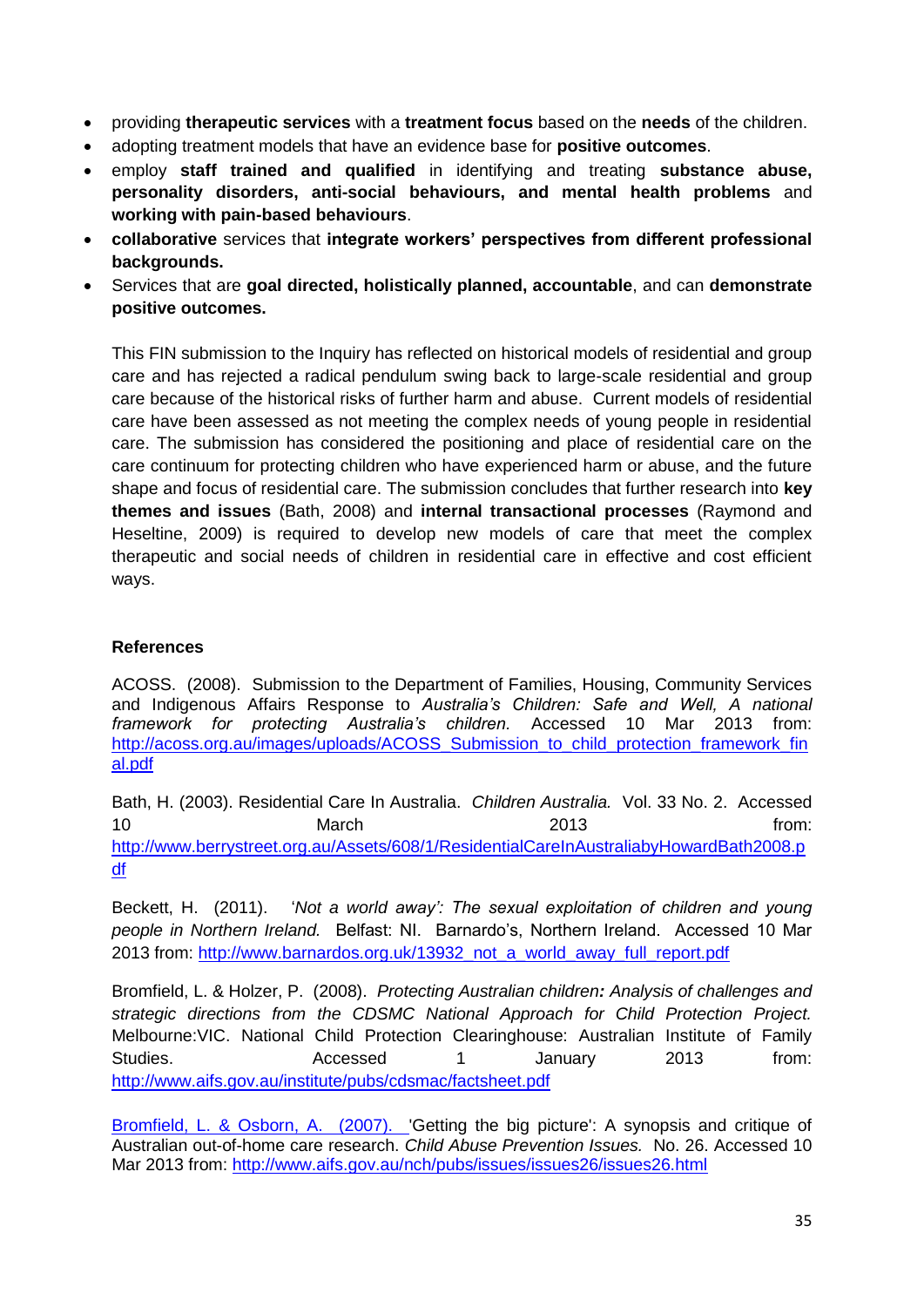Bruskas, D. (2008). Children in Foster Care: A Vulnerable Population at Risk. *Journal of Child and Adolescent Psychiatric Nursing,* Volume 21, Number 2, pp. 70–77. Accessed 13 Mar 2013 from: [http://www.alumniofcare.org/assets/files/jcap\\_134.pdf](http://www.alumniofcare.org/assets/files/jcap_134.pdf)

Carmody, T. (2013). *Child Protection Commission of Inquiry: Discussion Paper.* George Street: QLD. Child Protection Commission of Inquiry. Accessed 10 Mar 2013 from: http://www.childprotectioninquiry.qld.gov.au/ data/assets/pdf\_file/0009/175248/QCPCI\_Dis [cussion\\_paper.pdf](http://www.childprotectioninquiry.qld.gov.au/__data/assets/pdf_file/0009/175248/QCPCI_Discussion_paper.pdf)

Crime and Misconduct Commission (CMC). (2004). *[Protecting children: an inquiry into](http://www.cmc.qld.gov.au/research-and-publications/publications/legislatiion-review/protecting-children-an-inquiry-into-abuse-of-children-in-foster-care)  [abuse of children in foster care.](http://www.cmc.qld.gov.au/research-and-publications/publications/legislatiion-review/protecting-children-an-inquiry-into-abuse-of-children-in-foster-care)* Brisbane: QLD*.* Queensland Government. Accessed 10 Mar 2013 from*: [http://www.communities.qld.gov.au/childsafety/about](http://www.communities.qld.gov.au/childsafety/about-us/publications/protecting-children-an-inquiry-into-abuse-of-children-in-foster-care)[us/publications/protecting-children-an-inquiry-into-abuse-of-children-in-foster-care](http://www.communities.qld.gov.au/childsafety/about-us/publications/protecting-children-an-inquiry-into-abuse-of-children-in-foster-care)*

Delfabro, P., Osborn, A. & Barber, J. (2005). Beyond the Continuum: New perspectives on the future of out-of-home-care in Australia. *Children Australia,* 30 (2), 11-18. Accessed 10 Mar 2013 from:<http://www.aifs.gov.au/nch/pubs/brief/rb9/rb9.pdf>

FaHCSIA. (2008). Australia's children: safe and well: a national framework for protecting Australia's children: a discussion paper for consultation, May 2008. Canberra: ACT. The Department of Families, Housing, Community Services and Indigenous Affairs (FaHCSIA). Accessed 10 Mar 2013 from: [http://www.fahcsia.gov.au/our-responsibilities/families-and](http://www.fahcsia.gov.au/our-responsibilities/families-and-children/publications-articles/australias-children-safe-and-well?HTML#foreword)[children/publications-articles/australias-children-safe-and-well?HTML#foreword](http://www.fahcsia.gov.au/our-responsibilities/families-and-children/publications-articles/australias-children-safe-and-well?HTML#foreword)

Family Inclusion Network (FIN). (2008). *The experiences of parents and families of children and young people in care.* Perth: WA. FIN (WA), Anglicare Centre for Vulnerable Children. Accessed 10 Mar 2013 from: [http://library.wnhs.health.wa.gov.au/Documents/63343\\_Exp%20of%20Parents\\_v3.pdf](http://library.wnhs.health.wa.gov.au/Documents/63343_Exp%20of%20Parents_v3.pdf)

Forde Inquiry. (2001). *Queensland Government response to recommendations of theCommission of Inquiry into Abuse of Children in Queensland Institutions.* Brisbane: QLD. Queensland Government. Accessed 10 Mar 2013 from: [http://www.communities.qld.gov.au/resources/communityservices/community/forgotten](http://www.communities.qld.gov.au/resources/communityservices/community/forgotten-australians/forde-comminquiry.pdf)[australians/forde-comminquiry.pdf](http://www.communities.qld.gov.au/resources/communityservices/community/forgotten-australians/forde-comminquiry.pdf)

Flyn, C., Ludowici, S., Scott, E & Spence, N. (2005). *Residential Care in NSW.* Out of Home Care Project, Association of Children's Welfare Agencies, November. Accessed 10 Mar 2013 from:<http://www.acwa.asn.au/Downloads/Publications/ResCareNov05.pdf>

Lamont, A. & Bromfield, L. (2010). History of Child Protection Services. *Australian Institute of Family Studies*. October 2010, 7 pp. Accessed 1 January 2013 from: <http://www.aifs.gov.au/nch/pubs/sheets/rs22/>

Lonne, B. (2012). *Statement by Professor Bob Lonne to the Queensland Child Protection Commission of Inquiry 2012.* Brisbane:Qld.School of Public Health and Social Work Faculty of Health, Queensland University of Technology. Accessed 4 January 2013 from: http://www.childprotectioninquiry.qld.gov.au/ data/assets/pdf\_file/0003/161481/Lonne\_Bob with attachments.pdf

Lonne, B., Harries, M., & Lantz, S. (2012*).* Workforce Development: A Pathway to